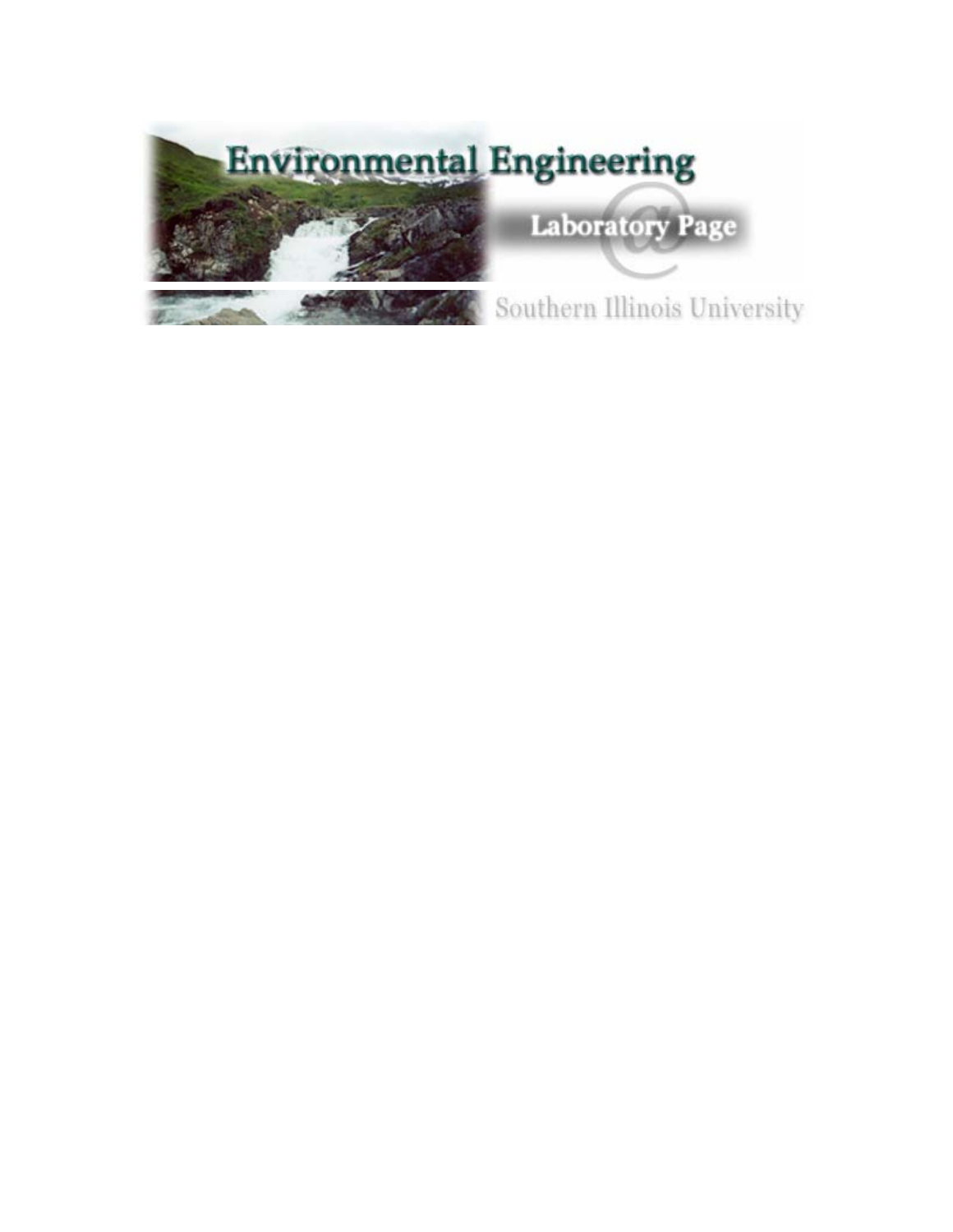# TABLE OF CONTENTS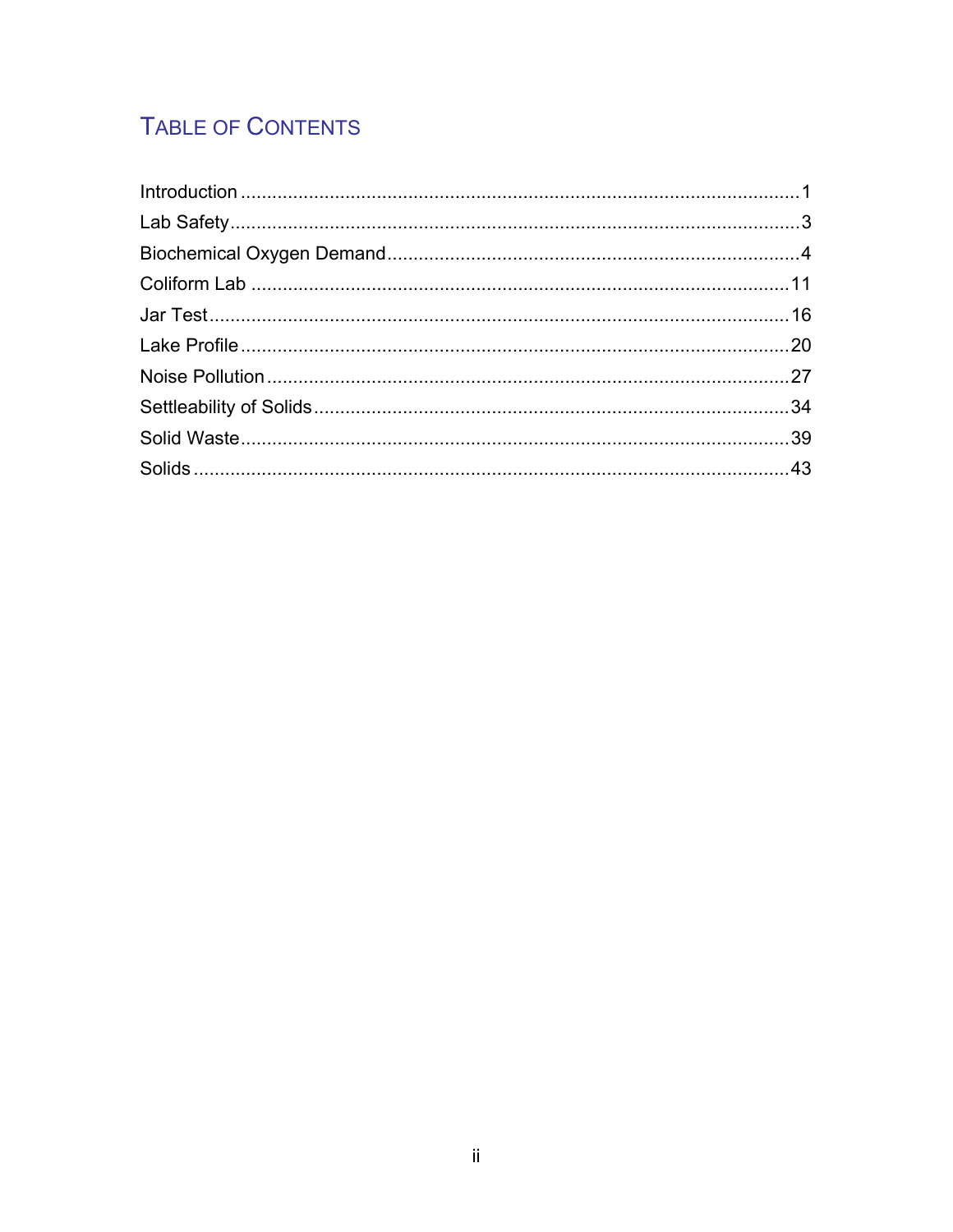# **INTRODUCTION**

Environmental Engineering is a profession directly involved with the identification and design solutions of environmental problems. Environmental Engineers are directly responsible for providing safe drinking water, minimizing and preventing pollution in rivers, lakes and oceans, treating and properly disposing of municipal, industrial and hazardous waste, and the remediation of contaminated soil and water, among other charges of the profession. Understanding and mastering the art of Environmental Engineering requires the integration of biology, chemistry, physics, mathematics, computer science, laboratory analyses, and communication skills.

The purpose of these experiments is to introduce you to various aspects of Environmental Engineering through laboratory analysis that integrates hands-on investigation, data reduction and interpretation. Experiments include measuring conventional water and wastewater parameters as well as exploring the natural environment. A more detailed description and professional standards for a majority of these experiments can be found in Standard Methods for the Examination of Water and Wastewater. Standard Methods, as this book is often referred to, is a joint publication of the American Public Health Association, the American Water Works Association and the Water Environment Federation.

In each experiment, you will find material that relates to both the theory and the practical application of the laboratory in engineering practice. The supplemental web site for this manual is at:

http://civil.engr.siu.edu/nsflab/NSFProject/Environmental/Environ\_Frame.htm

At this site additional learning tools such as video clips, photographs, and sample data sets are continually being added to illustrate key concepts of the laboratory.

At this time, we are in the developmental stage of the site and the lab manual. We welcome and encourage the use of this material in your courses. We only request that you acknowledge us and let us know that you are using it. Feedback from you is both appreciated and invaluable to the development of this project. Please contact us if you have any comments, suggestions or questions.

Lizette R. Chevalier, Associate Prof., Department of Civil Engineering, SIUC, cheval@engr.siu.edu

James N. Craddock, Associate Prof., Department of Civil Engineering, SIUC, craddock@ce.siu.edu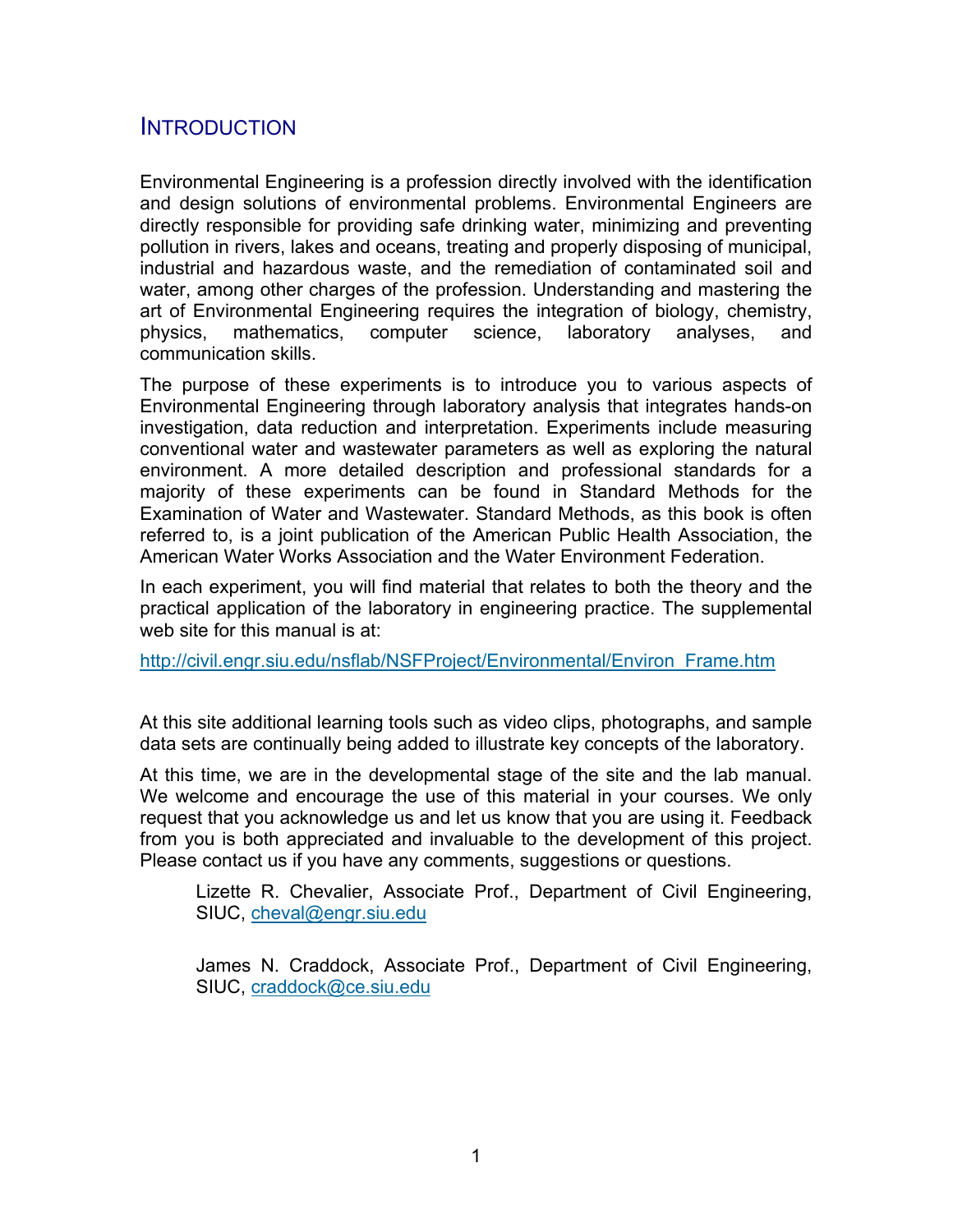Partial support for this work is provided by the National Science Foundation's Course, Curriculum and Laboratory Improvement Program under grant DUE9952577. Additional support is provided by Southern Illinois University Carbondale College of Engineering, College of Mass Communication and Media Arts and the Materials Technology Center.







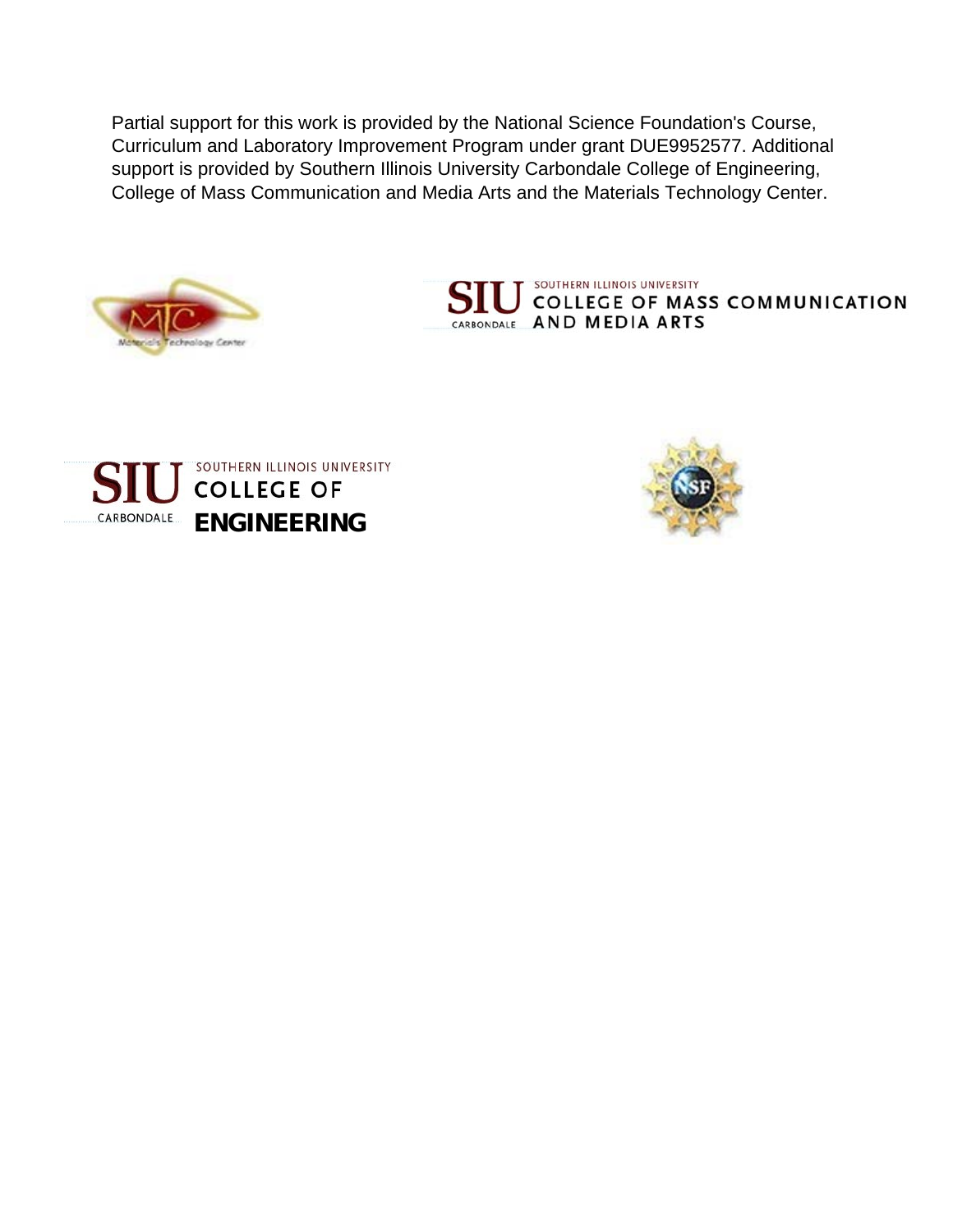

# LAB SAFFTY

A more thorough review of laboratory safety is presented under General Topic from the web site. The purpose of this laboratory is to identify the location and use of the following items in the laboratory. Review these items with your lab instructor prior to conducting any labs.

- Safety glasses
- Eye wash station
- Shower
- Latex gloves for BOD, Solids, Solid Waste and Coliform Labs
- Insulated gloves and tongs for muffle furnace
- Aprons
- Spill kit
- Fire extinguisher
- Material Safety Data Sheet (MSDS)
- Campus unit responsible for the pickup and disposal of waste; Explain use of request forms for pickup and the need for proper labeling.

In this lab, all chemicals must be in labeled containers. The label on purchased chemicals generally identifies the content adequately. However, when you prepare a reagent for use, it must be labeled as follows: The name of the chemical or reagent, the concentration, the date and your name. You are required to label every bottle used longer than one laboratory period.

 $1q/LNH_ACl$ 8/29/00 Jane L. Student

Figure 1: Example of proper labeling.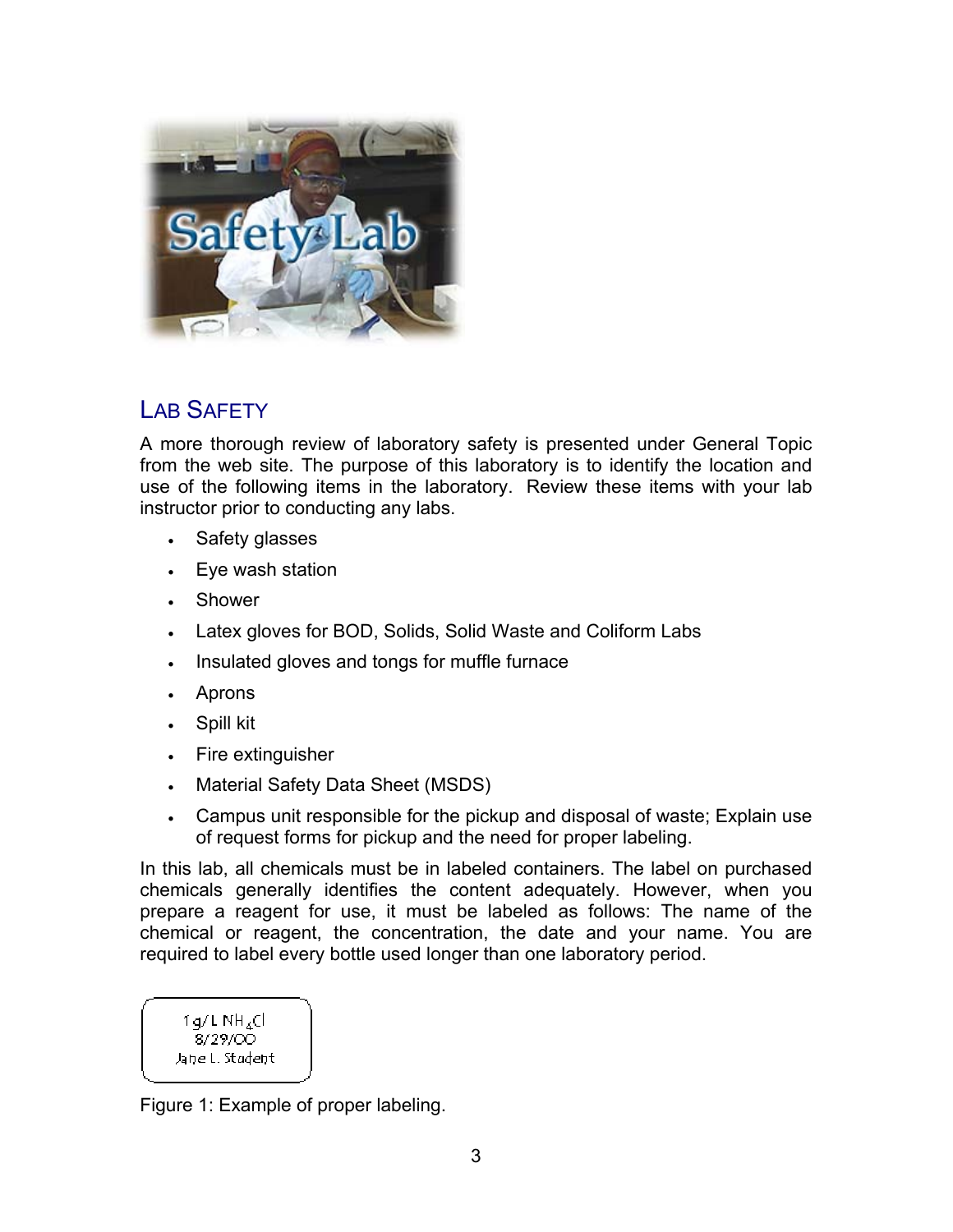

# BIOCHEMICAL OXYGEN DEMAND

### **Introduction**

In characterizing wastewater and surface water, the amount of biodegradable organics in the water is an important parameter. When these organics degrade in the aquatic environment, dissolved oxygen is consumed. Since oxygen is not very soluble in water (Table 1), a heavy loading of organics may deplete oxygen levels, which in turn may lead to fish kills and anaerobic conditions. Although most substances can also be degraded under anaerobic conditions, the process is slow and results in foul odors.

Biochemical oxygen demand, or BOD, is a test to measure the consumption of dissolved oxygen due to biological degradation of organic materials and chemical oxidation of inorganic materials. In fact, BOD is used as an indicator to determine compliance with wastewater discharge permits, in the design of wastewater facilities, to monitor plant performance, and to determine the approximate quantity of oxygen required to biologically stabilize or oxidize organic matter. BOD is also an important parameter in models that estimate the assimilative capacity of the receiving body of water.

The standard measurement is the BOD after five days (BOD<sub>5</sub>), although BOD<sub>7</sub> is also used to correspond with work schedules, especially at smaller plants. In this procedure, dissolved oxygen is measured initially and after a 5 (or 7) day incubation period. The BOD measured during this period is the carbonaceous BOD, since the bacteria that oxidize nitrogen are not in sufficient numbers to influence oxygen consumption until approximately seven days. However, it is common practice to use a nitrogen inhibitor. Seeding and dilution of samples are commonly used to ensure an acceptable change of dissolved oxygen occurs. Bacterial growth requires nutrients, including nitrogen, phosphorus and trace metals. These nutrients are added to dilution water, which is also buffered to ensure that the pH of the sample remains suitable for the bacteria. Oxygen consumed after 60-90 days of incubation is used to determine the ultimate BOD. Continuous oxygen uptake can be used to determine the kinetics of degradation, utilizing analysis tools such as the Thomas Method.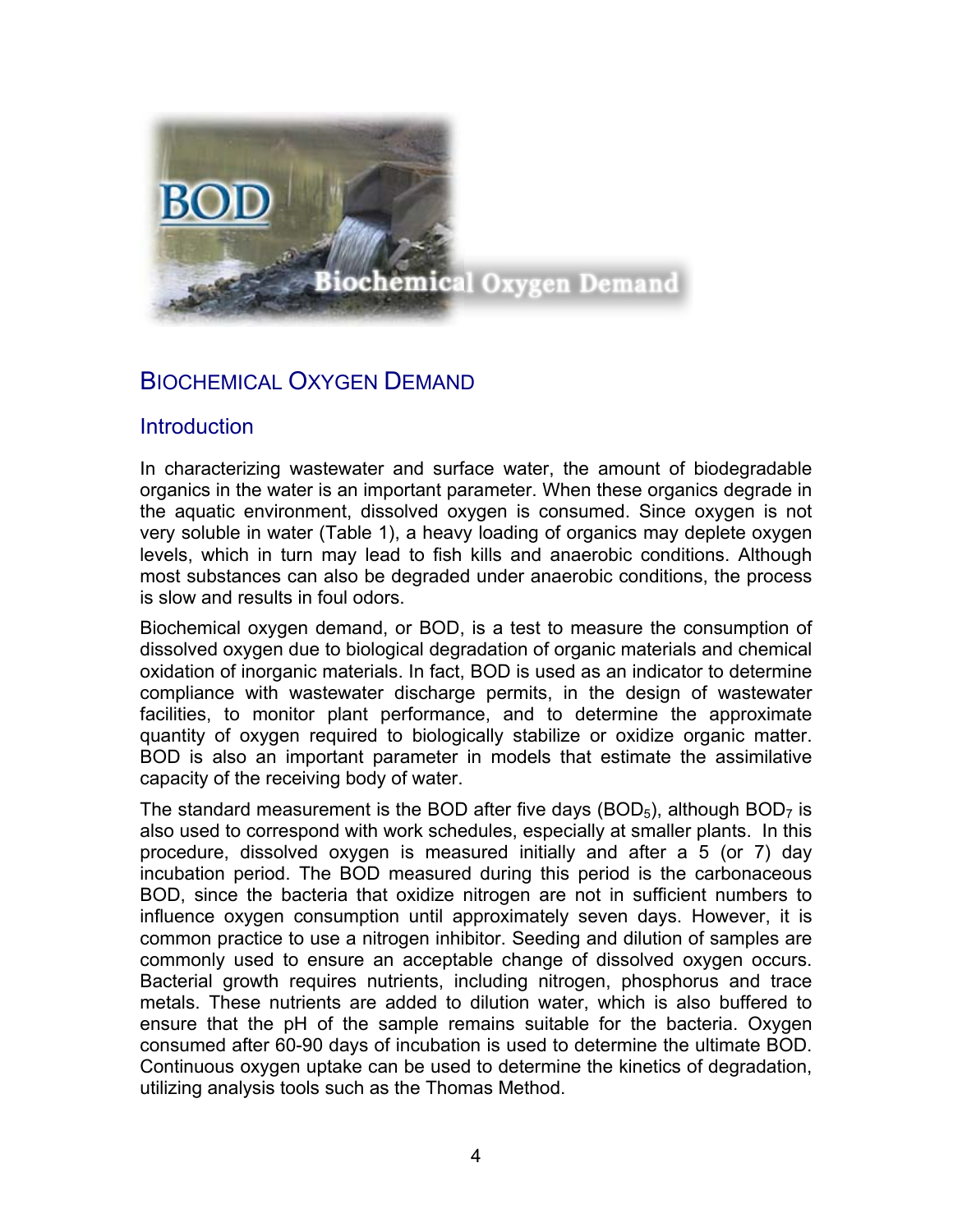| Temperature °C | Solubility (mg/L) | Temperature °C | Solubility (mg/L) |
|----------------|-------------------|----------------|-------------------|
| 0              | 14.6              | 16             | 9.9               |
| 1              | 14.2              | 17             | 9.7               |
| 2              | 13.9              | 18             | 9.5               |
| 3              | 13.5              | 19             | 9.3               |
| 4              | 13.1              | 20             | 9.1               |
| $\vert$ 5      | 12.8              | 21             | 8.9               |
| 6              | 12.5              | 22             | 8.7               |
| 7              | 12.1              | 23             | 8.6               |
| 8              | 11.8              | 24             | 8.4               |
| 9              | 11.6              | 25             | 8.3               |
| $10\,$         | 11.3              | 26             | 8.1               |
| 11             | 11.0              | 27             | 8.0               |
| 12             | 10.8              | 28             | 7.8               |
| 13             | 10.5              | 29             | 7.7               |
| 14             | 10.3              | 30             | 7.6               |
| 15             | 10.1              |                |                   |

**Table 1:** Saturation of Dissolved Oxygen in Distilled Water

### Application

The following figure shows a basic treatment train found at municipal wastewater treatment facilities. In this laboratory, you will be measuring the BOD of the influent and the effluent. One of the primary objectives of municipal wastewater treatment is the reduction of BOD in the effluent, which is released into a receiving body of water.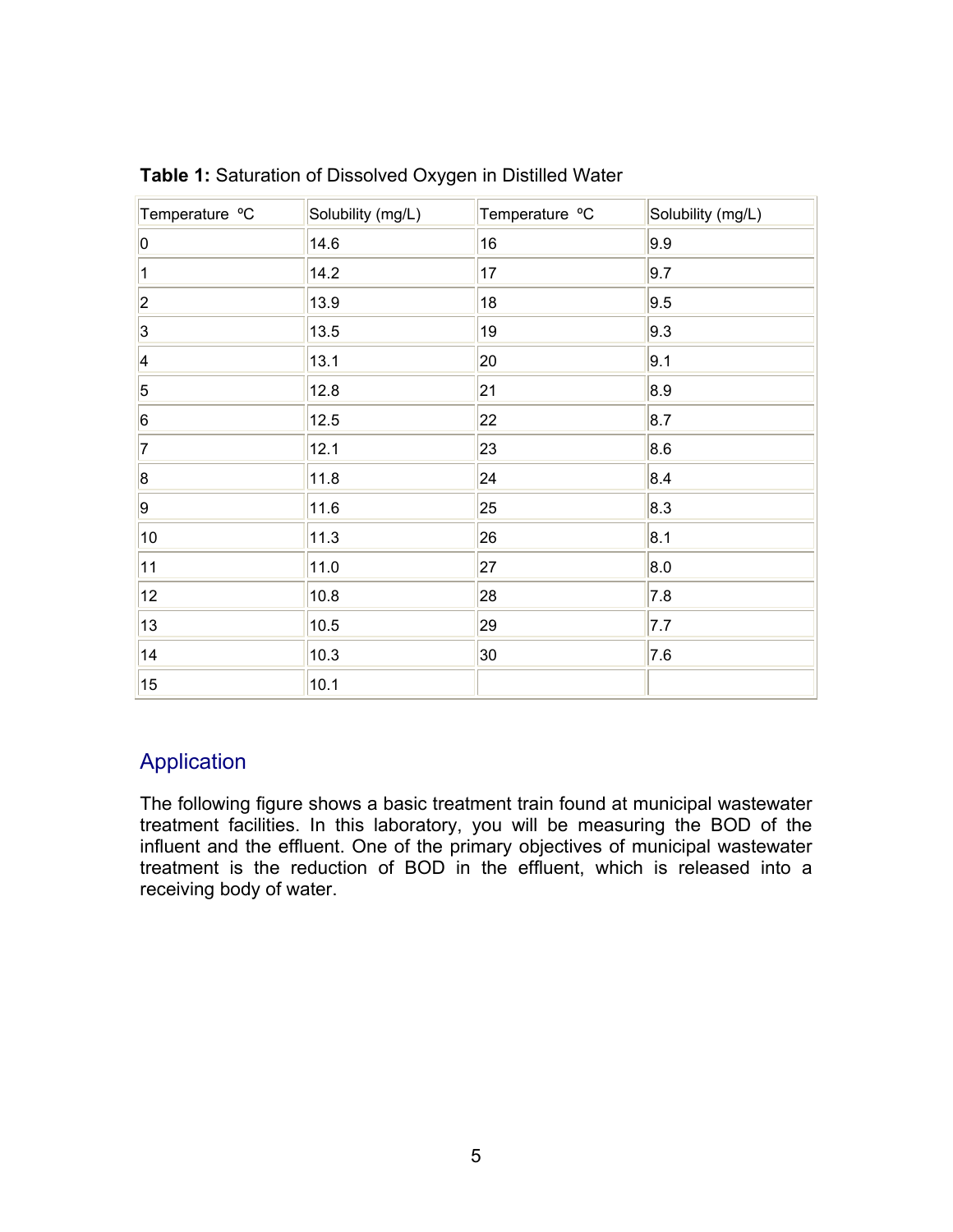

**Figure 1:** Generalized schematic of a wastewater treatment facility.

### Materials and Equipment

- Standard BOD bottles with ground glass stoppers (300 mL).
- Paraffin wrap.
- Dissolved oxygen meter with appropriate DO probe.
- Wide tipped volumetric pipet.
- Magnetic stirrer if DO probe does not have a stirrer built in.
- Incubator: thermostatically controlled with a temperature of  $20^{\circ}$ C  $\pm$  1<sup>o</sup>C. All light must be excluded form the samples during incubation.
- Dilution water prepared by instructor.
- Glucose-glutamic acid solution prepared by instructor.
- Influent and effluent sample of wastewater from a local municipal wastewater treatment facility. Obtain the effluent sample prior to disinfection so that dechlorination and seeding will not be required in this laboratory.

### **Procedure**

Samples should be used within 48 hours of collection. Samples should be stored at approximately 4°C to ensure that oxygen concentrations remain constant. In addition, samples should be incubated in the dark to prevent oxygen replenishment from photosynthesis. Prior to use, the sample must be brought to room temperature. The pH of samples must be between 6.5 and 7.5 to ensure biological growth. The pH of samples can be adjusted with a solution of sulfuric acid ( $H<sub>2</sub>SO<sub>4</sub>$ ) or sodium hydroxide (NaOH). To increase the pH of a sample, you need to add a base. In Standard Methods, the pH of a BOD sample is increased by adding sodium hydroxide (NaOH). Dissolve 40 g sodium hydroxide in distilled water. Dilute to 1 L.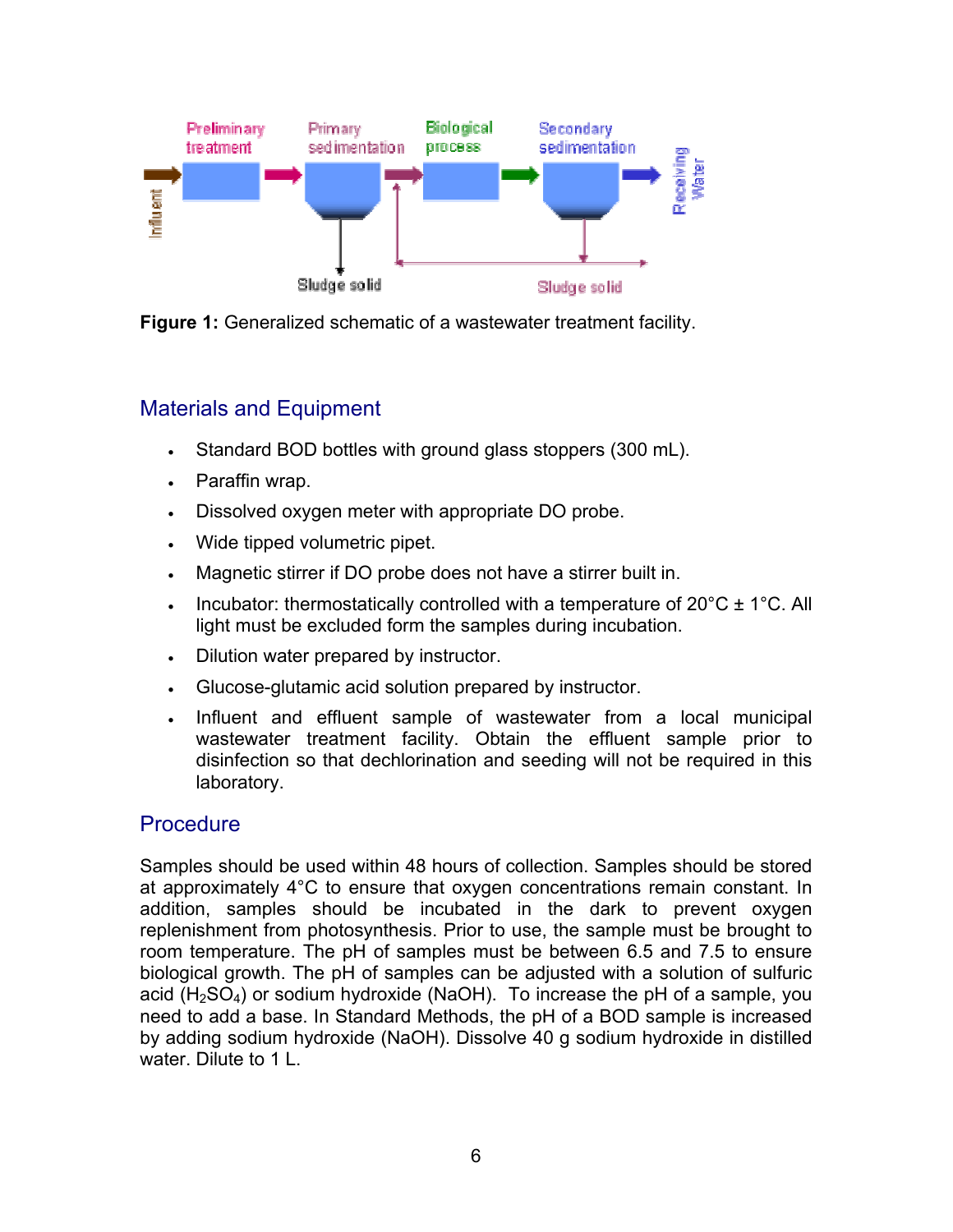Since the actual  $BOD<sub>5</sub>$  is not known, several dilutions must be prepared and tested. Typical municipal influent wastewater has a BOD5 of 150-350 mg/L, whereas the effluent ranges between 10-40 mg/L. For this laboratory, prepare three dilutions of each sample. Use Table 2 to determine the required dilutions. Prepare one dilution in the appropriate range, then one below and above.

Using the effluent sample, prepare two BOD bottles at each of the three dilutions. To prepare the dilution, place the required amount of sample in the bottle. Completely fill the remainder of the bottle with dilution water, taking care not to entrap air bubbles. Place the glass stopper on the bottle, allowing for a small amount of water to spill off the bottle. There should be a water seal remaining in the lip area. This water seal will prevent oxygen from entering the bottle. As an additional precaution, wrap a piece of paraffin wrap over the top of the bottle. Repeat this procedure for the influent sample. Use one set of each dilution to measure the initial DO, and incubate the other set. Place the remaining six bottles (three influent and three effluent dilutions) in the incubator. Record the time and date. As with the samples collected from the treatment facility, these prepared samples must be kept in the dark to prevent oxygen replenishment from photosynthesis and at a constant temperature of 4°C to ensure that oxygen concentrations remain constant.

| Sample Volume<br>(mL) | Minimum BOD<br>(mg/L) | Maximum BOD<br>(mg/L) |
|-----------------------|-----------------------|-----------------------|
| 1                     | 600                   | 2400                  |
| 3                     | 200                   | 800                   |
| 5                     | 120                   | 480                   |
| 10                    | 60                    | 240                   |
| 30                    | 20                    | 80                    |
| 50                    | 12                    | 48                    |
| 100                   | 6                     | 24                    |
| 200                   | 3                     | 12                    |
| 300                   | 2                     | 8                     |

**Table 2:** Dilution ranges for pipetting into 300 mL BOD bottles.

After the required incubation period (5 or 7 days), remove the BOD bottles from the incubator and measure the final dissolved oxygen levels.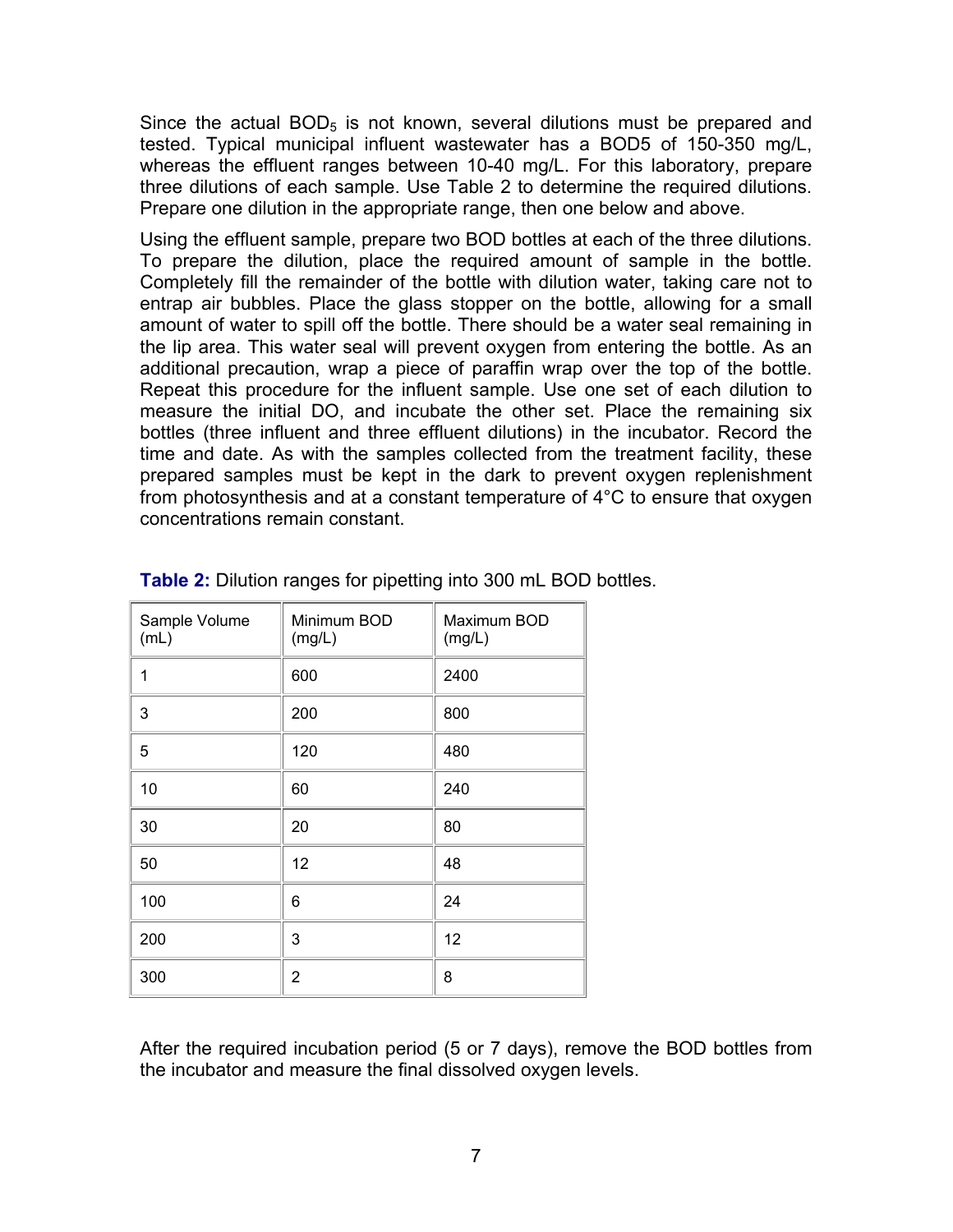Check the dilution water blank to be certain that the DO uptake ( $DO<sub>initial</sub> - DO<sub>final</sub>$ ) was not more than 0.2 mg/L. If the value is above 0.2 mg/L, the results are suspect. A valid dilution is one that has a final DO greater than or equal to 1 mg/L and a DO uptake of at least 2 mg/L.

Place 6 ml of the glucose-glutamic acid standard in two BOD bottles. Then add 15 mL of wastewater effluent for seed. Fill the remainder of the bottle with dilution water. Use one bottle to determine the initial DO. Incubate the second bottle with the other samples and measure the final BOD after 5 days.

Also prepare two blank samples of dilution water. Use one bottle to determine the initial DO. Incubate the second bottle with the other samples and measure the final BOD after 5 (or 7) days.

Make sure to properly label all bottles. The label should state what is in the bottle, the concentration, the date, and your name.

### Analysis

As stated earlier, a valid dilution is one that has a final DO of at least 1 mg/L, and a DO uptake of at least 2 mg/L. The BOD of the sample is determined from the DO uptake and the fractional dilution (*F*):

$$
BOD = \frac{DO_{initial} - DO_{final}}{F}
$$

The fractional dilution of the sample is the volume of sample divided by the BOD bottle volume.

Because the BOD test is a bioassay, the results can be influenced greatly by the presence of toxic substances. Distilled waters, which is used to prepare the dilution water, are frequently contaminated with copper. Use the bottles with the glucose-glutamic acid to check for water quality as well as seed effectiveness and the quality of your analytical technique. The  $BOD<sub>5</sub>$  for this 300 mg/L mixed primary standard should be  $198 \pm 30.5$  mg/L if a nitrogen inhibitor was used.

### Elements of Report

Within your report, you should include the following items specific to your experiment:

- Name, location and general description of wastewater facility
- Specific equipment (manufacturer and model) used and accuracy
- Which dilution provided the best estimate of  $BOD<sub>5</sub>$  for the influent and the effluent?
- Identify any BOD samples that should be eliminated based on the final DO or the minimum DO depletion.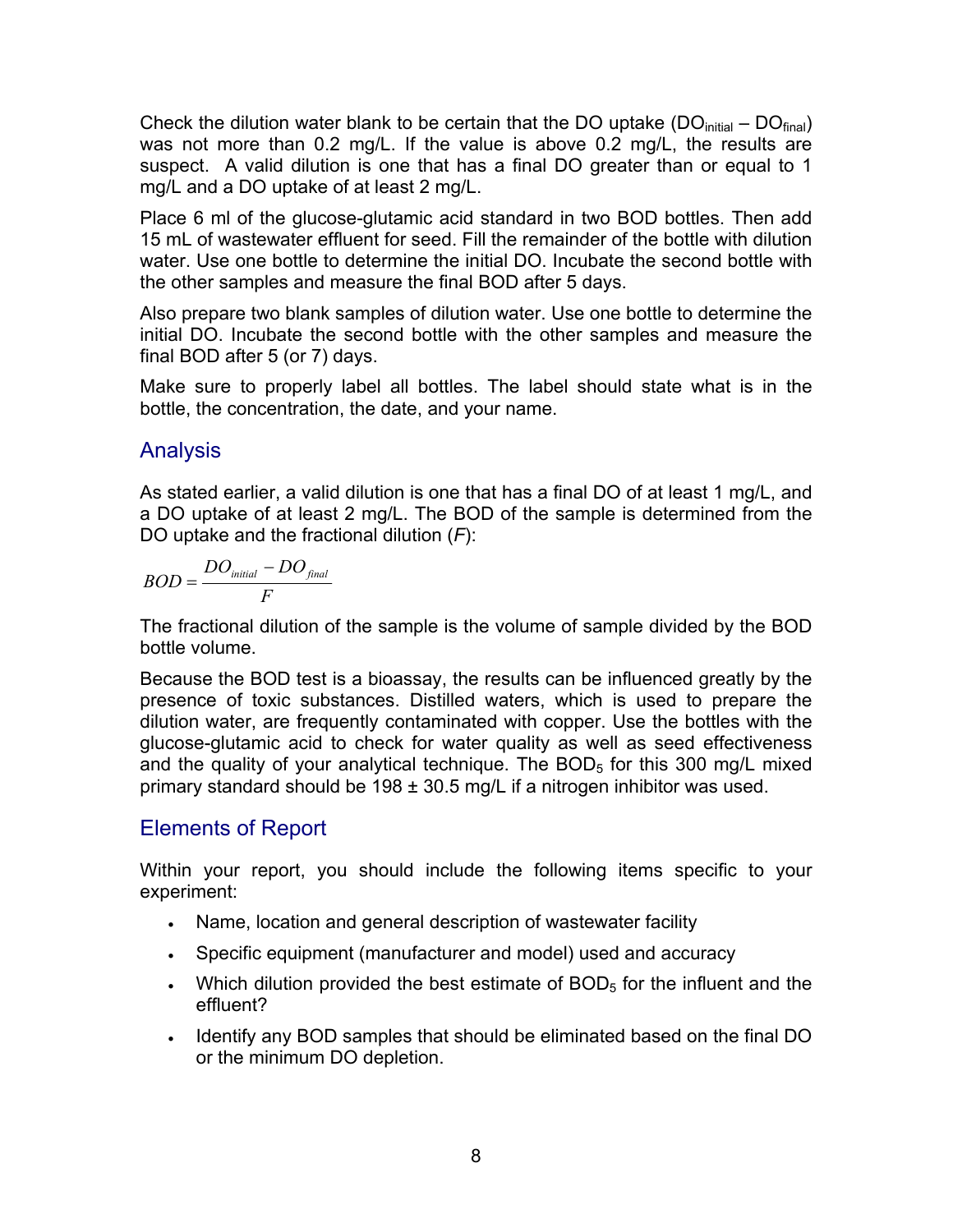- What is  $BOD_5$  of the influent and effluent, and how does this value compare to typical values reported in the literature?
- What are the different compounds added to the dilution water? What purpose does each serve?
- If you conducted a 7 day BOD test, calculate  $BOD<sub>5</sub>$  and the ultimate BOD  $(L<sub>o</sub>)$  of the sample assuming  $k=0.35$ /day (base e). Generate a graph showing the change in BOD over time. Extend this graph to at least 0.9L<sub>o</sub>.
- If you conducted a 5 day BOD test, calculate  $BOD<sub>7</sub>$  and the ultimate BOD  $(L<sub>0</sub>)$  of the sample assuming k=0.35/day (base e). Generate a graph showing the change in BOD over time. Extend this graph to at least 0.9L<sub>o</sub>.

### References

Standard Methods for the Examination of Water and Wastewater, 20th Ed. Published jointly by APHA, AWWA and WPCF, 1998.

Laboratory Manual for CE 310: Introduction to Environmental Engineering, Spring 2000, Ray, B.T., Southern Illinois University Carbondale.

Wastewater Engineering: Treatment, Disposal and Reuse, 3rd Ed., Metcalf and Eddy, McGraw-Hill, 1991.

Standard Handbook of Environmental Engineering, Corbitt, R.A., McGraw-Hill, 1990.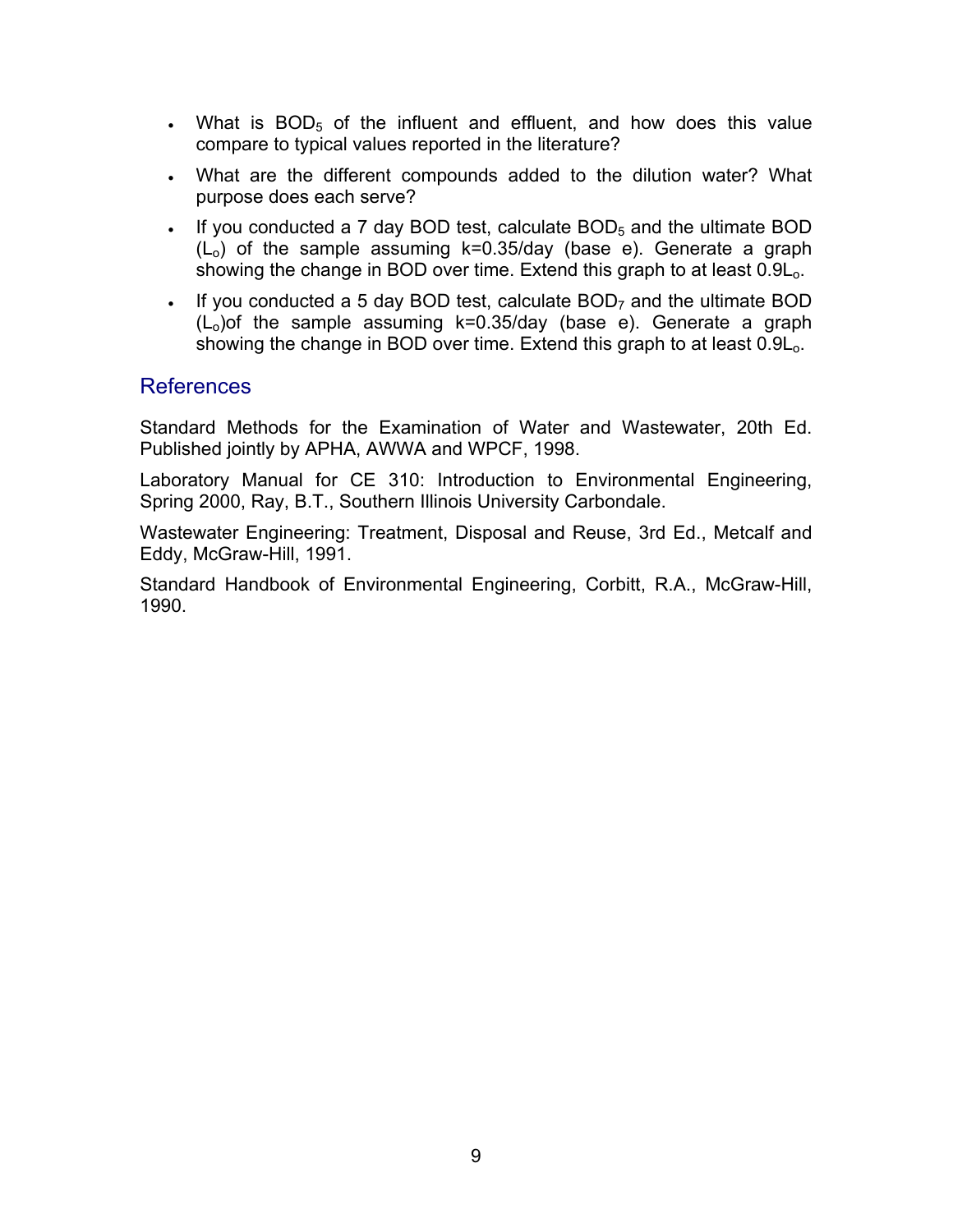# Biochemical Oxygen Demand Lab Data Sheet

Name \_\_\_\_\_\_\_\_\_\_\_\_\_\_\_\_\_\_\_\_\_\_\_\_\_

Date \_\_\_\_\_\_\_\_\_\_\_\_\_\_\_\_\_\_\_\_\_\_\_\_\_

Laboratory Section \_\_\_\_\_\_\_\_\_\_\_\_\_\_\_\_\_\_\_\_\_\_\_\_\_

Treatment Facility \_\_\_\_\_\_\_\_\_\_\_\_\_\_\_\_\_\_\_\_\_\_\_\_\_

| Initial Date and Time |  |
|-----------------------|--|
|-----------------------|--|

Final Date and Time \_\_\_\_\_\_\_\_\_\_\_\_\_\_\_\_\_\_\_\_\_\_\_\_\_

| Sample                                   | Volume<br><b>WW</b><br>mL | Initial DO<br>mg/L | Final DO<br>mg/L | <b>DO</b><br>uptake<br>mg/L | F | <b>BOD</b><br>mg/L |
|------------------------------------------|---------------------------|--------------------|------------------|-----------------------------|---|--------------------|
| 1                                        |                           |                    |                  |                             |   |                    |
| $\overline{2}$                           |                           |                    |                  |                             |   |                    |
| 3                                        |                           |                    |                  |                             |   |                    |
| $\overline{\mathbf{4}}$                  |                           |                    |                  |                             |   |                    |
| 5                                        |                           |                    |                  |                             |   |                    |
| 6                                        |                           |                    |                  |                             |   |                    |
| <b>Dilution</b><br>Water<br><b>Blank</b> |                           |                    |                  |                             |   |                    |
| G-GA Standard                            |                           |                    |                  |                             |   |                    |

EQUIPMENT USED (include model numbers):

NOTES: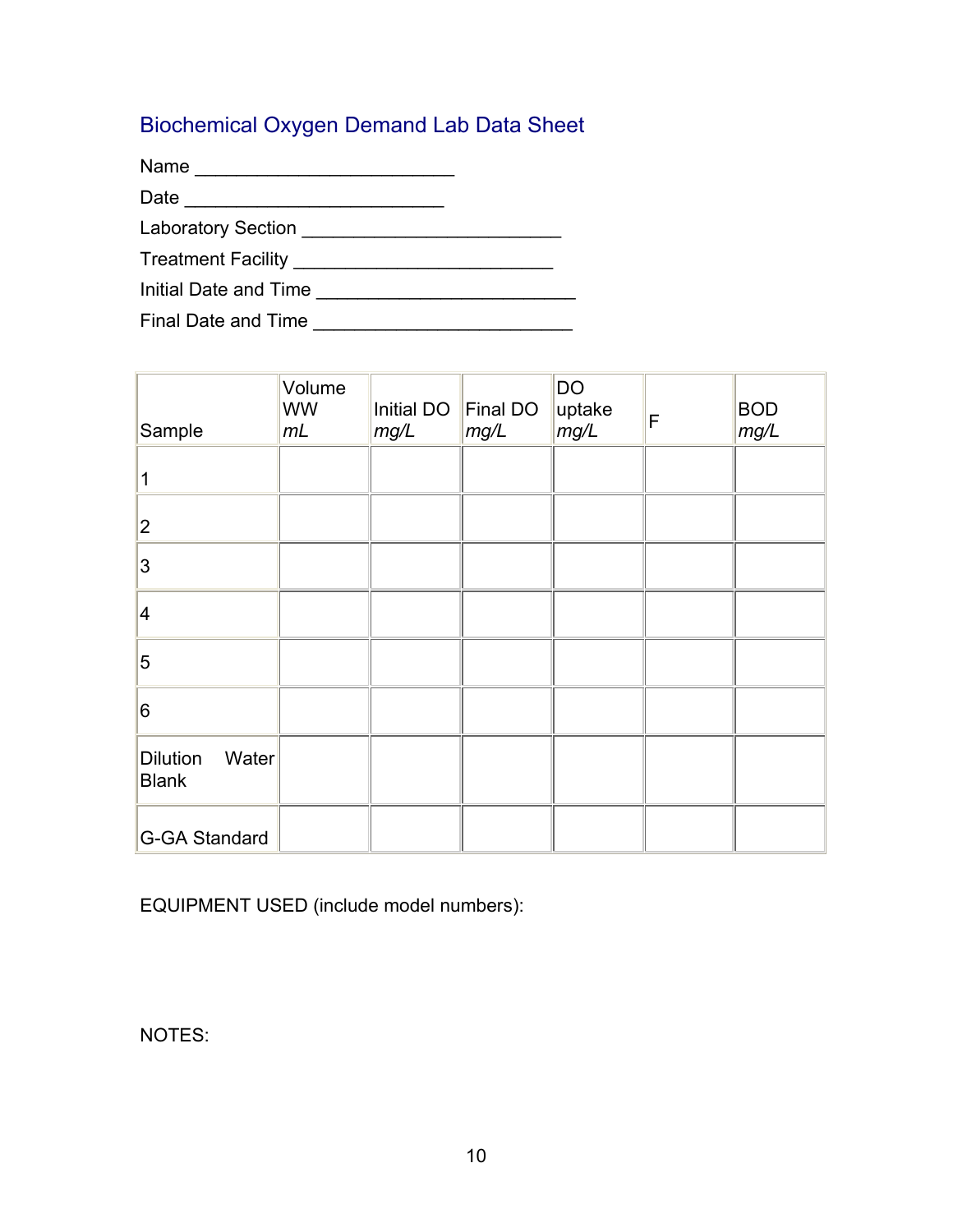

# COLIFORM LAB

### **Introduction**

Pathogenic organisms present in water and wastewater are difficult to test for, and are often in small numbers. Therefore, the typical approach is to test for the presence of indicator organisms such as the coliform group. The coliform bacteria are present in the intestinal tract of mammals. Although not pathogenic themselves, the presence of coliform bacteria in large numbers may indicate the possibility of contamination of the water supply by fecal matter or insufficient treatment of a wastewater. One analytical method commonly used by regulatory agencies and water utilities to test for coliform is the membrane filter technique. The objective of this laboratory is to conduct this experiment, using different sources of water and wastewater.

### Materials and Equipment

- Vacuum System
- 0.45 m membrane filter
- Filtration apparatus
- Pipets
- Graduated cylinder
- Petri dishes (pre-sterilized plastic dishes are available commercially)
- Absorbent pads
- Tweezers
- Incubator (35 $\pm$ 0.5°C with a relative humidity of at least 60%)
- M-Endo medium (prepared by lab instructor)
- Sterilized buffered dilution water (prepared by lab instructor)
- Water and/or wastewater sample collected in sterilized glass or plastic bottles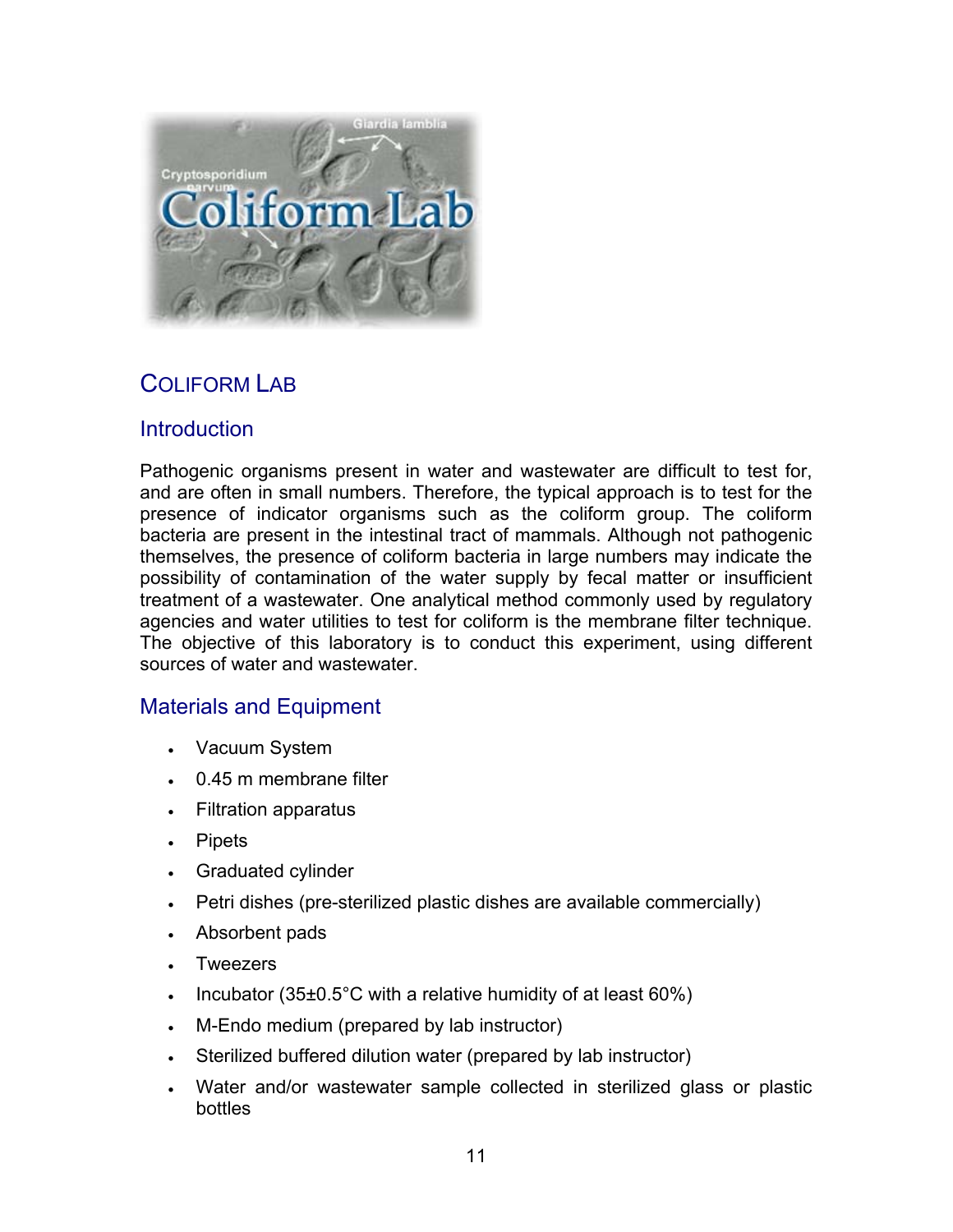Note: Anything contacting the sample must be sterilized to prevent contamination. This includes, but is not limited to, glassware, filters, pipets and the filtration apparatus.

#### **Procedure**

Collect two different water samples from different sources. If collecting from a treatment facility, collect the sample prior to chlorination if possible. Otherwise, the chlorine must be neutralized with sodium thiosulfate immediately after collecting. Drinking water samples should also be dechlorinated. Some manufacturers of sample bottles place sodium thiosulfate in the sample bottles prior to distribution.

Using sterile forceps, place a sterile membrane filter (grid side up) over the porous plate of the flask of the filter device. Place the funnel unit over the flask and lock it in place. Shake your sample 25 times to assure that it is well mixed. Pipet the required volume of sample into the top of the filter apparatus. For drinking water, 100 mL is the standard sample size. Filter the sample under a partial vacuum. A satisfactory filtration time is within five minutes. If this cannot be obtained, the required volume may be distributed among numerous membranes (i.e. 100 mL may be filtered in two 50 mL or four 25 mL portions).

For analyzing samples other than drinking water, the required volume may be estimated using Table 1. Because the range of sample volume is large, it is best to analyze other waters by filtering three different sample volumes. When less than 10 mL of sample is to be filtered, add approximately 10 mL of sterile dilution water to the funnel before filtration. Alternately, you may pipet the sample into a sterile bottle and mix with approximately 10 mL of sterile dilution water first, and then filter the entire amount. This increase in water volume aids in the uniform dispersion of the bacteria over the effective filtering surface.

| Source                   | Approximate Volume |
|--------------------------|--------------------|
| Drinking water           | 100                |
| Lakes                    | 10-100 mL          |
| <b>Bathing beaches</b>   | $0.01 - 10$ mL     |
| Streams, rivers          | $0.01 - 10$ mL     |
| Unchlorinated wastewater | $0.0001 - 0.1$ mL  |

|  | <b>Table 1:</b> Approximate filtration volume |  |  |
|--|-----------------------------------------------|--|--|
|--|-----------------------------------------------|--|--|

After filtering the sample, and with the filter still in place, rinse the interior surface of the funnel with 20 to 30 mL of sterile dilution water three times (this may be applied from a squeeze bottle).

Place an adsorbent pad in the bottom of a sterilized petri dish. Saturate the pad with 1.8-2.2 mL of M-Endo medium. Decant any excess medium. Remove the filter from the filtration device using sterile forceps. Place in on the saturated pad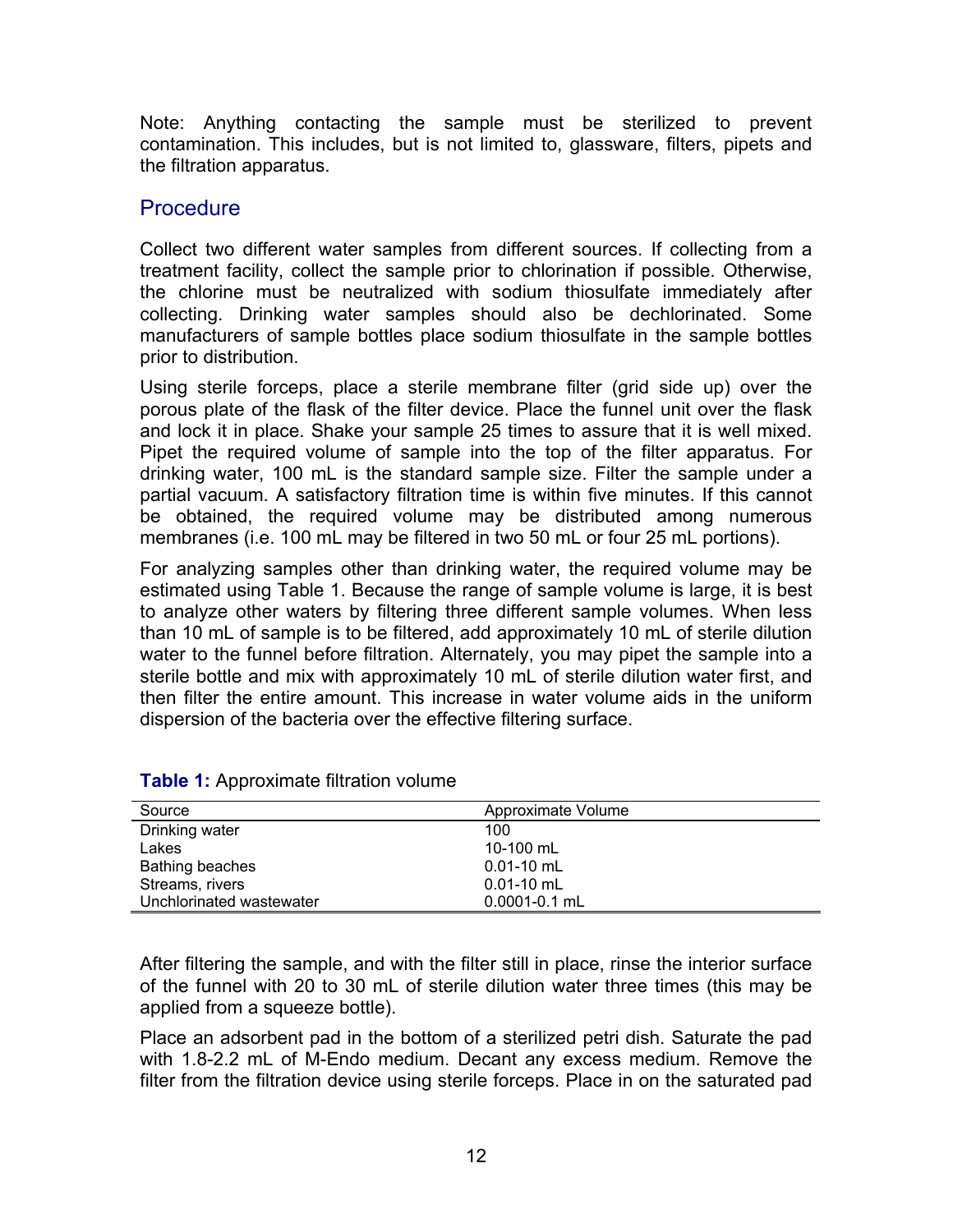using a rolling motion to avoid the entrapment of air. The contact with the medium is important, since the colonies will not grow without this contact.

Place the prepared cultures in waterproof bags and incubate in a submerged water bath for 22-24 hr at 35±0.5°C. Do not incubate beyond 24 hr. After incubating, remove the cultures. Count any colonies that develop a red color with a metallic sheen. These are colonies of coliform bacteria. Report the results as # of colonies/100 mL. Other bacteria may be present, but will not exhibit the characteristic color and sheen. These colonies may be pink, blue, or white lacking sheen.

In addition to the samples, test the dilution water. Evidence of contamination in this sample indicates unsterile conditions and invalid data. A number of improper procedures can result in less than desirable cultures.

### Analysis

A suitable quantity of the sample water results in an ideal colony count of 20 to 80 coliform colonies and not more than 200 colonies. Less than 20 colonies are considered unreliable statistically. More than 200 colonies makes counting individual colonies on the filter difficult.

Compute the concentration of coliform colonies, or coliform density, using the following equation:

(Total)coliform  $100mL = \frac{coliform \space colonies \space counted \times 100}{mL \space sample \space filtered}$ 

If no coliform colonies are observed, report the coliform colonies counted as "<1 coliform/100 mL". If the total number of bacterial colonies, coliforms plus noncoliforms, exceed 200 per membrane, or if the colonies are not distinct enough for accurate counting, report results as "too numerous to count" (TNTC) or "confluent", respectfully.

If you distributed your sample over multiple membranes, you should calculate the coliform density by using the total number of colonies counted and the total volume filtered.

### Elements of Report

In addition to the general requirements of your report, you should include the following information:

- Sample site
- Specific model of equipment
- Explain why we measure for the total number of coliform bacteria in a water sample, particularly since coliforms are not normally considered a pathogen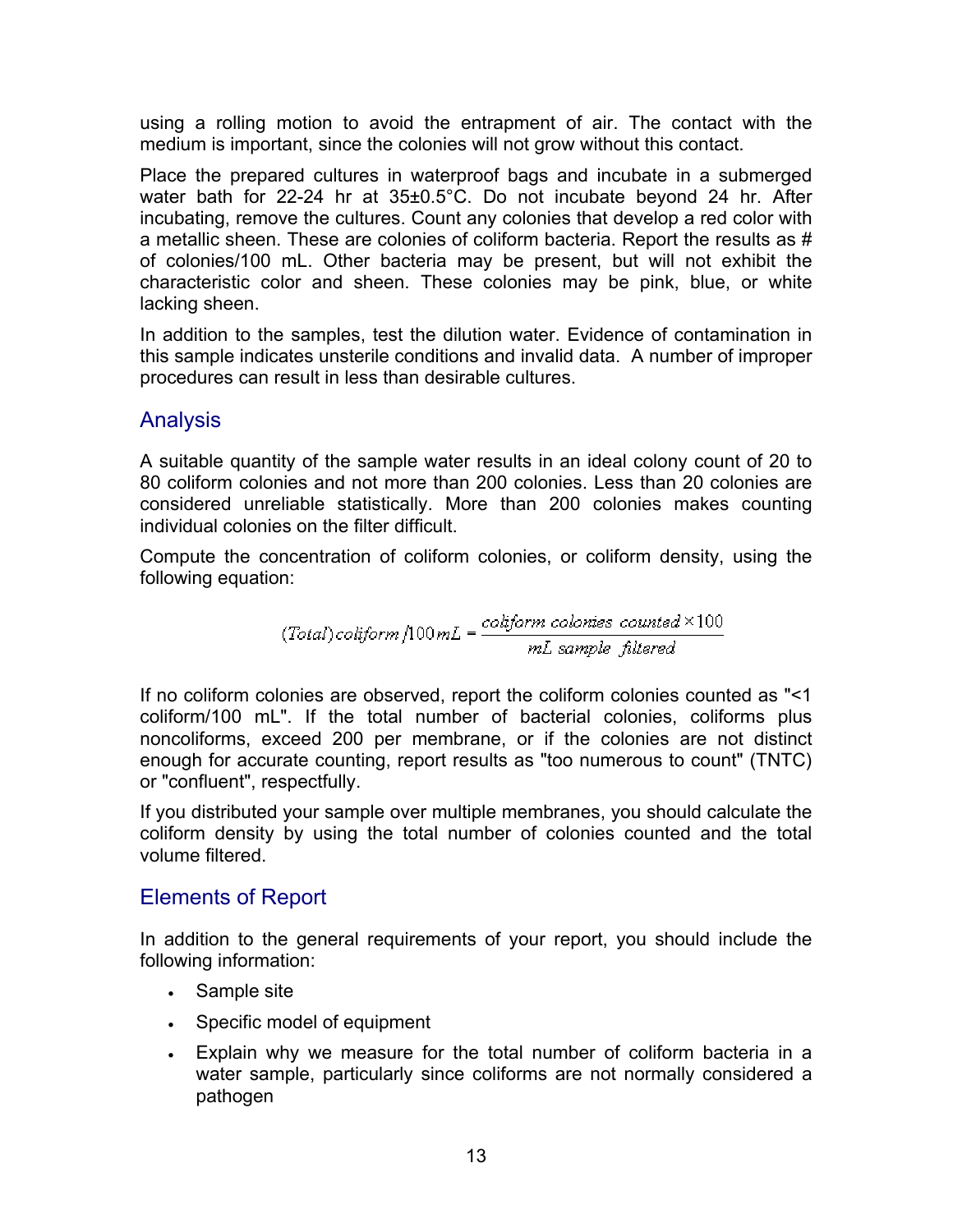- What is the desirable range of total coliforms on a membrane filter? What is the maximum number of total colonies present?
- Why do you need to have a smaller sample volume for river water and raw sewage compared to drinking water?
- Is there evidence of contamination in your dilution water sample? Discuss sources of contamination and the need for sterilized equipment

#### References

Standard Methods for the Examination of Water and Wastewater, 20th Ed. Published jointly by APHA, AWWA and WPCF, 1998.

Laboratory Manual for CE 310: Introduction to Environmental Engineering, Spring 2000, Ray, B.T., Southern Illinois University Carbondale.

Introduction to Environmental Engineering, 3<sup>rd</sup> Edition, M.L. Davis, D.A. Cornwell, WCB McGraw-Hill, 1998.

Field Manual for Water Quality Monitoring: An Environmental Education Program for Schools, 12th Edition, M.K. Mitchel and W.B. Stapp, Kendall/Hall Publishing Co., 2000.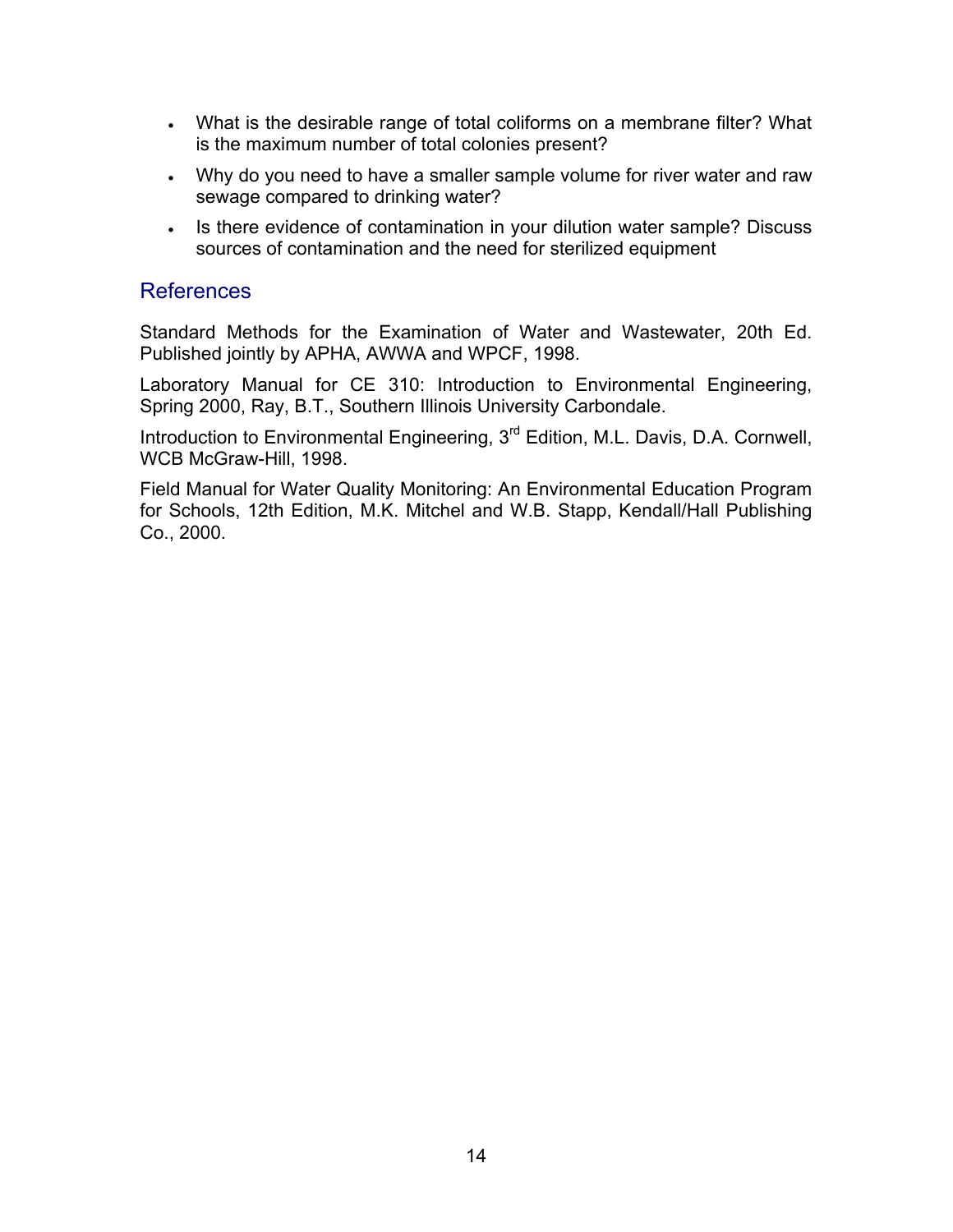# Coliform Lab Data Sheet

Name \_\_\_\_\_\_\_\_\_\_\_\_\_\_\_\_\_\_\_\_\_\_\_\_\_

Date \_\_\_\_\_\_\_\_\_\_\_\_\_\_\_\_\_\_\_\_\_\_\_\_\_

Laboratory Section \_\_\_\_\_\_\_\_\_\_\_\_\_\_\_\_\_\_\_\_\_\_\_\_\_

Site 1 \_\_\_\_\_\_\_\_\_\_\_\_\_\_\_\_\_\_\_\_\_\_\_\_\_

Site 2 \_\_\_\_\_\_\_\_\_\_\_\_\_\_\_\_\_\_\_\_\_\_\_\_\_

| Site <sub>1</sub> |             |                    |  |  |
|-------------------|-------------|--------------------|--|--|
| Sample            | Volume (mL) | Number of Colonies |  |  |
|                   |             |                    |  |  |
| $\mathbf{2}$      |             |                    |  |  |
| 3                 |             |                    |  |  |
| Site 2            |             |                    |  |  |
| Sample            | Volume (mL) | Number of Colonies |  |  |
|                   |             |                    |  |  |
| $\overline{2}$    |             |                    |  |  |
| 3                 |             |                    |  |  |

NOTES: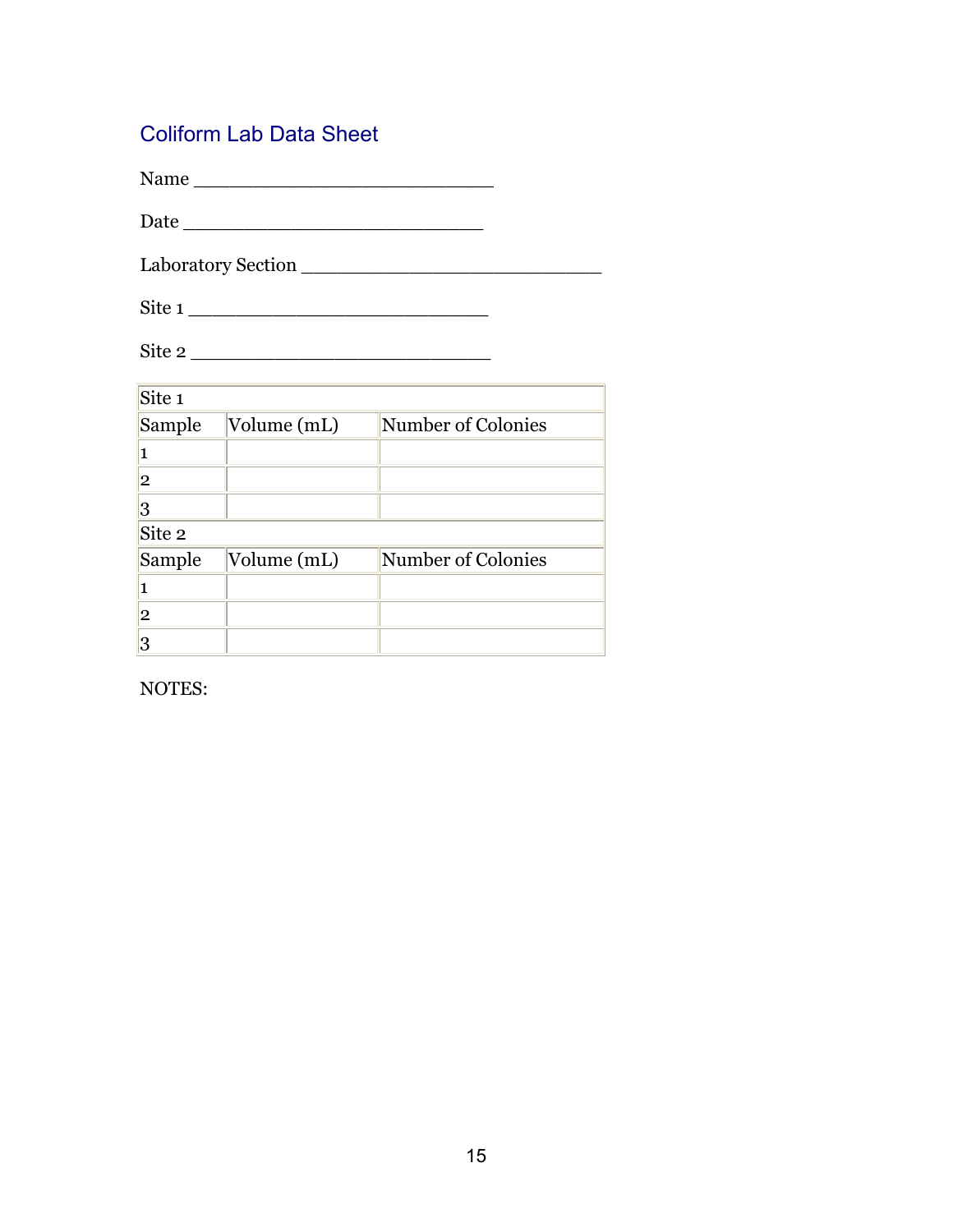# JAR TEST

### **Introduction**

Untreated water contains dissolved, suspended and colloidal size particles. The solids lab focused on the procedure for quantifying the amount of dissolved and suspended solids. In those experiments, the suspended solids were filtered out of the water using a 1.2 mm pore size glass fiber filter. Colloids range in size from  $0.001$ -1  $\mu$ m. As a consequence, colloidal size particles were included as dissolved particles. In water treatment, the initial gravity settling will not remove colloids. Instead, they remain suspended due to their electrical charge and subsequent slow settling velocity (< 0.1 mm/s). In addition, colloidal size particles are difficult to remove during filtration.

Colloidal particles cause color in water, as well as taste problems. Since much of the colloidal matter comes from natural organic matter, they contribute to the formation of undesirable chlorine disinfection by-products. Other material, such as toxic metals, synthetic organic molecules, iron and manganese may also be sorbed to these fine particles.

To remove colloids as well as bacteria, coagulation and flocculation are typically combined in a two-stage process during water treatment. This chemical-physical treatment causes small particles to combine into larger aggregates that are more readily separated from water by sedimentation and filtration. In the coagulation stage of the process, aluminum sulfate (alum) or ferric sulfate are rapidly mixed with the water. The chemical neutralizes the charged particles, which causes them to adhere to each other and form flocs. When properly formed, the flocs are larger and more dense than the colloids, and will settle quickly. Flocculation is the slow mixing of the water in order to encourage the formation of the floc.

The coagulant dose required to produce a floc varies with the concentration, size and types of particles in the raw water as well as the alkalinity or pH. To determine the most economical amount of chemical to add, a jar test can be conducted. During this test, the optimum dose, pH, flocculator mixing rate or detention time can be chosen. The basic procedure involves a series of batch experiments that simulate the full-scale process.

### Equipment and Material

- Aluminum sulfate
- Ferric sulfate (optional)
- 1 liter beakers
- Laboratory stirrer with illuminated base
- **Timer**
- Scale for weighing coagulant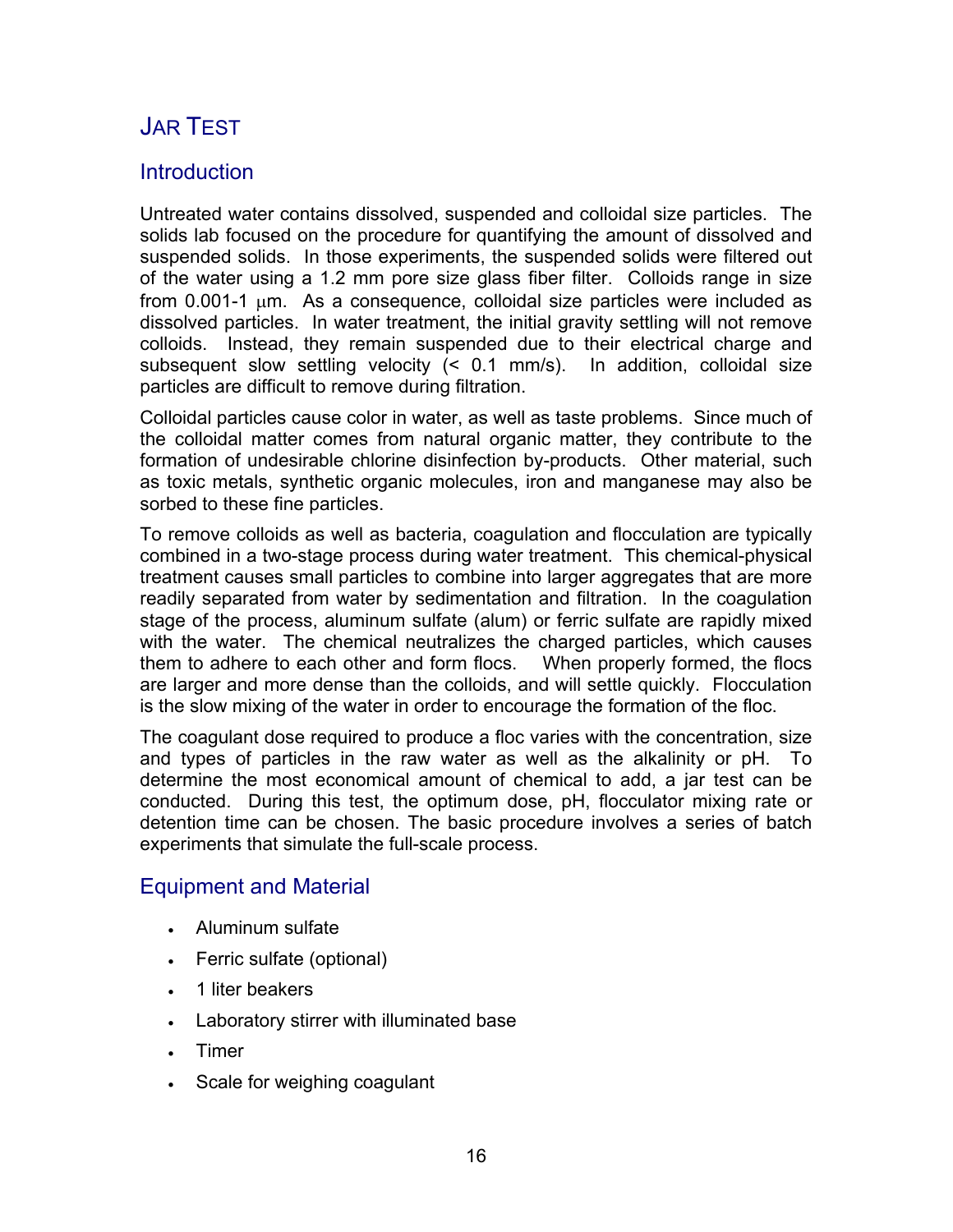- Pipets
- 1000 mL volumetric flask
- Turbidimeter (optional)
- pH meter (optional)

For this lab, you should prepare a stock solution of the coagulant. The stock solution of alum is prepared by dissolving 10 grams of alum into 1000 mL of distilled water. Each 1.0 mL of this stock solution will equal 10 mg/L when added to 1000 mL of water to be tested. Prepare this solution in using the volumetric flask. Fill the flask approximately half full with distilled water. Then add the dry ingredient. Mix well. Fill the flask to the line on the neck of the flask.

### **Procedure**

Typically, a lab stirrer for jar tests has six paddles. For each paddle, fill a 1 liter beaker with 1 liter of raw water. Using the stock solution, dose each beaker with increasing amounts of alum. Different sources of raw water will require different doses. A reasonable starting point for this experiment is 0.5 mL-3.0 mL in increments of 0.5 mL. After adding the alum, stir the beakers at a high rpm for approximately 1 minute. Then reduce the rpm and stir for an additional 30 minutes while observing the floc formation. Allow the floc to settle for one hour. For this lab, you can determine the optimum dose visually by selecting which beaker has the clearest water. Alternately, you can test the turbidity of the water in each beaker.

Experimental parameters such as paddle speed, rapid mixing time, flocculation time and settling time can be adjusted to simulate a wide range of full scale operating conditions. Further testing can be conducted over a narrower range of alum doses based on the results of the preliminary test.

Additional tests can also be conducted to optimize the alum dose over a range of pH values. In this case, choose the optimum dose from the previous experiment. Adjust the raw water in each beaker to provide a range of pH values. The pH may be adjusted by either addition sulfuric acid (to lower the pH) or lime (CaO) or soda ash (Na<sub>2</sub>CO<sub>3</sub>) (to raise pH). Add the alum, mix and settle using the same procedure as before.

### Analysis

If the sample appears cloudy, with little or no floc and almost no settling, too little coagulant was used, a condition referred to as a coagulant underfeed. A coagulant overfeed on the other hand will form a dense floc. It will appear fragile and fluffy when the stirrer is turned off, and as a result, will not settle well. A floc formed by an overfeed is called a false floc, and will carry to the filter. This is one of the most common treatment problems. A good floc will appear heavy and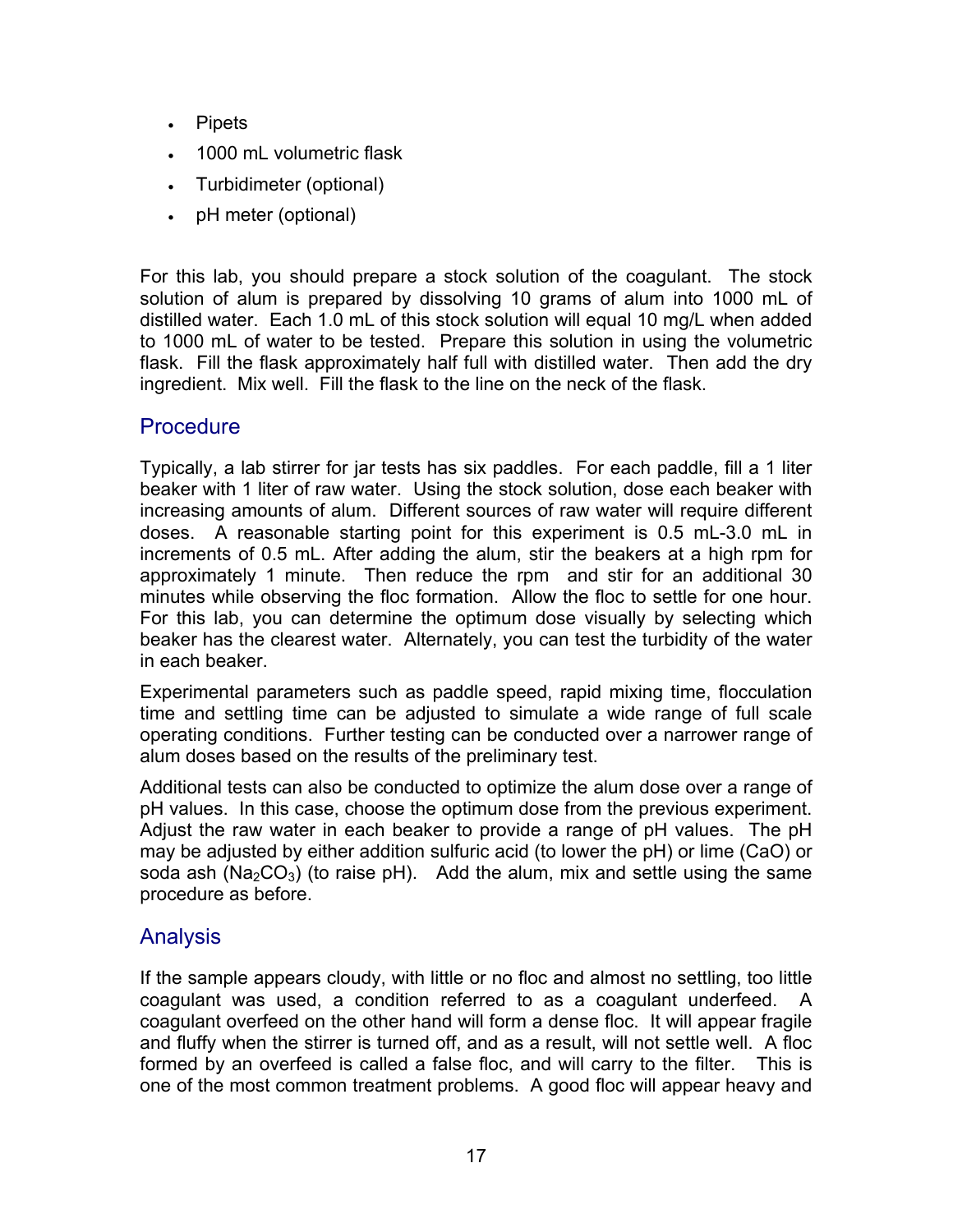tight, not too dense, with spaces of bright, clear water between the particles and will begin to settle as soon as the stirrer is turned off.

If the turbidity of the water is tested, develop a graph of turbidity (NTU) versus alum dose (mg/L). If the pH of the water was also adjusted, develop a graph of turbidity (NTU) versus pH. From these graphs, the conditions that produce the lowest residual turbidity are the optimal conditions.

### Report

For this report, explain how each step of the experimental process relates to unit processes in a water treatment facility. In addition, list the brand and model number of the stirrer unit used.

#### References

Nazaroff, W.W. and Alvarez-Cohen, L., 2001, Environmental Engineering Science, Wiley.

Phipps and Bird, The Jar Test. http://www.phippsbird.com/jartest.htm (July 2001).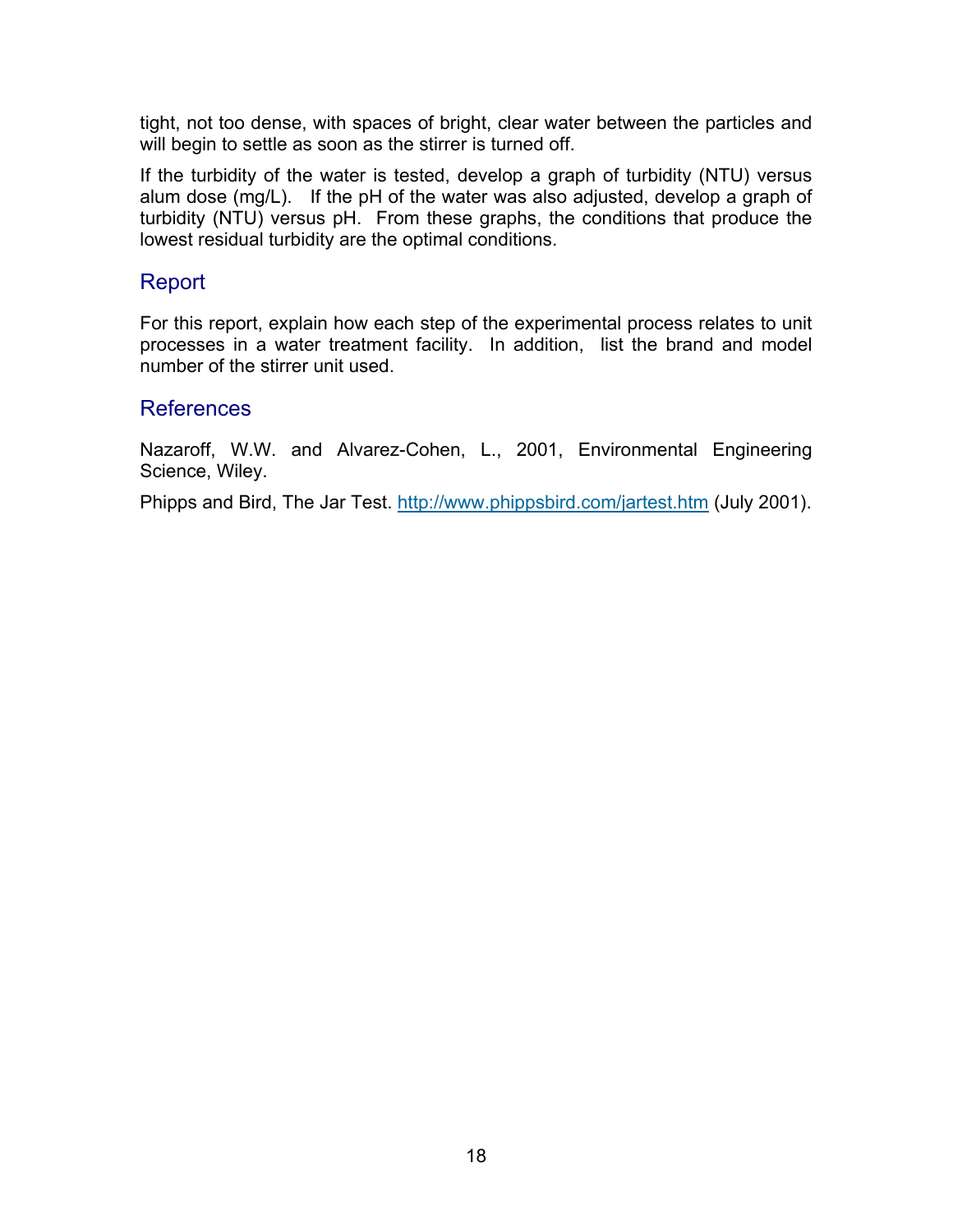# Data Sheet

Name \_\_\_\_\_\_\_\_\_\_\_\_\_\_\_\_\_\_\_\_\_\_\_

Section Number \_\_\_\_\_\_\_\_\_\_\_\_\_\_\_\_\_\_\_\_

Raw water source \_\_\_\_\_\_\_\_\_\_\_\_\_\_\_\_\_\_\_\_\_\_

Make and Model of Jar Test Apparatus \_\_\_\_\_\_\_\_\_\_\_\_\_\_\_\_\_\_\_\_

| Jar            | Dose (mg/L) | Comments | pH<br>(optional) | Turbidity<br>(optional) |
|----------------|-------------|----------|------------------|-------------------------|
| 1              |             |          |                  |                         |
| $\overline{2}$ |             |          |                  |                         |
| 3              |             |          |                  |                         |
| $\overline{4}$ |             |          |                  |                         |
| 5              |             |          |                  |                         |
| 6              |             |          |                  |                         |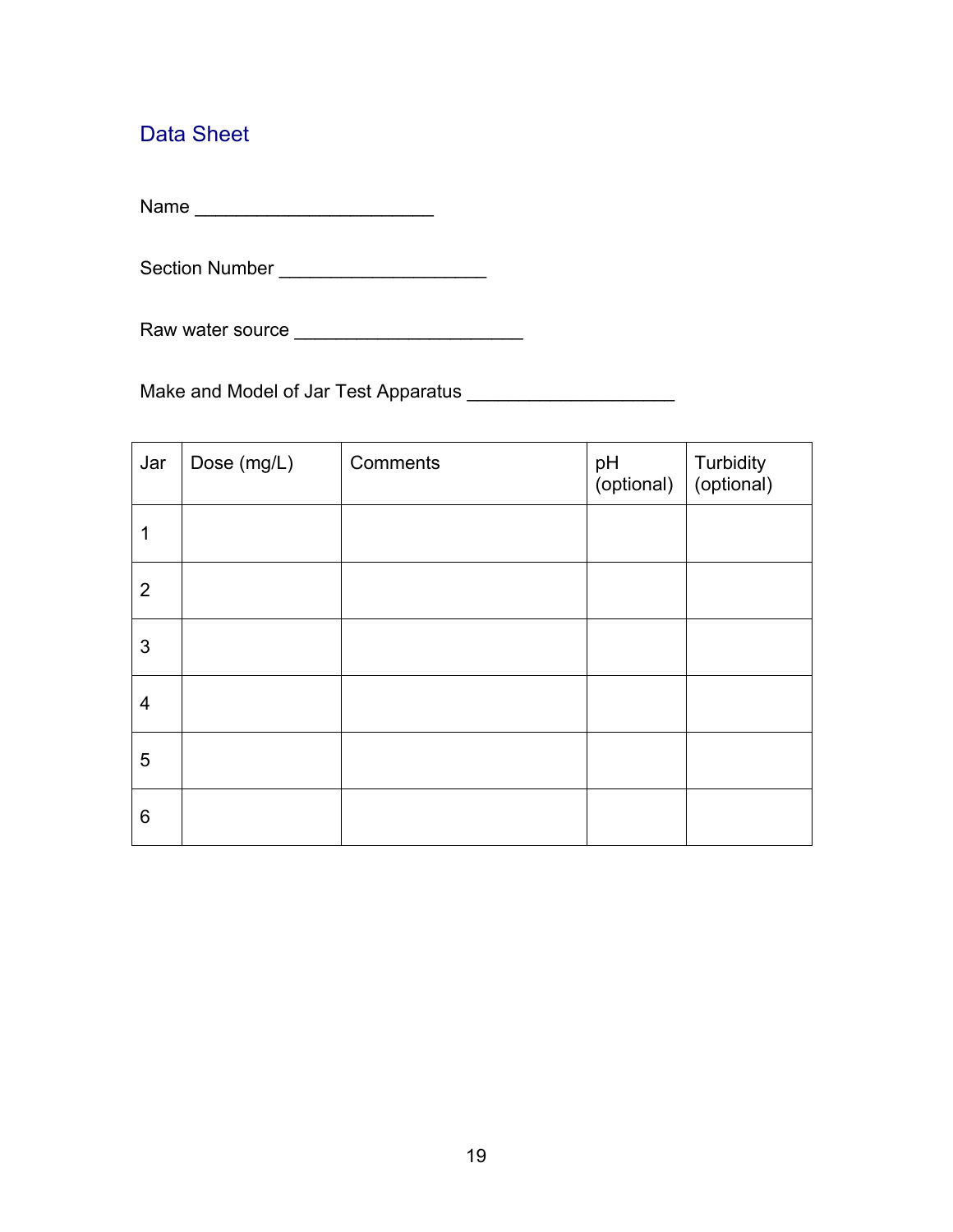

# LAKE PROFILE

### **Introduction**

Lakes exhibit stratification due to density differences in the water as the temperature increases or decreases at different depths. During the summer, warm surface air and longer days with direct sunlight on the surface of the water causes the surface of the lake to be much warmer than the water at different depths. If you have gone swimming in a lake during the summer, you have probably noticed a distinct change in water temperature at a certain point beneath the surface. The point where the temperature has a distinct temperature change is known as the thermocline. The warm region above the thermocline is the epilimnion. Below the thermocline is the hypolimnion.

The density of water changes with temperature (Table 1). In addition, the amount of dissolved oxygen changes with temperature (Table 2). Since field probes are commercially available to measure temperature and dissolved oxygen concentrations in water, the profile of a lake can be measured. From this data, you can also show the stratification of the lake due to density differences, and identify the epilimnion, thermocline and hypolimnion. The temperature and dissolved oxygen concentrations in these regions will support different aquatic and biological life. For example, as organic sediments build up at the bottom of the lake, they exert a significant oxygen demand on the hypolimnion. Since the dissolved oxygen in this region is low, and replenished at a slow rate, this region may become anaerobic.



**Figure 1:** Generalized schematic of lake stratification.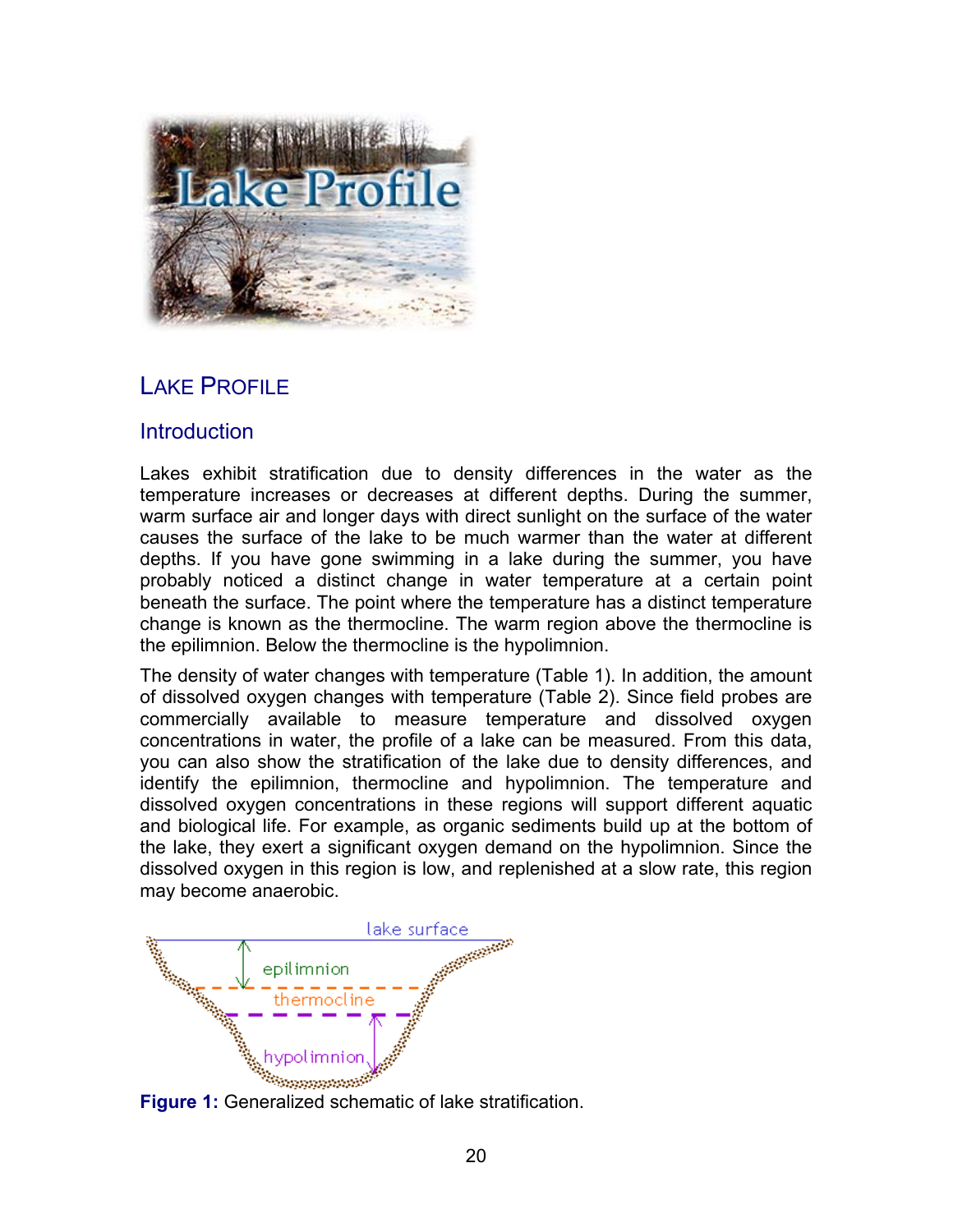| Temperature (°C) | , $(kg/m^3)$<br>Density, |
|------------------|--------------------------|
| 0                | 999.842                  |
| 3.98             | 1,000.000                |
| 5                | 999.967                  |
| 10               | 999.703                  |
| 12               | 999.500                  |
| 15               | 999.103                  |
| 17               | 998.778                  |
| 18               | 998.599                  |
| 19               | 998.408                  |
| 20               | 998.207                  |
| 21               | 997.996                  |
| 22               | 997.774                  |
| 23               | 997.542                  |
| 24               | 997.300                  |
| 25               | 997.048                  |
| 26               | 996.787                  |
| 27               | 996.516                  |
| 28               | 996.236                  |
| 29               | 995.948                  |
| 30               | 995.650                  |
| 35               | 994.035                  |
| 40               | 992.219                  |
| 45               | 990.216                  |
| 50               | 988.039                  |
| 60               | 983.202                  |
| 70               | 977.773                  |

**Table 1: Density of Water at 1 atm** 

The profile of the lake will change as the seasons change. Throughout the summer, the depth of the epilimnion region will increase. However, as winter approaches, shorter days and cooler temperatures cause the density of the upper layer to increase to the point of being more dense than the lower level, causing the lake to "turn over". In colder climates, a second overturn can occur in the spring as the surface ice melts, becomes dense and sinks to the bottom of the lake.

Turbidity in surface water is caused by colloidal or suspended particles. The composition of these particles varies. In general, they are from the erosion of soil particles, organic material, bacteria or plankton. The turbidity in the water limits the depth at which sunlight can penetrate the water, consequently controlling the life forms that thrive at different depths.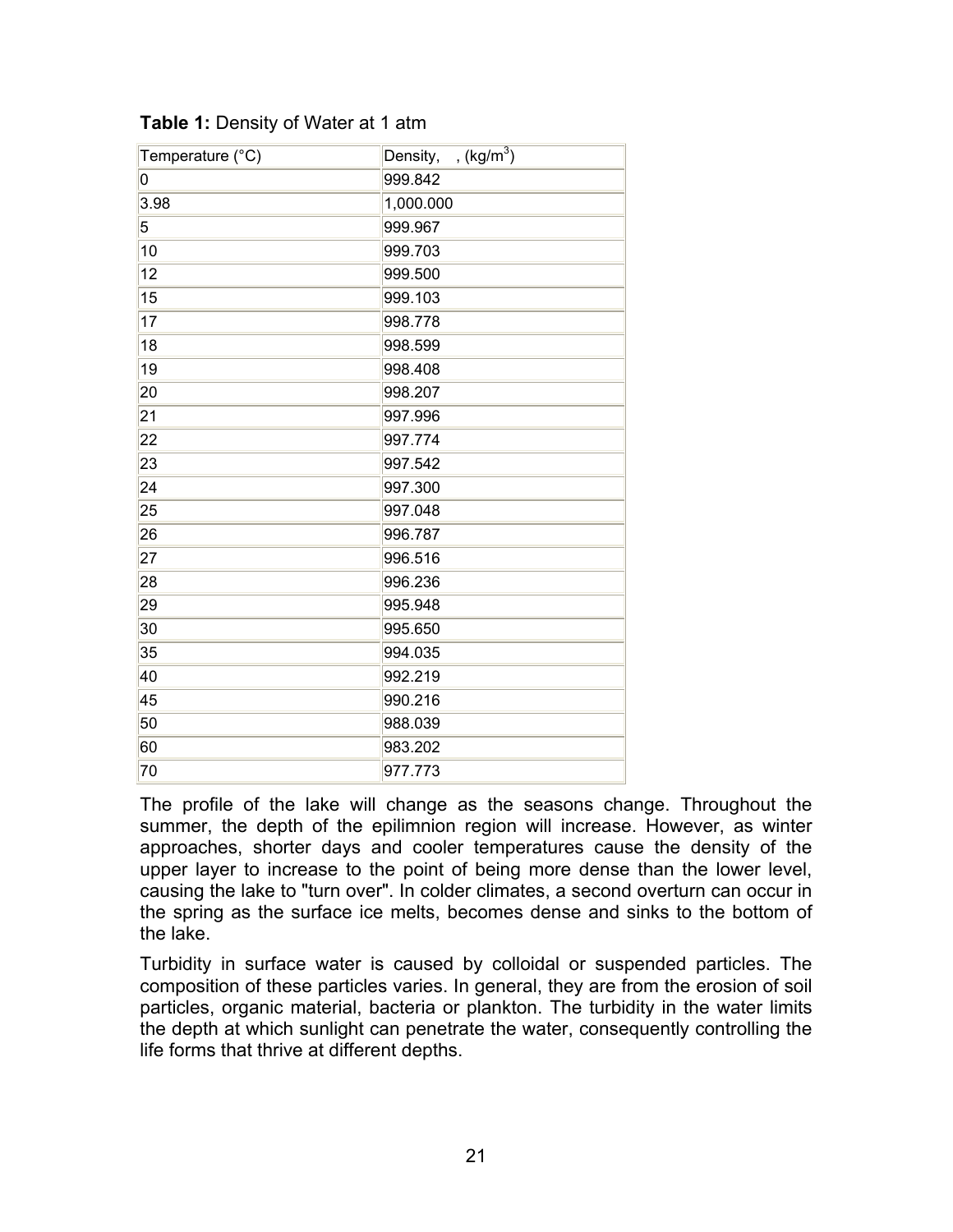| Temperature °C | Solubility (mg/L) | Temperature °C | Solubility (mg/L) |
|----------------|-------------------|----------------|-------------------|
| 0              | 14.6              | 16             | 9.9               |
| 1              | 14.2              | 17             | 9.7               |
| $\overline{2}$ | 13.9              | 18             | 9.5               |
| 3              | 13.5              | 19             | 9.3               |
| 4              | 13.1              | 20             | 9.1               |
| 5              | 12.8              | 21             | 8.9               |
| 6              | 12.5              | 22             | 8.7               |
| 7              | 12.1              | 23             | 8.6               |
| 8              | 11.8              | 24             | 8.4               |
| 9              | 11.6              | 25             | 8.3               |
| $10$           | 11.3              | 26             | 8.1               |
| 11             | 11.0              | 27             | 8.0               |
| 12             | 10.8              | 28             | 7.8               |
| 13             | 10.5              | 29             | 7.7               |
| 14             | 10.3              | 30             | 7.6               |
| 15             | 10.1              |                |                   |

**Table 2:** Saturation of Dissolved Oxygen in Distilled Water

The overall objective of this lab is to measure the dissolved oxygen, temperature and pH profile of a lake, as well as measure the turbidity of the water. The secondary objective is to introduce students to on-site measurement techniques that may involve remote site visits.

### **Application**

Lakes may be used as surface water source for a municipal water supply. The location of the intake pipe is critical for water quality. If the location is in the hypolimnion, and the water may become anaerobic. In this case, the water will have taste and odor problems, requiring additional chemical treatment, and generally customer complaints. If the intake is in the epilimnion, it may also have taste and odor problems during the summer, due to warmer water and algae. Optimal placement of the intake during one season may be compromised during lake turnover. Therefore, It is common practice to have two or more intakes at different depths, which can be used at different times of the year.

Turbidity is also important in water treatment since suspended solids can shelter microorganisms from the action of disinfectants. Suspended solids are readily removed by coagulation, sedimentation and filtration. If treated water is still high in turbidity, something is likely to be malfunctioning in the treatment plant.

Turbidity can be measured using a simple device called a Secchi disk, or a more precise analytical instrument called a turbidimeter. In the field, the use of the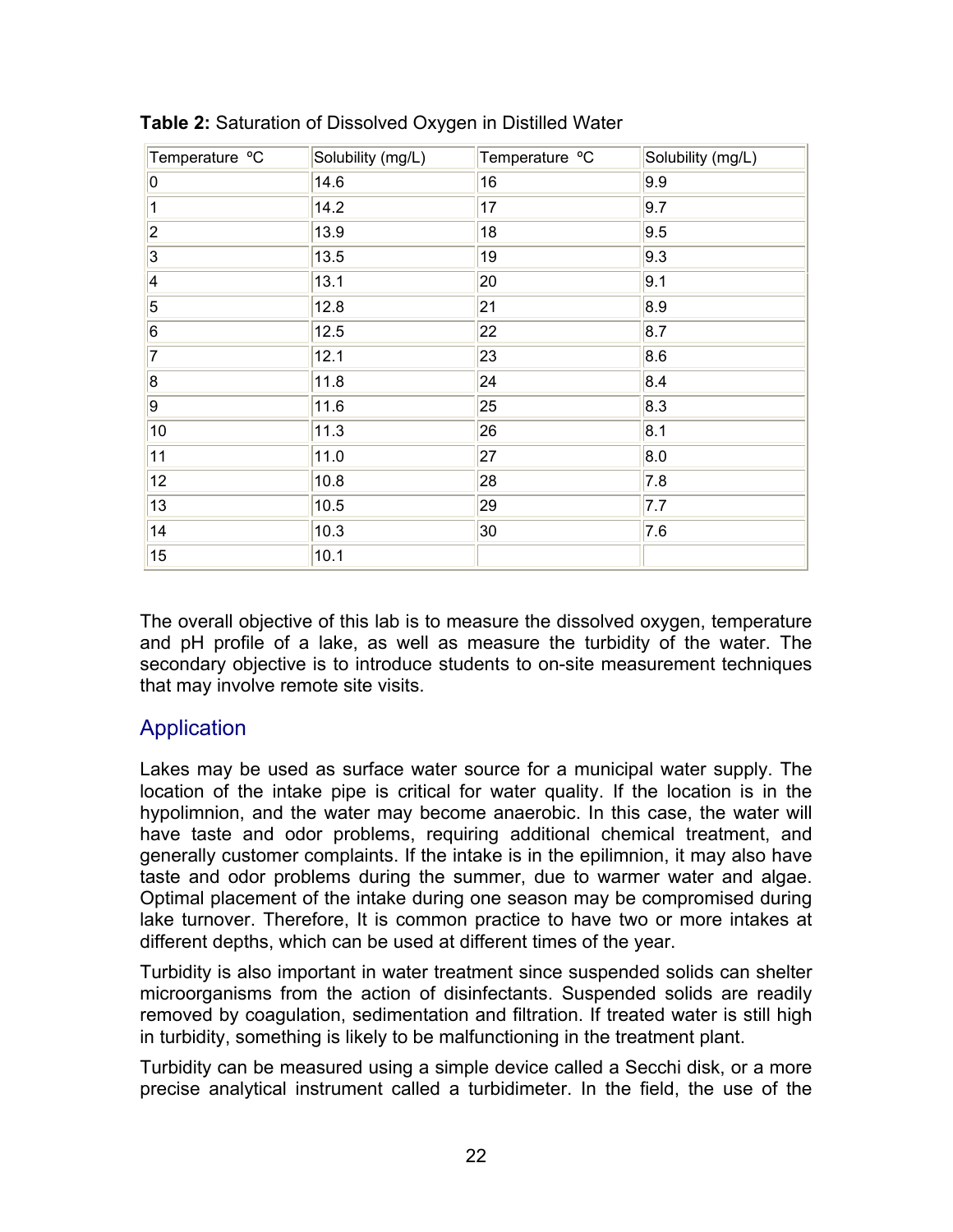Secchi disk allows us to determine the depth at which turbidity becomes a factor. The Secchi disk is a black and white disk attached by a chain or a rope, with a weight beneath the disk. The disk is lowered until it disappears. The depth at which it disappears is recorded. It is difficult to use this method in fast river currents, shallow rivers, or areas of low turbidity.

In treatment plants, a turbidimeter is used to determine turbidity. It is an analytical instrument that measures the scattering of light through a sample. Instruments that measure the scattering of light are called nephelometers; hence the units are reported as nephelometer turbidity units, or NTU's. Originally, turbidity was measured using a Jackson tube, which is a long glass tube suspended over a lit candle. A sample of water was slowly poured into the tube until the candle flame, as viewed from above, became diffuse. In this case, the turbidity was measured as a length, and reported as Jackson Turbidity Units (JTU's). The measurements from all three methods can be roughly equated.

In surface water filtration for treatment of drinking water, turbidity in the filtered water must be equal to or less than 0.5 NTU in at least 95% of the measurements taken each month. Turbidities in excess of 5 NTU are easily detectable in a glass of water and are usually objectionable for aesthetic reasons. Individual states may increase the 0.5 limit to 1 NTU if they determine that overall treatment achieves the disinfection requirements. Systems using slow sand filtration must achieve a turbidity level of less than 5 NTU at all times and not more than 1 NTU in more than 5 percent of samples taken each month. The 1 NTU limit may be increased by the state up to 5 NTU if it determines that there is no significant interference with disinfection.

### Materials and Equipment

- Field meter capable of measuring temperature and dissolved oxygen (and possibly pH).
- Boat
- Life jacket
- Secchi disk

Make sure the line holding the Secchi disk is marked in meters (or feet) increments for easy measurement in the field. The line holding the probe for the field meter must also be marked in meter (or feet) increments. This laboratory can also be done from a pier or near the shore, depending on the depth of the water.

### **Procedure**

Observe and record information on the site, including weather and surrounding land use. If possible, obtain hydrographic maps of the lake. From this map, locate the deepest part of the lake for your first measurements.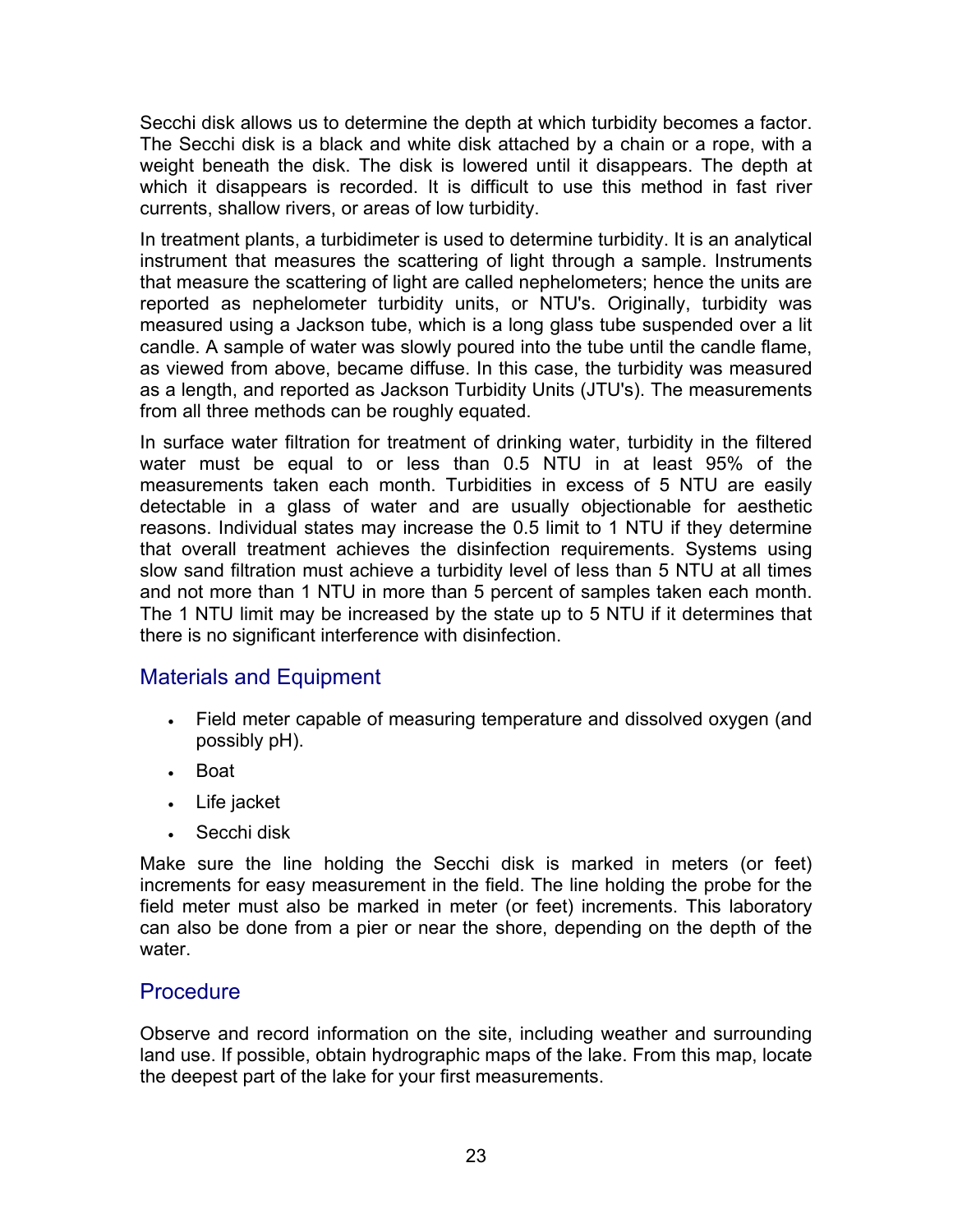Select a minimum of two different sampling locations. For the Secchi disk, you will take two readings at each location (as described below), and report the average reading. Drop the Secchi disk vertically into the water. The weight below the disk should prevent it from moving away from you due to any current.

#### **Secchi Disk Procedure**

- Drop the disk until it disappears. Record this depth.
- Drop the disk slightly further into the water. Raise the disk until you can see it again. Record this depth.
- Report the average of these two readings.

#### **Field Meter**

- Drop the probe to the bottom of the lake. Read and record the depth, pH, temperature and dissolved oxygen concentration. Depending on the probe used, you can choose fewer properties or other properties to measure.
- Raise the probe to the next increment (either 1 m or 1 ft). Record this depth and the parameters to be measured.
- Continue this procedure until you reach the surface of the lake.

# Analysis

Plot the data with depth as an independent variable (on the x-axis). In this case, we have two dependent variables, temperature and dissolved oxygen. These variables should be plotted on the y-axis. Because they have a different range, you should plot these as two different axes. You should be able to identify the epilimnion, hypolimnion and the thermocline.

The density of the water can be determined from the temperature data (Table 1). Prepare a second graph showing this data as a function of depth.

### Elements of Report

In addition to the general requirements of your report, you should include the following information:

- Specific model of equipment used and accuracy
- The density of water is based on a table for pure water. Would the density be different for lake water? Explain.
- Was the temperature, density and DO profile as expected? Why?
- Explain the sequence that causes a lake to "turn over" in the spring and fall.
- Identify plant and aquatic life that you would expect in the different regions within the profile of the lake.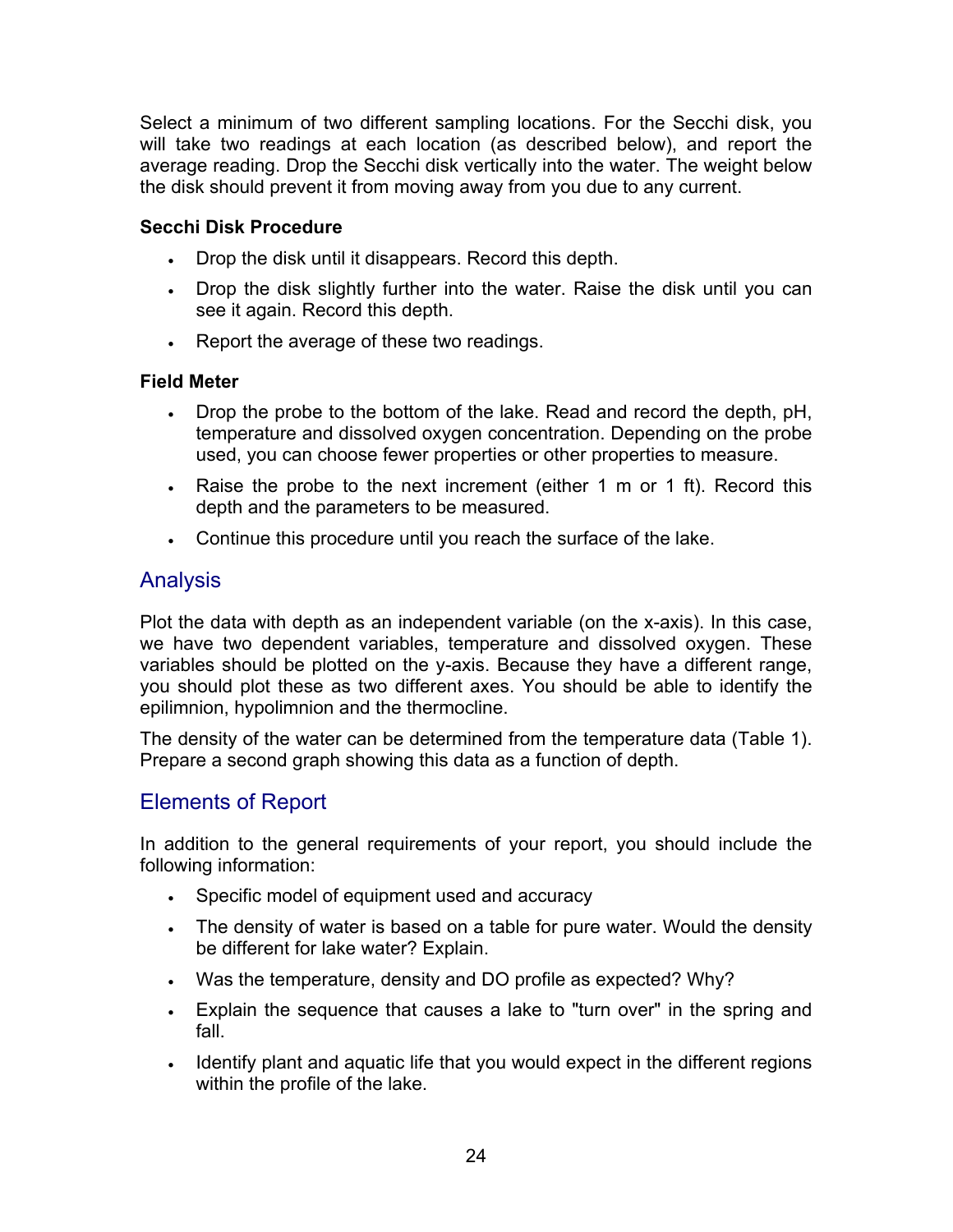- Description of the site (i.e. location, general water quality, surrounding land use)
- Weather conditions
- Location of measurements, describing any significant differences if more than one location

#### References

Laboratory Manual for CE 310: Introduction to Environmental Engineering, Spring 2000, Ray, B.T., Southern Illinois University Carbondale.

Introduction to Environmental Engineering and Science, 2nd Edition, G.M. Masters. Prentice Hall, 1997.

Field Manual for Water Quality Monitoring: An Environmental Education Program for Schools. 12<sup>th</sup> Edition, Mitchell, M.K, and Stapp, W.B., Kendell/Hunt Publishing, 1997.

Introduction to Environmental Engineering, 3<sup>rd</sup> Edition, M.L. Davis, D.A. Cornwell, WCB McGraw-Hill, 1998.

Water Supply and Sewerage, 6<sup>th</sup> Edition, T.J. McGhee, McGraw-Hill, 1991.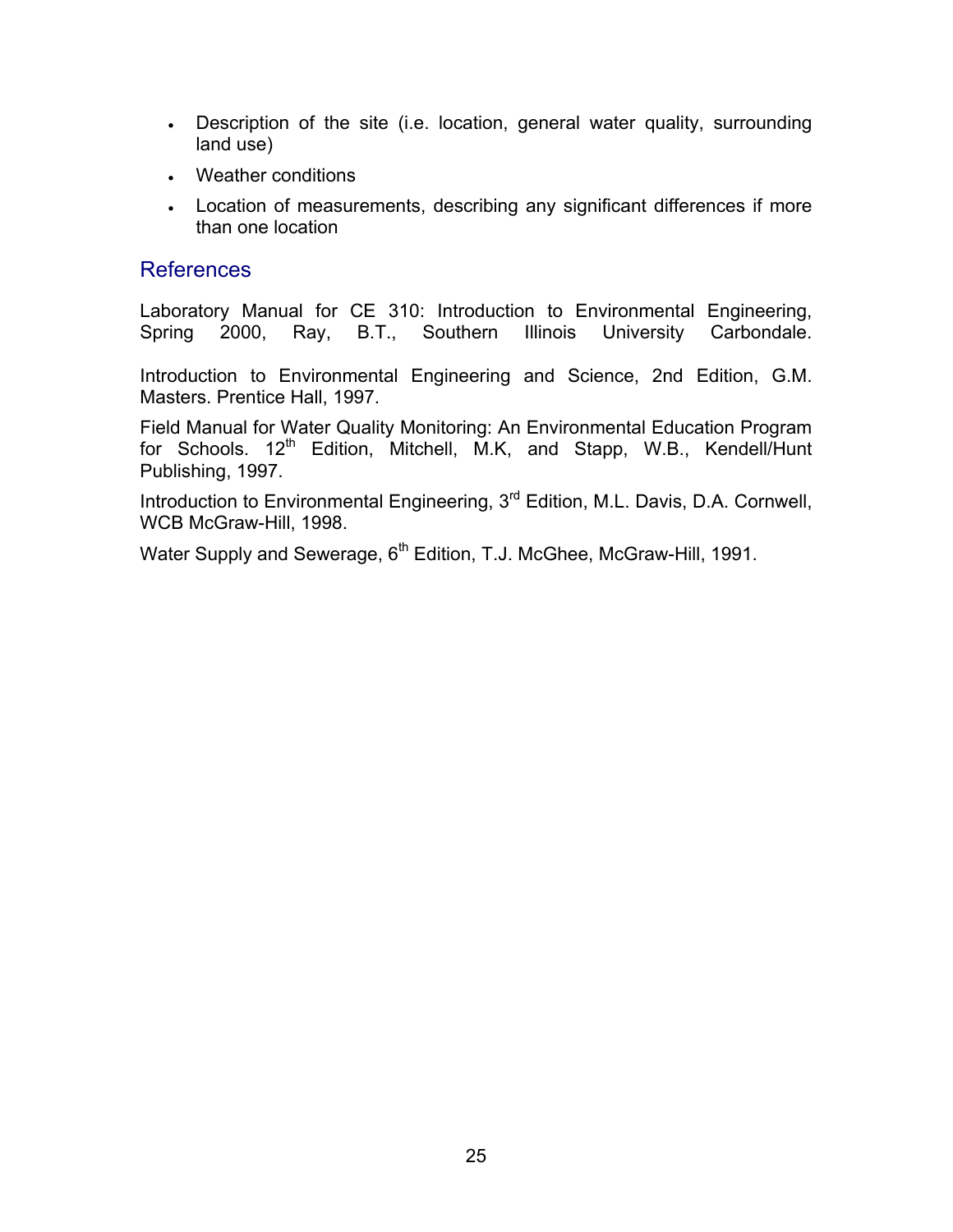### Lake Profile Lab Data Sheet

Name \_\_\_\_\_\_\_\_\_\_\_\_\_\_\_\_\_\_\_\_\_\_\_\_\_

Date \_\_\_\_\_\_\_\_\_\_\_\_\_\_\_\_\_\_\_\_\_\_\_\_\_

Laboratory Section \_\_\_\_\_\_\_\_\_\_\_\_\_\_\_\_\_\_\_\_\_\_\_\_\_

Location \_\_\_\_\_\_\_\_\_\_\_\_\_\_\_\_\_\_\_\_\_\_\_\_\_

| Depth, ft | DO, mg/L | Temp., °C | pH (optional) |
|-----------|----------|-----------|---------------|
|           |          |           |               |
|           |          |           |               |
|           |          |           |               |
|           |          |           |               |
|           |          |           |               |
|           |          |           |               |
|           |          |           |               |
|           |          |           |               |
|           |          |           |               |
|           |          |           |               |

### Secchi Disk

| Location | Depth (lowering) | Depth (raising) |
|----------|------------------|-----------------|
|          |                  |                 |
|          |                  |                 |
|          |                  |                 |
|          |                  |                 |

Equipment used (include model numbers):

NOTES: (include surface temperature, weather conditions, time of day)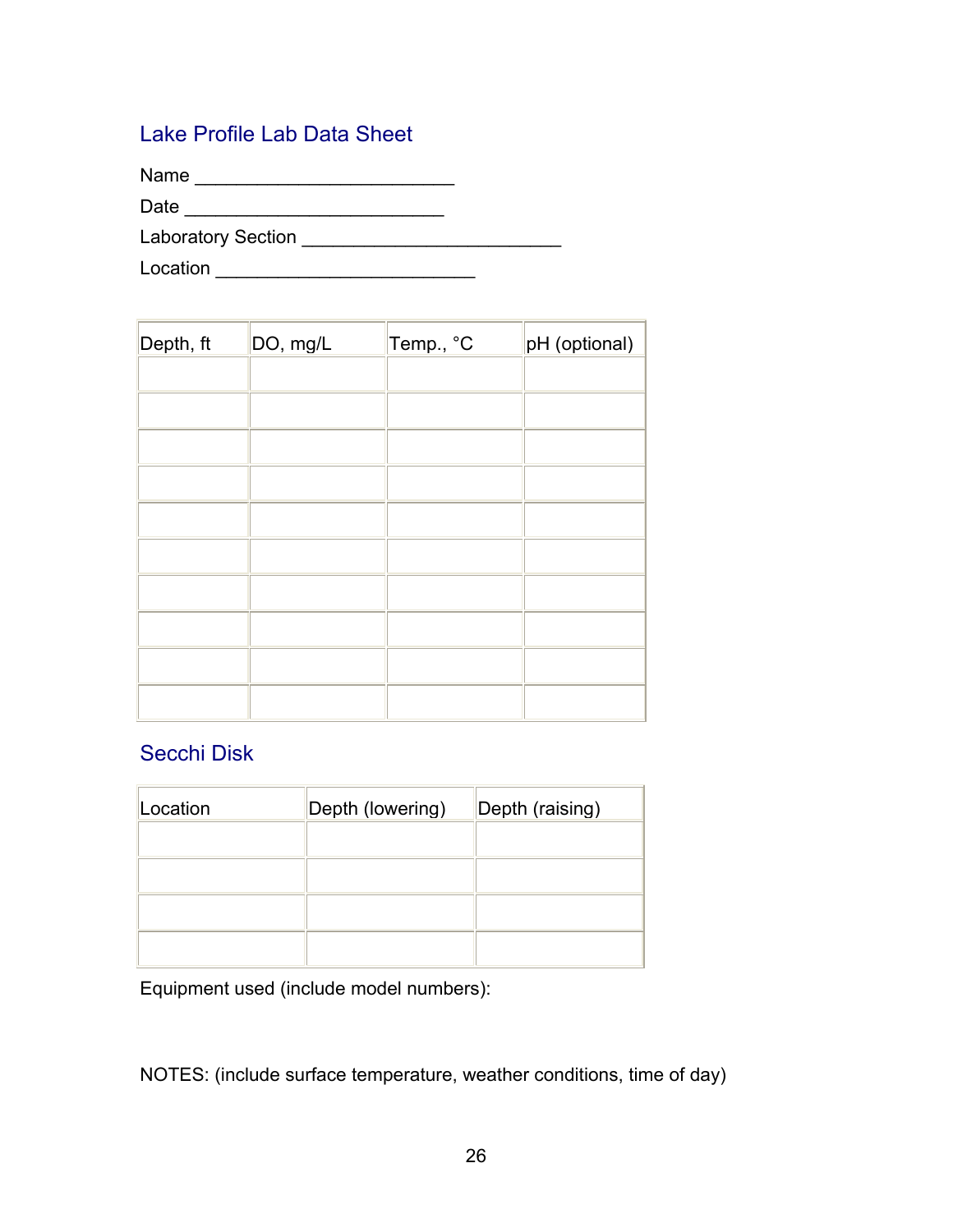# NOISE POLLUTION

#### **Introduction**

Noise pollution is unwanted sound. This statement is elucidated when one considers a lawn mower early in the morning, a busy highway, or an outdoor concert. The control and abatement of noise pollution is a part of the environmental health and safety of communities and industry alike.

We evaluate sound by at least four distinct characteristics: frequency, loudness, duration and subjectivity. Loudness, frequency and duration are objective measurements of sound. In contrast, your subjective response to noise is not, one person's pleasure may be someone else's noise.

Sound is propagated through air as a cyclic wave of pressure fluctuations.



Figure 1. Pure sound travels as a perfect sinusoidal wave

These pressure fluctuations cause the eardrum to flex, which translates into sound. Pure sound travels as a perfect sinusoidal wave (Fig. 1).

The number of cycles per unit time is the frequency, *f*. A common unit of frequency is cycles per second or Hz. Middle A on a piano is 440 Hz, and

speech is typically in the range of 1000-4000 Hz. This range is reduced by age and environmental exposure.

The frequency and the wavelength  $(\lambda)$  of sound waves are inversely related:

$$
f = c'_{\lambda} \tag{1}
$$

where c is the speed of sound. In the case of sound waves traveling through air where the air is assumed to behave as an ideal gas:

$$
c = 20\sqrt{K} \tag{2}
$$

where k is the air temperature in degrees Kelvin. In this equation, the units of c are m/s. Sound can travel through different mediums such as water, steel or lead. In this case:

$$
c = \sqrt{\frac{E}{\rho}}
$$
 (3)

where E is Young's modulus of elasticity (N/m<sup>2</sup>) and r is the density of the medium (kg/m<sup>2</sup>).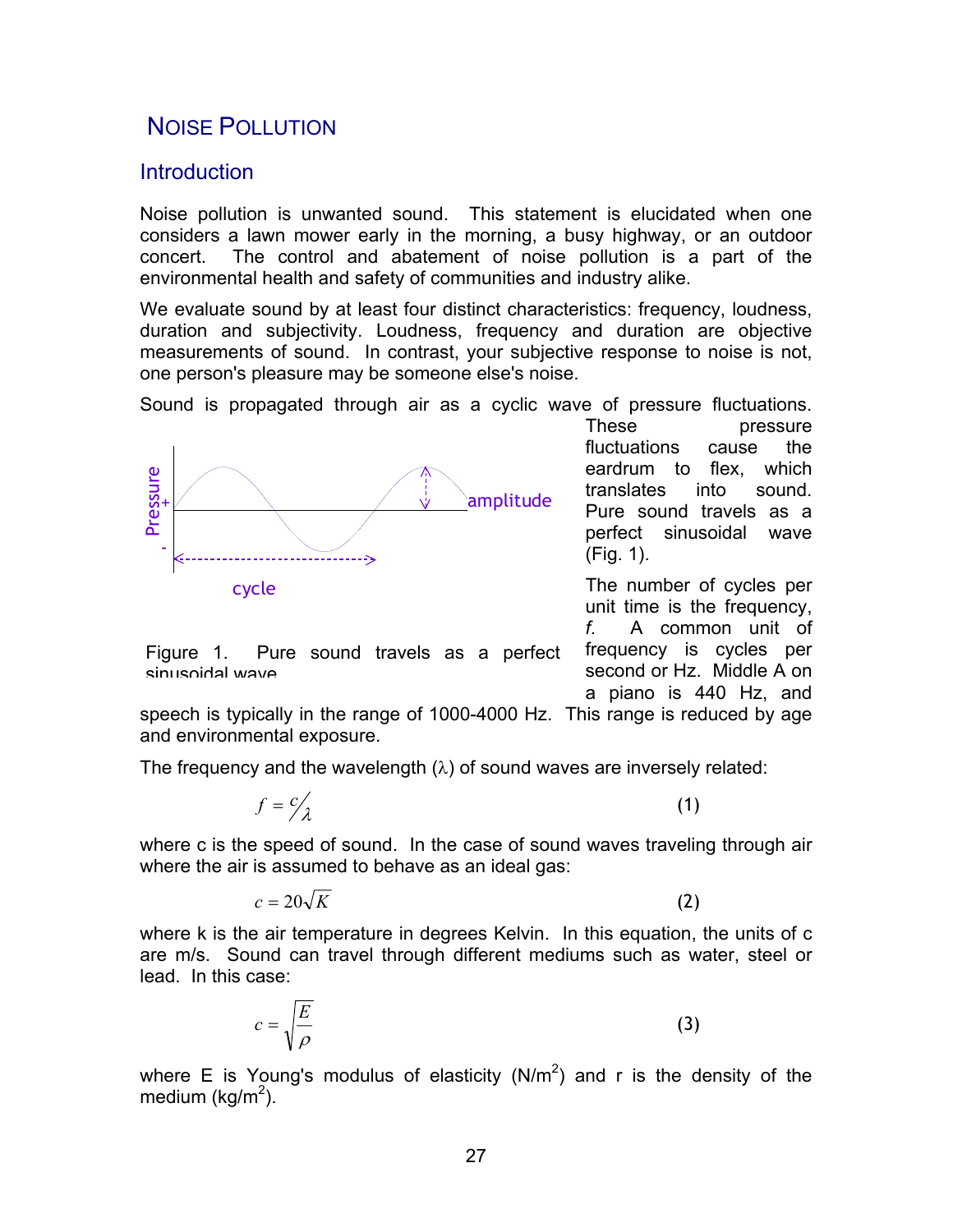Loudness, or the intensity of the sound, is directly related to the amplitude of the pressure fluctuations. The human ear can detect between  $2 \times 10^{-5}$  Pa (low) and 63 Pa (the threshold of pain. The sound pressure level (SPL) is used to describe loudness, and is reported as SPL:

$$
SPL(dB) = 10 \log \left(\frac{P^2}{P_o^2}\right) = 20 \log \left(\frac{P}{P_o}\right)
$$
 (4)

where  $P_0$  is the reference pressure  $2x10^{-5}$  Pa and P is the sound pressure of concern (Pa). Table 1 shows the relationship between pressure and dB, indicating their relationship to common sources of sound.

| Common Outdoor Noise  | Sound<br>Pressure<br>$(\mu Pa)$ | Level (dB) | Sound Pressure Common Indoor Noise |
|-----------------------|---------------------------------|------------|------------------------------------|
|                       | 6324555                         | 110        | Rock band at 5 m                   |
| Jet fly-over at 300 m | 2000000                         | 100        |                                    |
|                       | 632456                          | 90         |                                    |
|                       | 200000                          | 80         |                                    |
|                       | 63246                           | 70         |                                    |
|                       | 20000                           | 60         |                                    |
|                       | 6325                            | 50         |                                    |
|                       | 2000                            | 40         |                                    |
|                       | 632                             | 30         | Library                            |
| Quiet rural nighttime | 200                             | 20         |                                    |
|                       | 63                              | 10         |                                    |
|                       | 20                              | 0          |                                    |

Table 1: Sound pressure and SPL.

In our complex sound environment, we are constantly hearing sound from several sources. In this case, the SPL can be estimated from:

$$
SPL_{total} = 10\log \sum 10^{sPL/6}
$$
 (5)

where the SPL from each source is equated non-linearly.

Because the human ear is more sensitive to higher frequencies than to lower frequency, noise meters have adjustment that correlate to the human response to noise. These adjustments, which are internationally standardized, are referred to as weighting networks. The A weighting is the human response to low sound levels and has been adopted in many laws and ordinances. The B and C weighting are adjustments for moderate and high sound levels. The output signal for noisemeters is dB. Therefore, the notation used for these adjustments are dB(A), dBA or dBa for the A weighting, with similar notation for B and C. Figure 2 show the relative response, or correction, for a range of frequencies.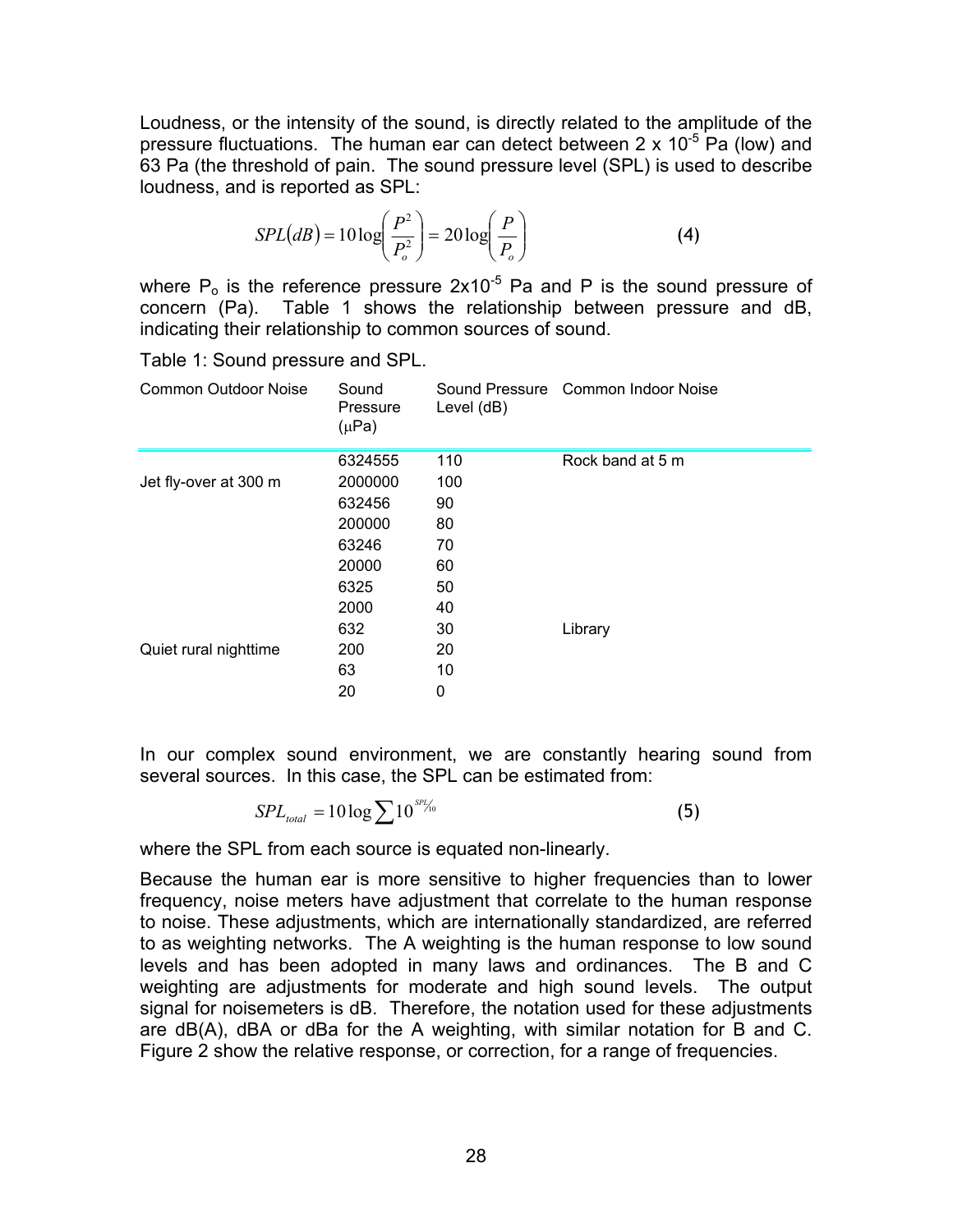

Figure 2: The relative response characteristics of the three basic weighting networks.

Another significant characteristic of sound is the duration. If 60 dB is the maximum sound pressure level that occurs during a 1 hour period weighted by the A scale, it is reported as  $60dB(A).L_{max}(1hr)$ . Other commonly used community noise descriptors are  $L_{dn}$  (24 hour day/night level) and  $L_{90}(t)$ , which is the SPL exceeded 90% of the time for a specified time.



Another aspect of sound that we will consider in this lab is how sound travels as the sound waves move away from the source. Two simplistic models we will evaluate are the point source and the line source models. The point source model can be used to evaluate an air conditioner or blower, whereas high traffic highways would be modeled as a line source. For a point source:

Figure 3: Geometry of a point source model

$$
\Delta SPL(dB) = 10 \log \left( \frac{r_1}{r_2} \right)^2
$$

where  $r_1$  is the distance from the source at point 1 and  $r_2$  is the distance at point 2 (Fig 3). Further evaluation of this model shows that we reduce the noise level by 6 dB every time we double the distance. The line source model is: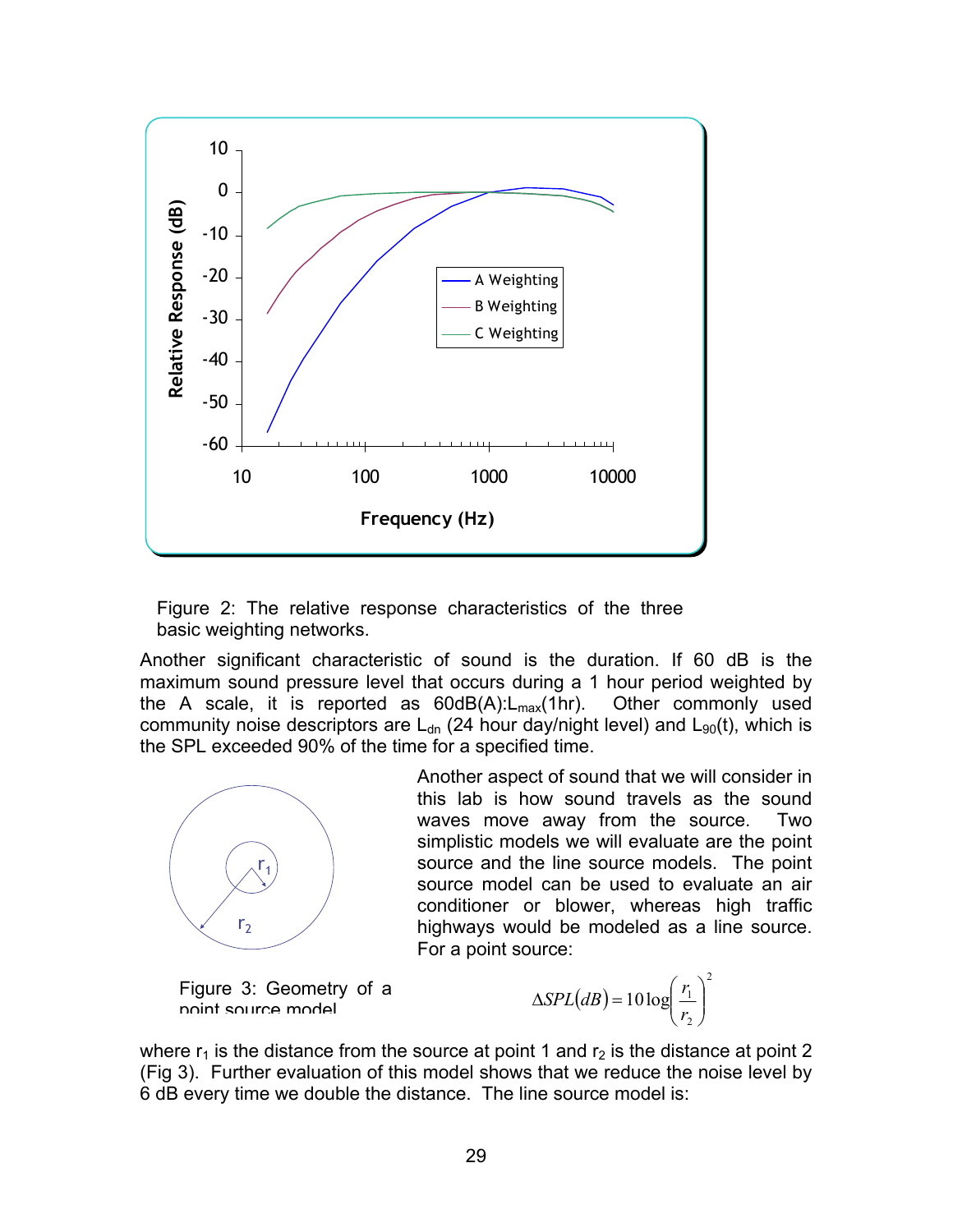$$
\Delta SPL(dB) = 10 \log \left( \frac{r_1}{r_2} \right) \tag{7}
$$

these simplified equations do not account for sound wave interaction with obstacles. Figure 4 shows one of many ways that a sound wave can reflect away from objects in the environment.



Incident wave front

Figure 4: Sound waves from a point source reflected from an ideal reflector

### Materials and Supplies

The materials needed for this lab are fairly simple:

- Noise Meter
- Tape measure
- For the third experiment listed in the procedure, the noise meter must be capable of reading at the A-,B- and C-scales.

### **Procedure**

#### Part 1: Sound and distance

As we move away from the source of a sound, the SPL decreases. Choose a source of sound. Using a noise meter, measure the sound pressure level. Record the measurement, the distance from the source and the weighting used (A, B or C). Move away from the source. Measure the sound pressure level again, using the same weighting. Record this measurement and the distance from the source.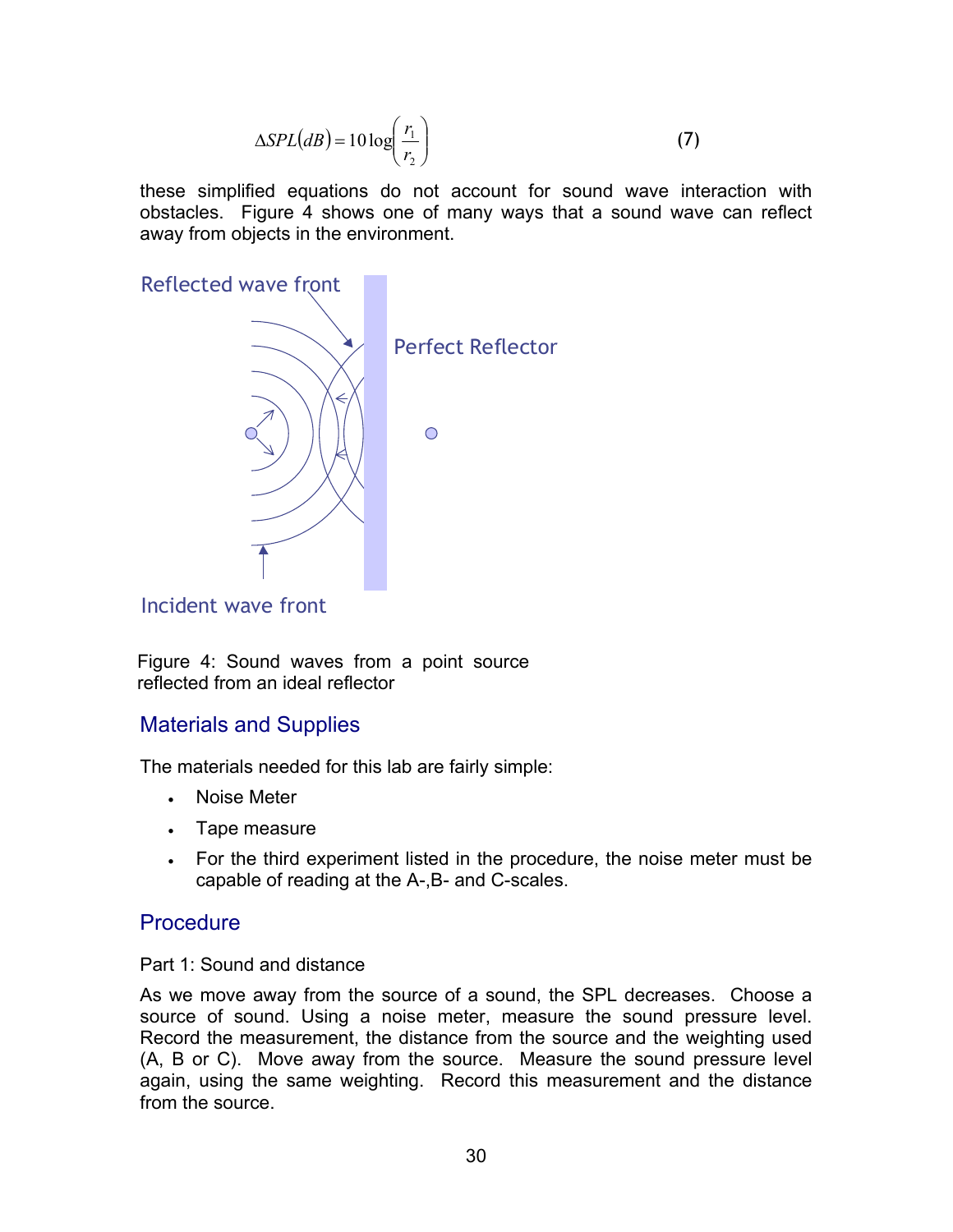Part 2: How loud is it?

Using a noise meter, measure a range of SPL's from different sources.

Part 3: Weighting Scales

Measure low and high frequency sounds using the three different weight scales. Record the different results.

Part 4: Multiple Sounds

Equation 5 provides a basis for determining the sound from multiple sources. To test this equation, choose three sources of sound that you can turn off and on in relatively close proximity. Standing in one position, record the sound pressure level for each source independently. Next, record the sound pressure level when two of the sources are on, then with all three on.

### Analysis

For part 1, evaluate the use of the point or the line source model for the data you collected. For part 2, develop a table similar to Table 1, clearly indicating your data relative to the data shown in Table 1. For part 3, discuss whether the difference in scales is more significant at lower or higher frequencies and how these results relate to Figure 2. For part 4, apply the equation for multiple sources. Compare your measured results with the theoretical results.

### Report

For this report, clearly address the results and application of each experiment. In addition, you should list the brand and model number of your noise meter, and any unique features that it has.

### References

Cooper, C.D., Dietz, J.D, and Reinhart, D.R., 2000. Foundations of Environmental Engineering. Waveland Press.

Cunniff, P.F., 1977, Environmental Noise Pollution. John Wiley and Sons.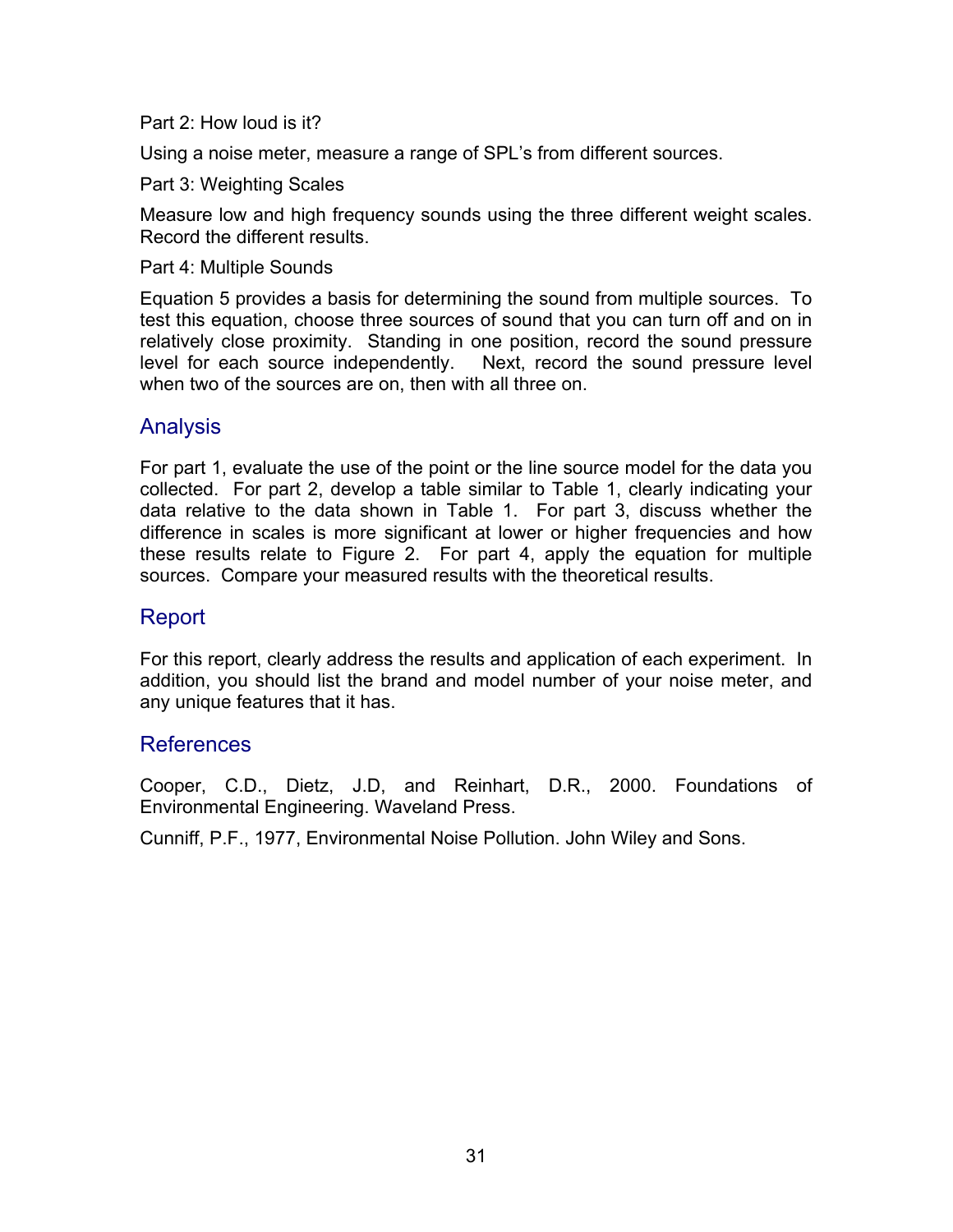### Data Sheet

Name \_\_\_\_\_\_\_\_\_\_\_\_\_\_\_\_\_\_\_\_\_\_\_\_\_\_\_\_\_\_

Date \_\_\_\_\_\_\_\_\_\_\_\_\_\_\_\_\_\_

Section No. \_\_\_\_\_\_\_\_\_\_\_\_\_\_\_\_\_\_\_

# Part 1

Source \_\_\_\_\_\_\_\_\_\_\_\_\_\_\_\_\_\_\_\_\_\_

Weighting Scale \_\_\_\_\_\_\_\_\_\_\_\_\_\_

Model Used (point or line source) \_\_\_\_\_\_\_\_\_\_\_\_\_\_\_\_\_

| Distance | SPL | <b>Distance</b> | <b>SPL</b> | <b>SPL</b> | eni |  |
|----------|-----|-----------------|------------|------------|-----|--|
|          |     |                 |            |            |     |  |
|          |     |                 |            |            |     |  |

# Part 2

Weighting Scale \_\_\_\_\_\_\_\_\_\_\_\_\_\_\_\_\_\_\_\_\_\_\_

| Source | SPL |
|--------|-----|
|        |     |
|        |     |
|        |     |
|        |     |
|        |     |
|        |     |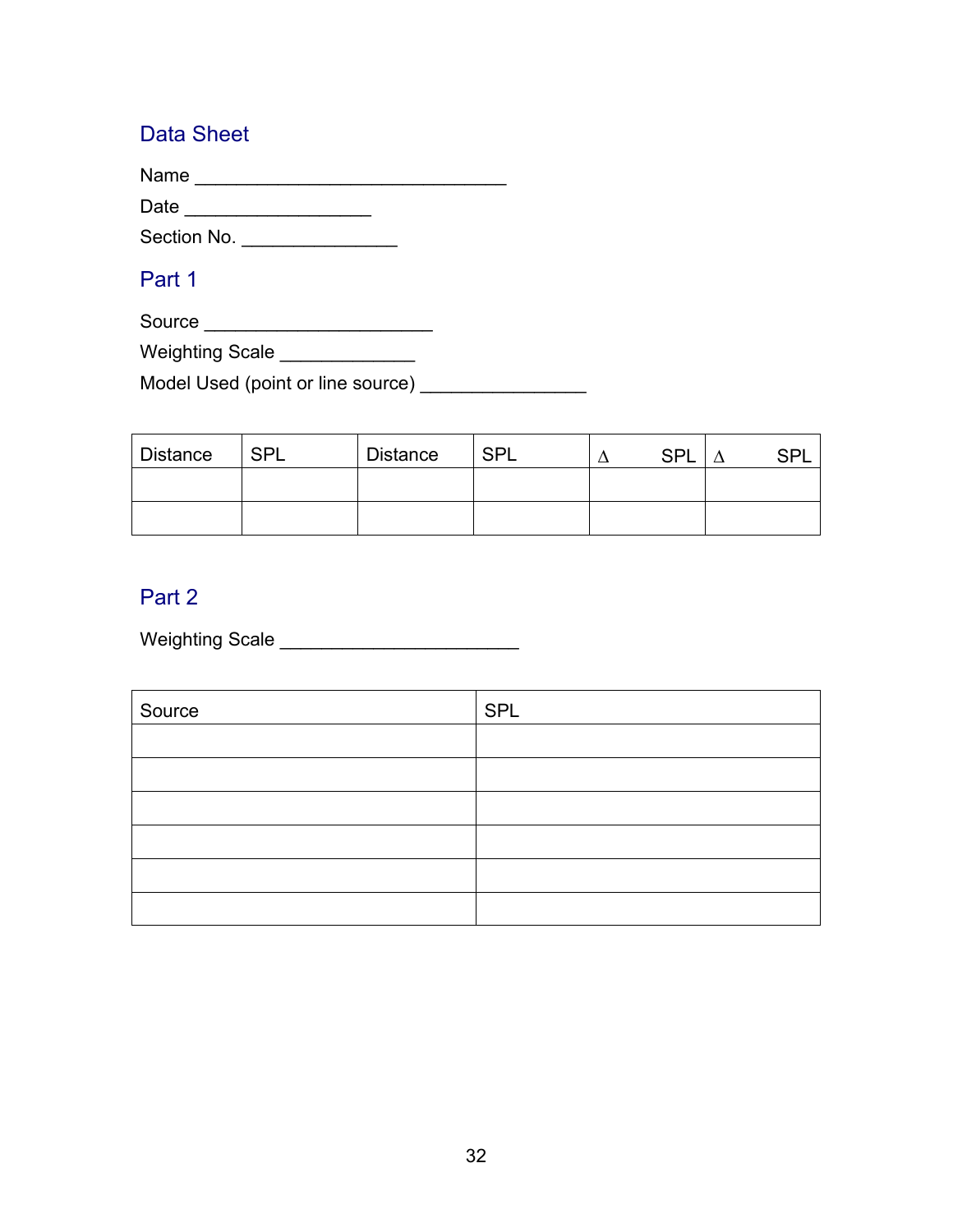# Part 3

| Source | A | B | $\mathsf C$ |
|--------|---|---|-------------|
|        |   |   |             |
|        |   |   |             |
|        |   |   |             |
|        |   |   |             |
|        |   |   |             |

# Part 4

| Source         | <b>SPL</b><br>measured | <b>SPL</b><br>theoretical |
|----------------|------------------------|---------------------------|
| 1              |                        | N/A                       |
| $\overline{2}$ |                        | N/A                       |
| 3              |                        | N/A                       |
| $1+2$          |                        |                           |
| $1 + 3$        |                        |                           |
| $2 + 3$        |                        |                           |
| $1+2+3$        |                        |                           |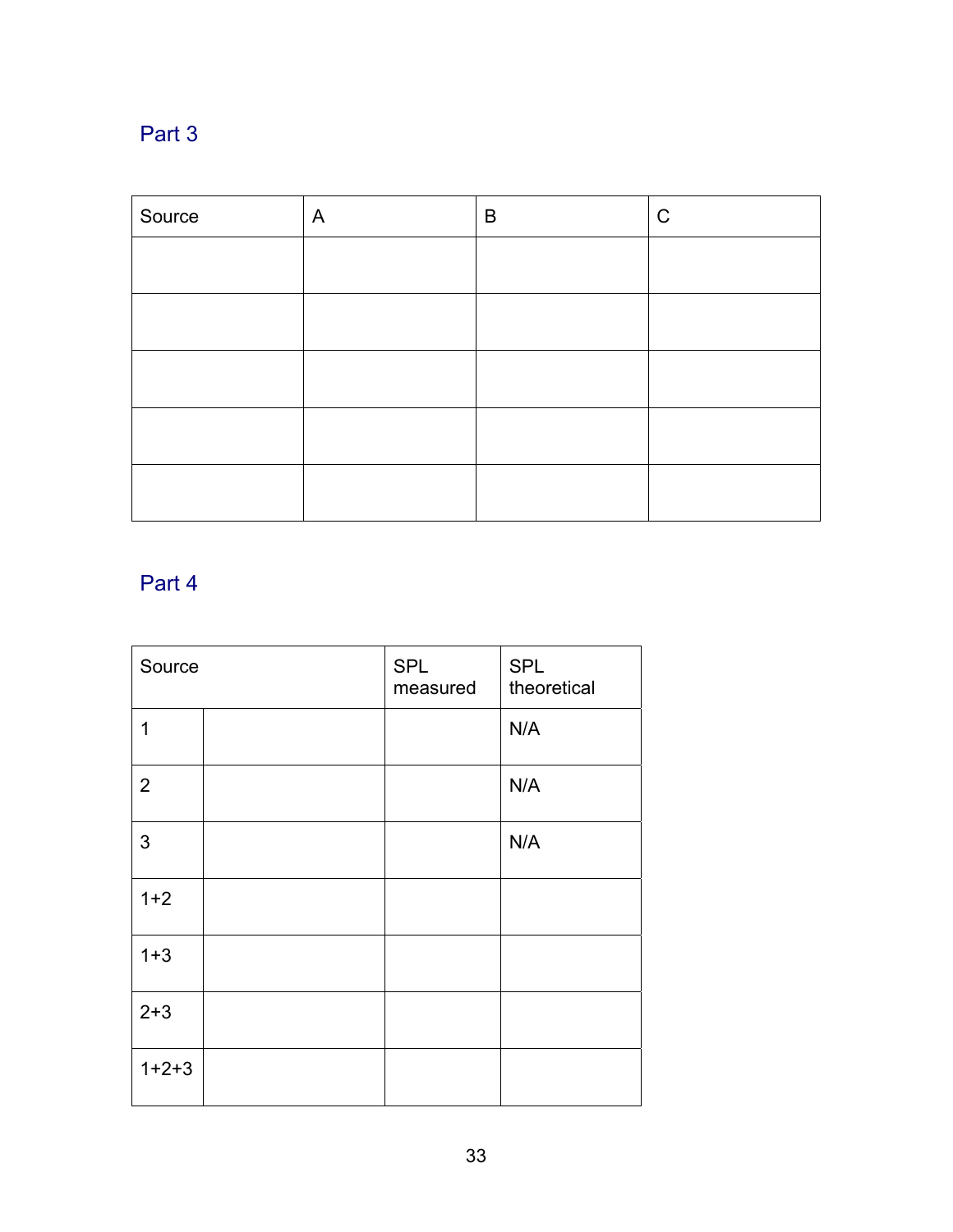# SETTLEABILITY OF SOLIDS

#### **Introduction**

In both water and wastewater treatment, we rely on gravity settling to remove solids. This may be done in primary or secondary settling tanks or clarifiers. Therefore, the design and operation of the facilities are dependent on predicting the settling characteristics. In this laboratory, we will measure the settling characteristics of influent wastewater and activated sludge.

It is important to recognize the difference between suspended and settable solids in practical application. The purpose of measuring the influent wastewater is to determine the amount of settable solids that can be removed from conventional gravity settling during primary settling. To do this, a well mixed sample will be placed in an Imhoff cone, and allowed to settle for one hour. The Imhoff cone is transparent with graduation marks, so you will be able to visually observe and measure the amount of solid matter settled. At an operational level, the settleability of the influent will indicate the rate at which solids will build up in bottom of the tank. In order to maintain the system, these solids must be removed. An average value of settable solids in a medium strength untreated domestic wastewater is 10 mL/L.

For activated sludge, we will measure the sludge volume index, SVI. The SVI indicates the tendency of activated sludge solids to thicken or become concentrated during secondary sedimentation. A good separation will result in a denser biological floc in the bottom of the secondary clarifier that not only occupies a smaller volume of the tank, but also requires a lower pumping rate to keep the bio-solids in circulation. A lower SVI indicates better settling. For properly operating diffused air activated sludge treatment plants, the SVI is usually from 50-150 mL/g,. The reciprocal of SVI, with appropriate conversion, is the sludge density index (SDI). Of note, SDI is also known as the Donaldson Index and the SVI is also known as the Mohlman Index.

### Equipment and Material

- Stopwatch
- Imhoff Cone
- **Stand**
- Glass rod
- Vacuum system
- Filtration apparatus
- Drying oven (set at  $103^{\circ}$ C)
- Tongs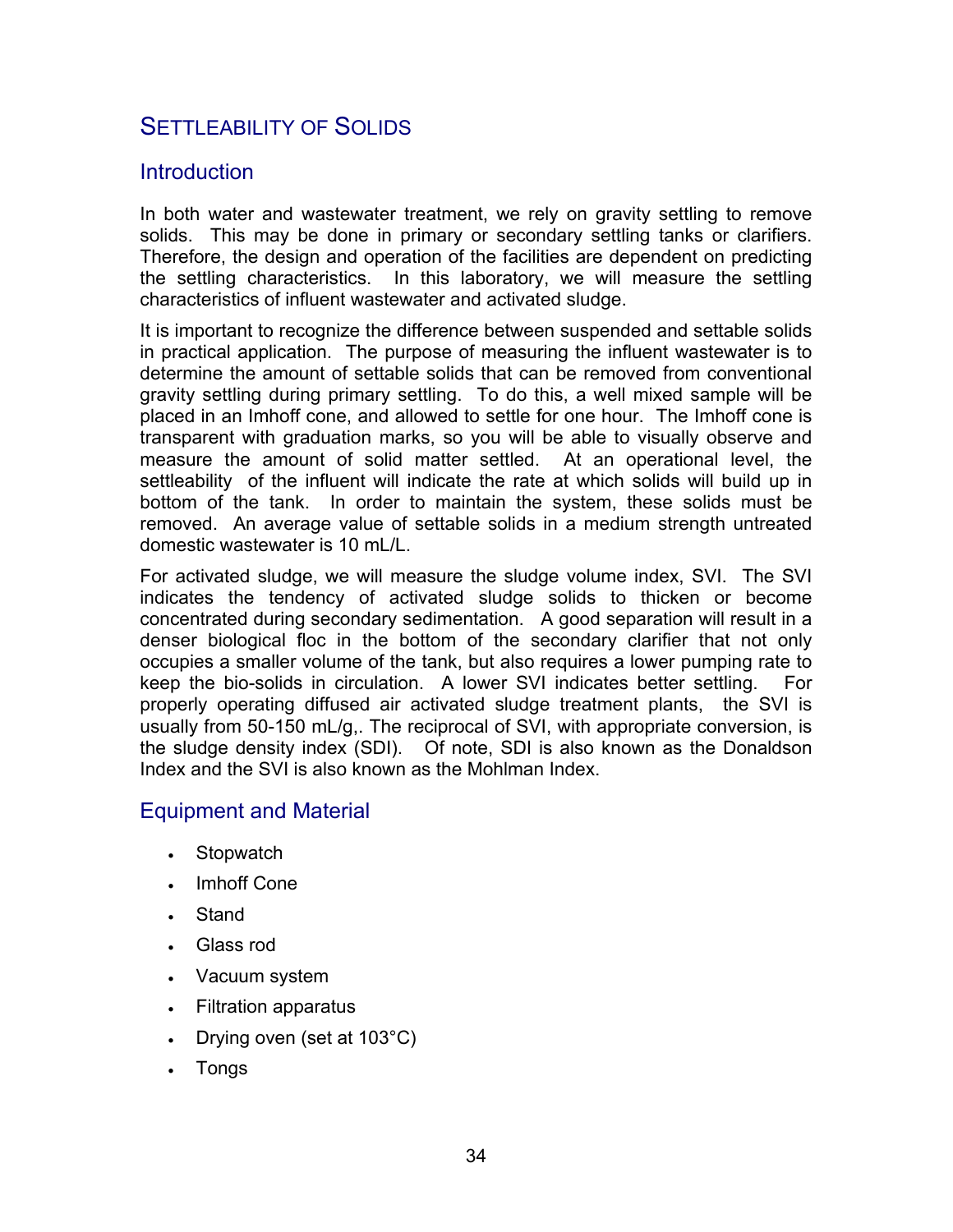- Desiccators (provided with a desiccant containing a color indicator of moisture concentration)
- Analytical balance capable of weighing to 0.1 mg
- Glass fiber filters, Whatman 934AH or equivalent
- Wide bore pipet (large hole)
- Graduated cylinder
- Crucibles, prefired at 550° C and cooled in a desiccator
- Wastewater samples prior to primary sedimentation and from the aeration basin.

### **Procedure**

#### **Imhoff Cone**

In this experiment, you will need a sample of wastewater effluent after the grit chamber. Fill an Imhoff cone to the 1-L mark with a well mixed sample. Allow the sample to settle for 45 minutes. Gently agitate the sample near the sides of the cone with a glass rod to remove any particulate matter or floc that has not settled with the bulk of the liquid, then settle for 15 additional minutes. Record this final volume of settable solids in the cone as milliliters per liter

#### **Total Suspended Solids**

In this procedure, you will need a well mixed sample of mixed liquor from an aeration basin. This procedure is also outlined in the Solids Lab. The total suspended solids is determined by filtering the sample through a 1.2  $\mu$ m pore size glass fiber filter. The amount that remains on the filter is the total suspended solids, whereas the amount that passes through is the total dissolved solids.

Prior to use, the glass filter(s) must be prepared. Insert the glass fiber filter, wrinkled side up in the filtration apparatus. Apply a vacuum and wash the filter with three 20 mL volumes of distilled water. Place the filter in a crucible. Place the crucible and filter in the muffle furnace for 20 minutes, then cool in a desiccator. Repeat this procedure to obtain a constant mass of the crucible and filter. Record the mass of the filter and crucible combination on your data sheet  $(m_{if})$ .

Place the filter back into the filter apparatus and restart the vacuum. Wet the filter with a small volume of distilled water to seat it. Filter through enough well mixed sample volume to yield between 2.5 and 200 mg of dried residue. For the mixed liquor, you will probably need to filter between 10-25 mL of sample. After the sample is filtered through, wash the filter with three successive 10 mL volume of distilled water, allowing complete drainage between washings, and continue the suction for about three minutes after the filtration of the distilled water is complete.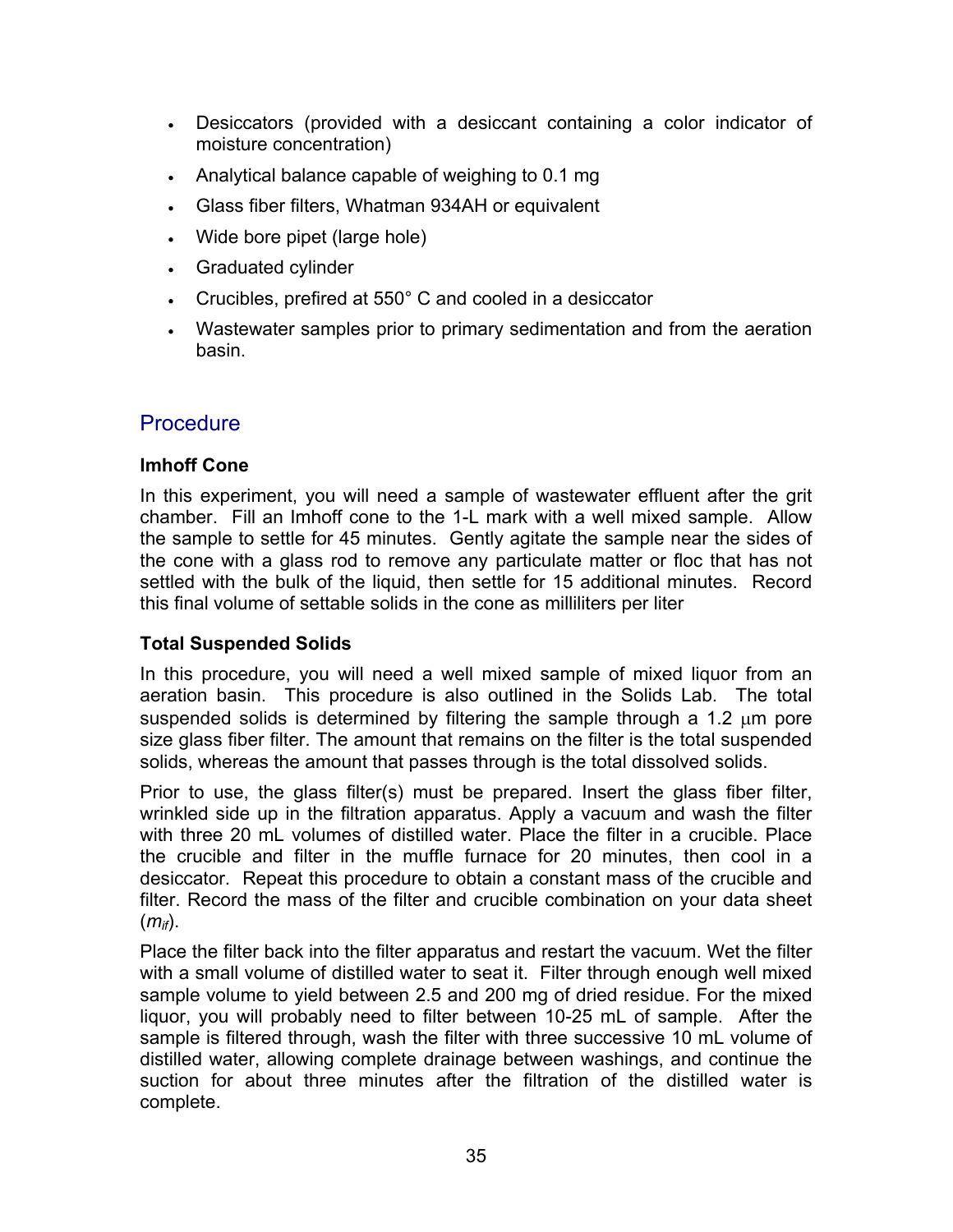Place 10 mL of sample into the filter apparatus. Record this volume as *Vf*. If the suspended material clogs the filter and prolongs filtration, it may be necessary to decrease the sample volume.

Once the filtering is complete, remove the filter from the filtration apparatus, place it in its crucible, and dry to a constant mass at 103°C. Remove the filter and crucible from the oven, and cool it in a desiccator. After cooling, weigh the filter and crucible. As with previous steps, check that you have a constant mass by returning the filter and crucible to the dessicator, and weighing it again after 10 minutes. Repeat this step as needed. Record the mass on the data sheet ( $m<sub>f</sub>$ ). This will be used to determine the total suspended solids concentration.

### **Sludge Volume Index, SVI**

In this procedure, you will need a sample of mixed liquor from an aeration basin. Place 1 liter of well mixed sample in a graduated cylinder. In some cases, specialized glassware or a settleometer may be used. For the purposes of this lab however, the graduated cylinder is sufficient. Record the volume of settled solids after 30 minutes of settling.

# Analysis

### **Imhoff Cone**

The amount of settable solids in the wastewater influent is reported as mL/L:

*L of sample Settleable Solids* =  $\frac{mL \text{ settled solids}}{mL}$  *after* 60 *minutes* 

# **Total Suspended Solids**

The total suspended solids is calculated from the following data:

$$
TSS = \frac{m_{\tilde{g}} - m_{\tilde{g}}}{V_f}
$$

where:

*TSS* = total suspended solids (mg/L)

 $V_f$  = the volume of sample filtered (L)

 $m_{fi}$  = initial filter mass (mg)

 $m_f$  = filter mass after drying (mg)

### **Sludge Volume Index, SVI**

The SVI is the volume in milliliters occupied by 1 g of a suspension after 30 minutes of settling.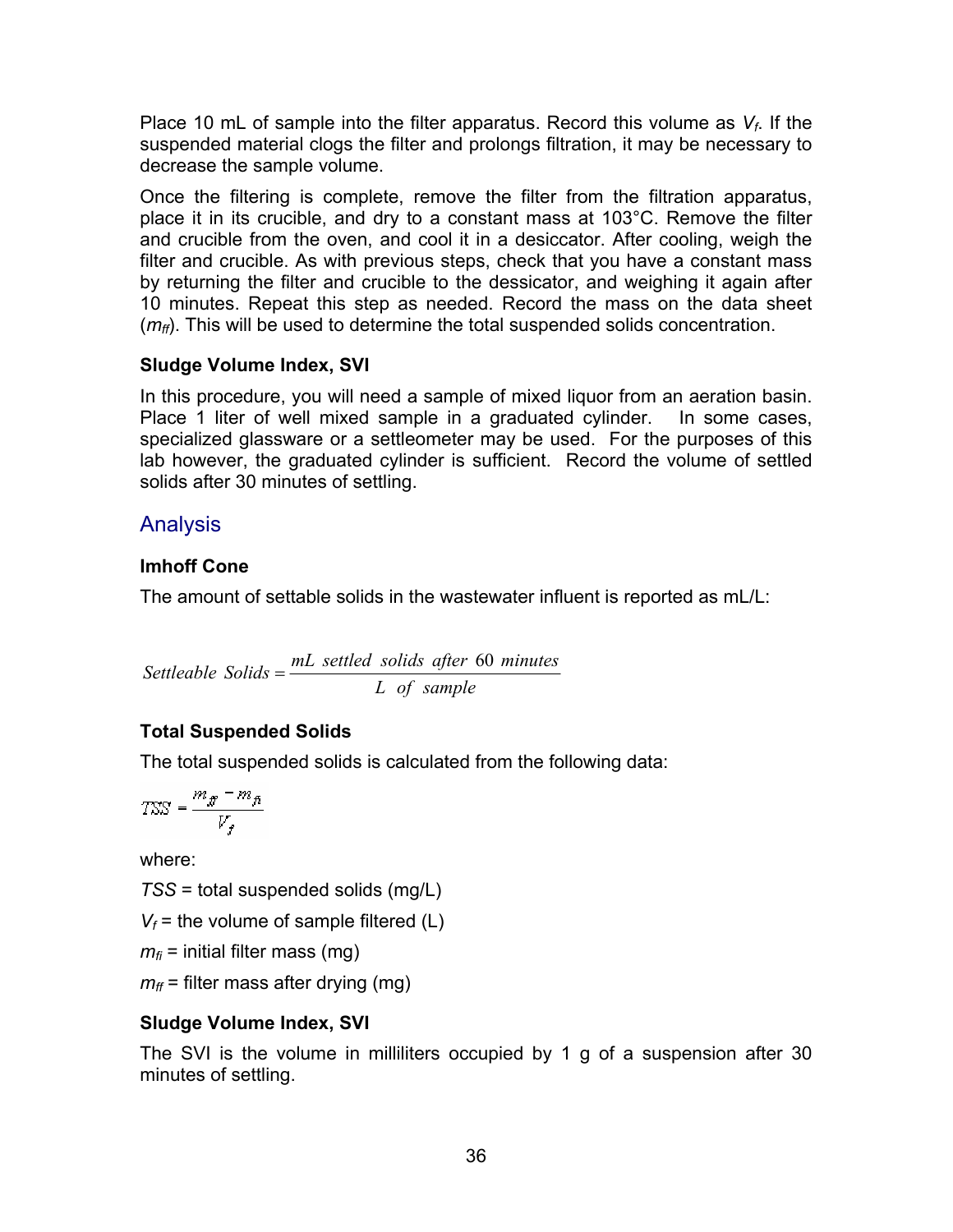$\left(\begin{smallmatrix} mL \end{smallmatrix} \right)$  $\binom{mg}{L}$ *L mL suspended solids*  $SVI = \frac{settled \ sludge \ volume(\frac{m_l}{L}) \times 1000}{V1 + V1 \cdot \frac{m_l}{L}}$ 

The SDI can then be calculated as:

$$
SDI = \frac{100}{SVI}
$$

### Report

Within your report, you should include the following items specific to your experiment:

- Name, location and general description of wastewater facility
- Specific equipment (manufacturer and model) used and accuracy

### References

Standard Methods for the Examination of Water and Wastewater, 20<sup>th</sup> Ed. Published jointly by APHA, AWWA and WPCF, 1998.

Sincero, A.P and Sincero, G.A. 1996. Environmental Engineering a Design Approach. Prentice Hall

Nazaroff, W.W. and Alvarez-Cohen, L. 2001, Environmental Engineering Science, Wiley.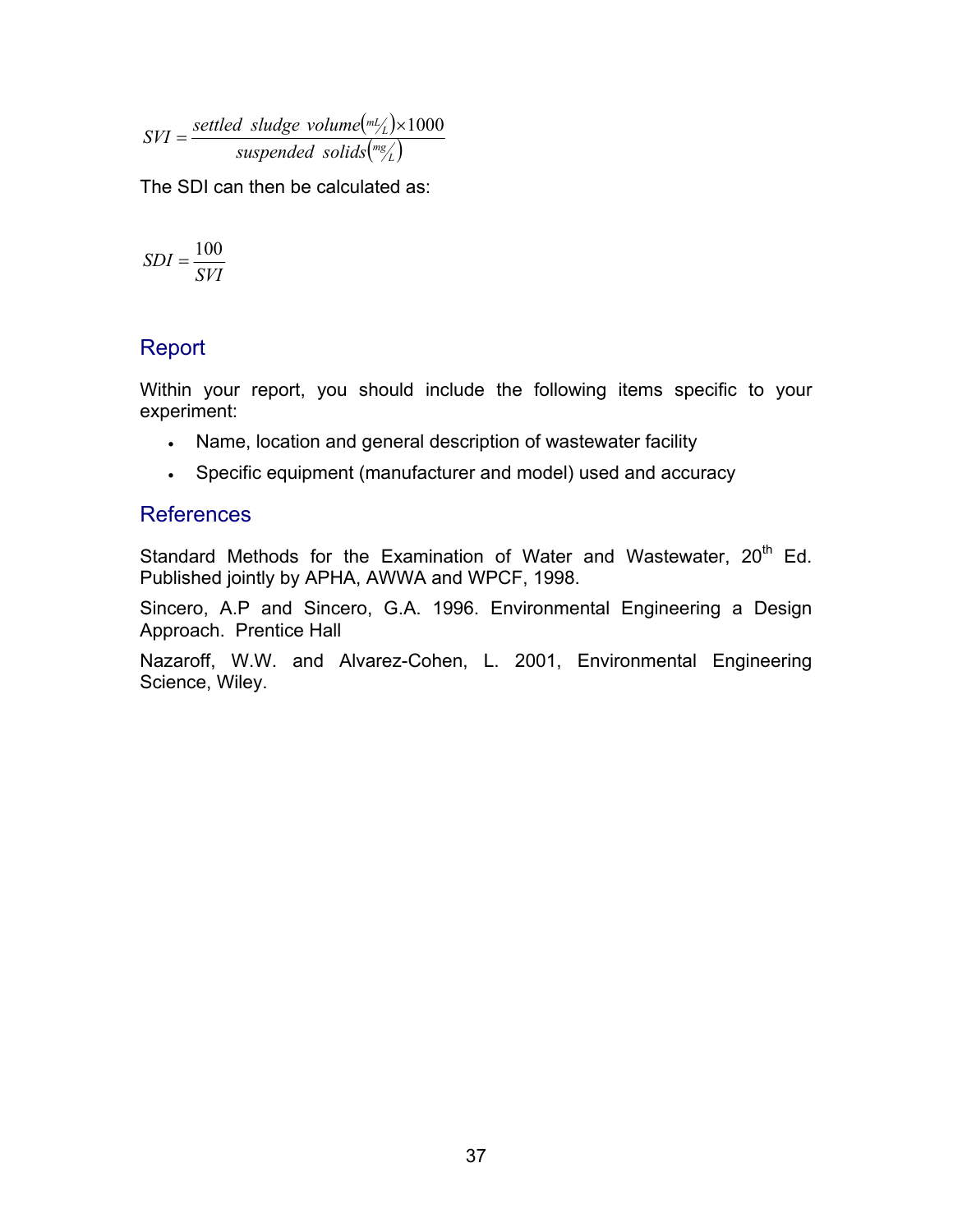# Data Sheet

Name \_\_\_\_\_\_\_\_\_\_\_\_\_\_\_\_\_\_\_\_\_\_\_\_

Section No. \_\_\_\_\_\_\_\_\_\_\_\_\_\_\_\_\_\_\_\_\_\_\_\_

Date \_\_\_\_\_\_\_\_\_\_\_\_\_\_\_\_\_\_\_\_\_\_\_\_\_\_

Name and Location of Plant \_\_\_\_\_\_\_\_\_\_\_\_\_\_\_\_\_\_\_\_\_\_\_\_\_\_\_\_\_\_\_\_\_\_\_\_\_

Date of Collection \_\_\_\_\_\_\_\_\_\_\_\_\_\_\_\_\_\_\_\_\_\_\_\_\_

### Imhoff Cone

|         | Volume of Settable Solids after 60 |  |  |
|---------|------------------------------------|--|--|
| minutes |                                    |  |  |

### Suspended Solids

| Mass of filter and crucible prior to<br>filtering, $m_{if}$ |  |
|-------------------------------------------------------------|--|
| Volume of sample, $V_f$                                     |  |
| Mass of filter, crucible and suspended<br>solids, $m_{ff}$  |  |

### **SVI**

| Volume of settled sludge after 30 |
|-----------------------------------|
| minutes                           |
|                                   |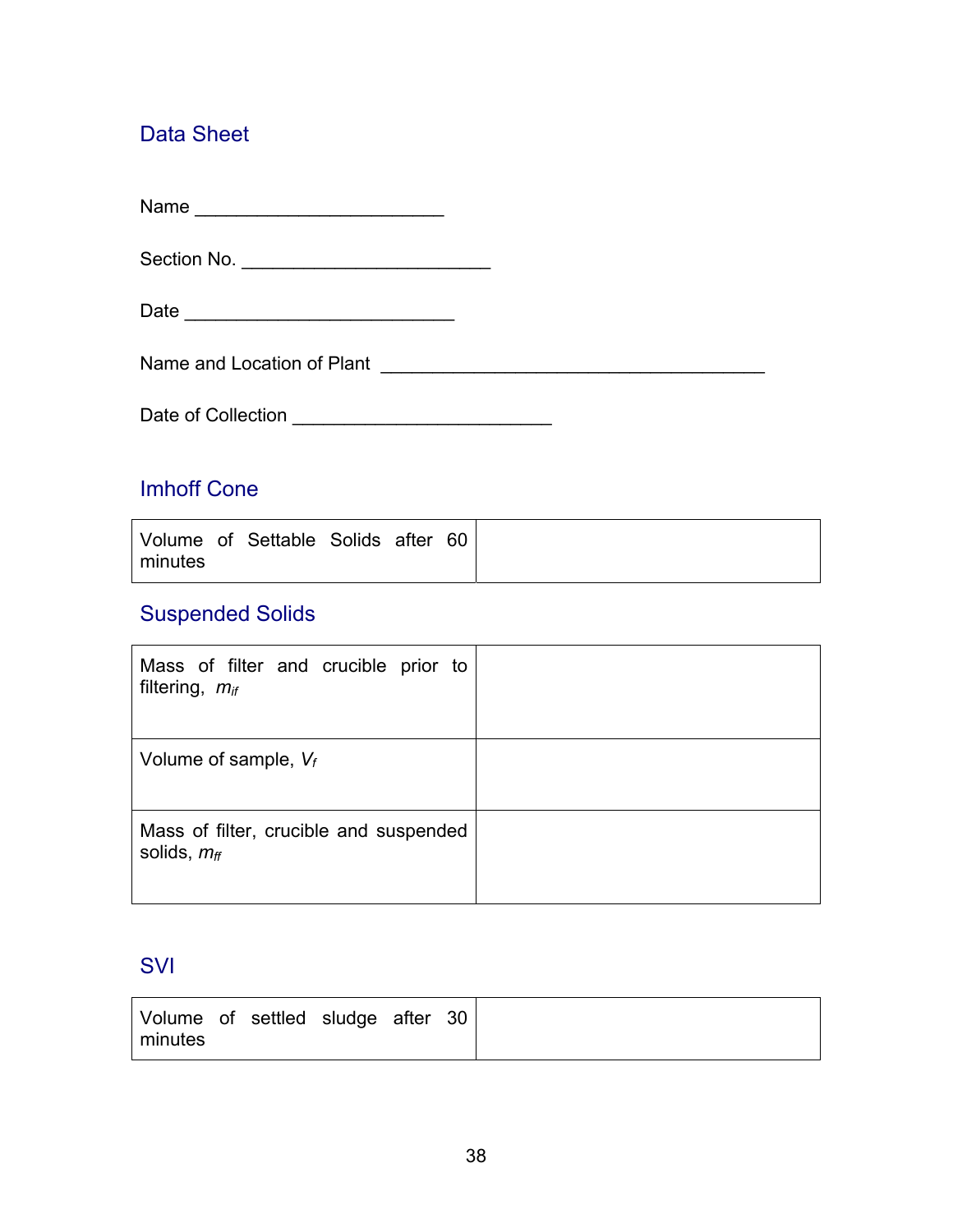

# SOLID WASTE

### **Introduction**

The United States generates approximately 8 lb of solid waste per person per day (8 lb/capita-day) when considering waste from residential, commercial and industrial sources. If all human sources are considered, such as agriculture, construction, and mining, the total solid waste produced in this country is an astounding 90 lb per person per day. Disposal of this waste is a national problem, with landfills space depleting while the amount of waste increases. Figure 1 shows the composition of municipal solid waste in 1990.



**Figure 1:** Composition of municipal solid waste in 1990.

The objective of this lab is to become familiar with the characteristics of municipal solid wastes while investigating techniques used to determine the different fractions of solid waste. Students will separate domestic solid waste into ferrous metal, nonferrous metal, glass, paper, plastic, wood, food products, yard trimmings and unspecified. The volume and mass fractions of each category will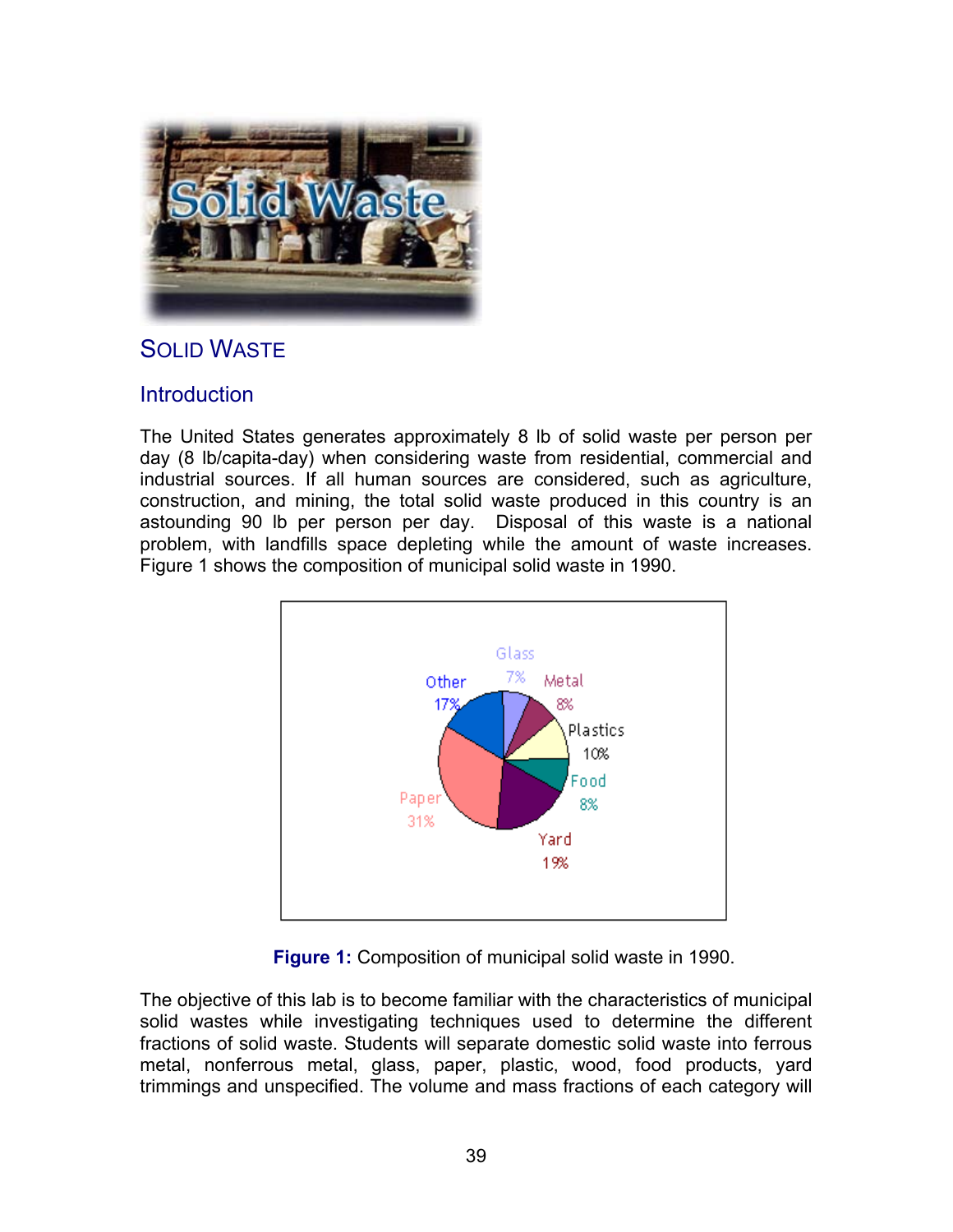be determined. If the source of the solid waste is known, the generation per person per capita day will also be calculated.

# Materials and Equipment

The following equipment is needed for this laboratory:

- Trash
- Scales
- Ruler
- Tape measure
- Magnet
- Volumetric containers (i.e. buckets, beakers)

# **Procedure**

Weigh the solid waste that is to be used for this laboratory. This will give you the total mass (*Mt*). Estimate the volume of the solid waste by placing (not packing) it in a container and measuring the dimensions. This will give you the total volume  $(V_t)$ .

Separate the solid waste into fractions containing ferrous and nonferrous metal, glass, paper, plastic, wood, food products, yard trimmings and unspecified. Weigh each fraction. Record each of these individual fractions as *M1*, *M2*, etc.

Using the ruler and tape measure, estimate the volume of each fraction of the solid waste. You may also use volumetric containers such as beakers or buckets. Keep in mind that solid wastes do not usually conform to geometric shapes. Use your imagination and engineering reasoning! Record each of these individual fractions as  $V_1$ ,  $V_2$ , etc. The sum of these weights should equal  $V_t$ .

# Analysis

Calculate the mass fraction,  $X_{mi}$ , of each category of solid waste using the following formula:

$$
X_{mi} = \frac{M_1}{M_2}
$$

where  $M_t$  is the total mass and  $M_i$  is the mass of each individual category ( $M_1$ ,  $M_2$ , etc.). Once you have calculated  $X_{mi}$  for each category of waste, the sum of these fractions should equal 1.00.

Similarly, calculate the volume fraction,  $X_{vi}$ , of each category using the following formula: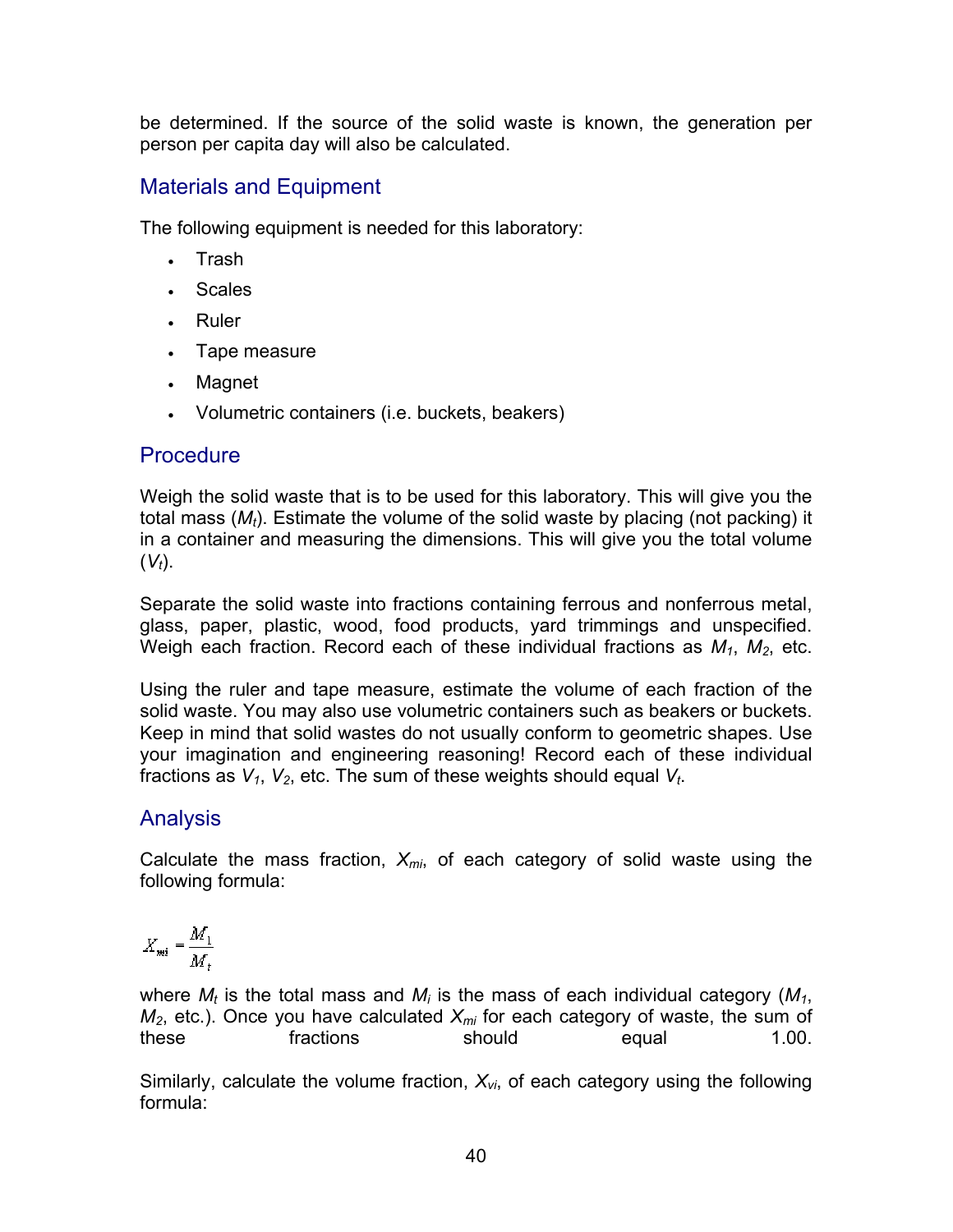$$
X_{\mathbf{vi}} = \frac{V_i}{V_t}
$$

where  $V_t$  is the total volume and  $V_i$  is the volume of each individual category. As with the mass, the sum of these fractions should equal 1.00.

#### Elements of Report

Within your report, you should include or discuss the following items:

- A table that includes the raw data plus the calculation of the density, mass fraction and volume fraction of each category.
- A pie chart for both the mass fraction and volume fraction. How does this compare to Figure 1?
- Suggest improvements for determining the characteristics of solid waste.
- Discuss why the waste wasn't packed into containers for volume estimation.
- If the source of the solid waste is known, calculate the amount per person per capita day. How does this compare to the average amount per person per capita day in the U.S.?

#### References

Laboratory Manual for CE 310: Introduction to Environmental Engineering, Spring 2000, Bill T. Ray, Southern Illinois University Carbondale.

Environmental Engineering, Bill T. Ray, 1995. PWS Publishing Company.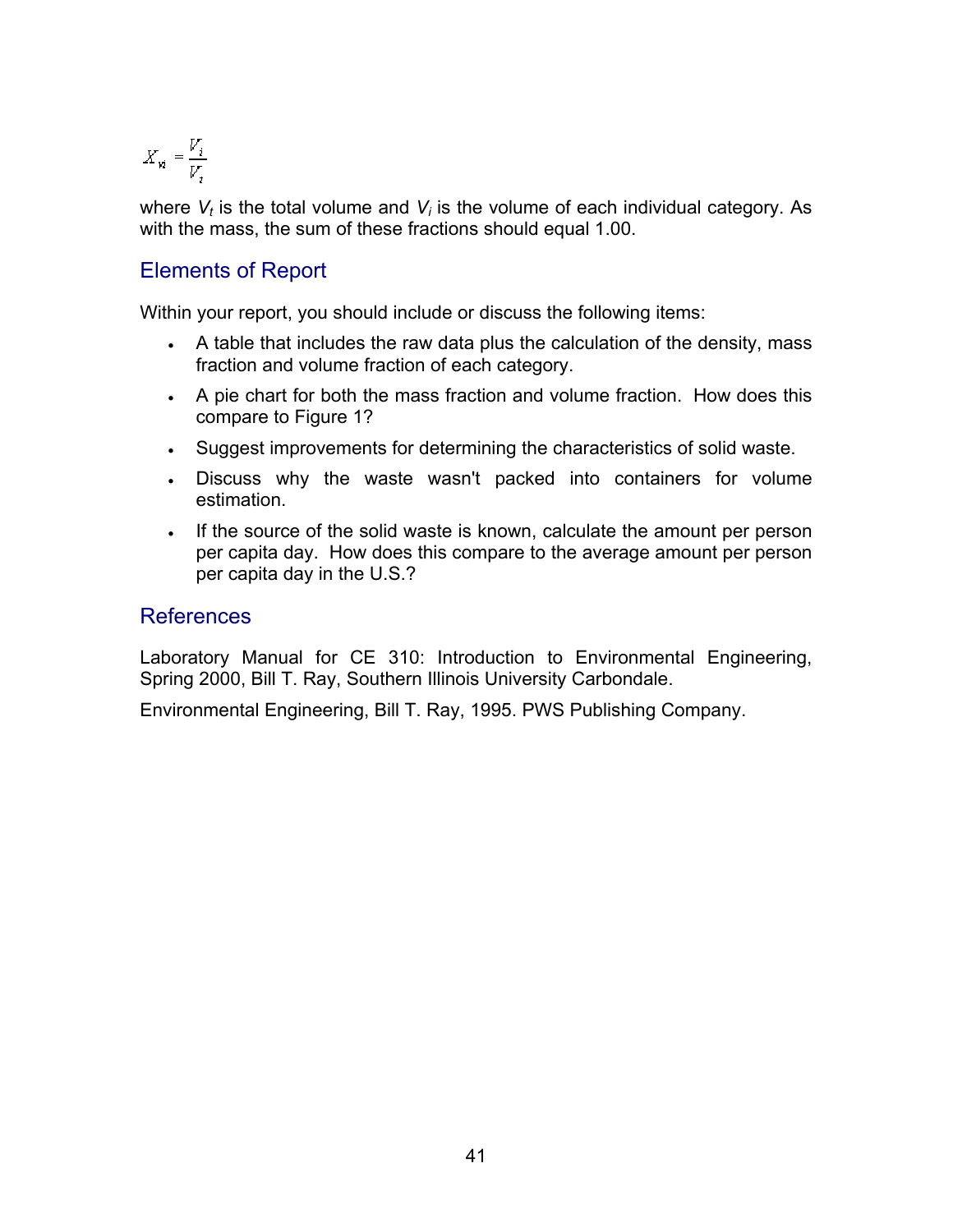### Solid Waste Lab Data Sheet

Name \_\_\_\_\_\_\_\_\_\_\_\_\_\_\_\_\_\_\_\_\_\_\_\_\_

Date \_\_\_\_\_\_\_\_\_\_\_\_\_\_\_\_\_\_\_\_\_\_\_\_\_

Laboratory Section \_\_\_\_\_\_\_\_\_\_\_\_\_\_\_\_\_\_\_\_\_\_\_\_\_

Source of Solid Waste \_\_\_\_\_\_\_\_\_\_\_\_\_\_\_\_\_\_\_\_\_\_\_\_\_

| Source                  | Mass, g | Volume, m <sup>3</sup> |
|-------------------------|---------|------------------------|
| Before separation       |         |                        |
| Ferrous metal           |         |                        |
| Nonferrous metal        |         |                        |
| <b>Glass</b>            |         |                        |
| Plastic                 |         |                        |
| Paper                   |         |                        |
| Wood                    |         |                        |
| Food products           |         |                        |
| Yard trimmings          |         |                        |
| Other (specify)         |         |                        |
| Not otherwise specified |         |                        |

NOTES: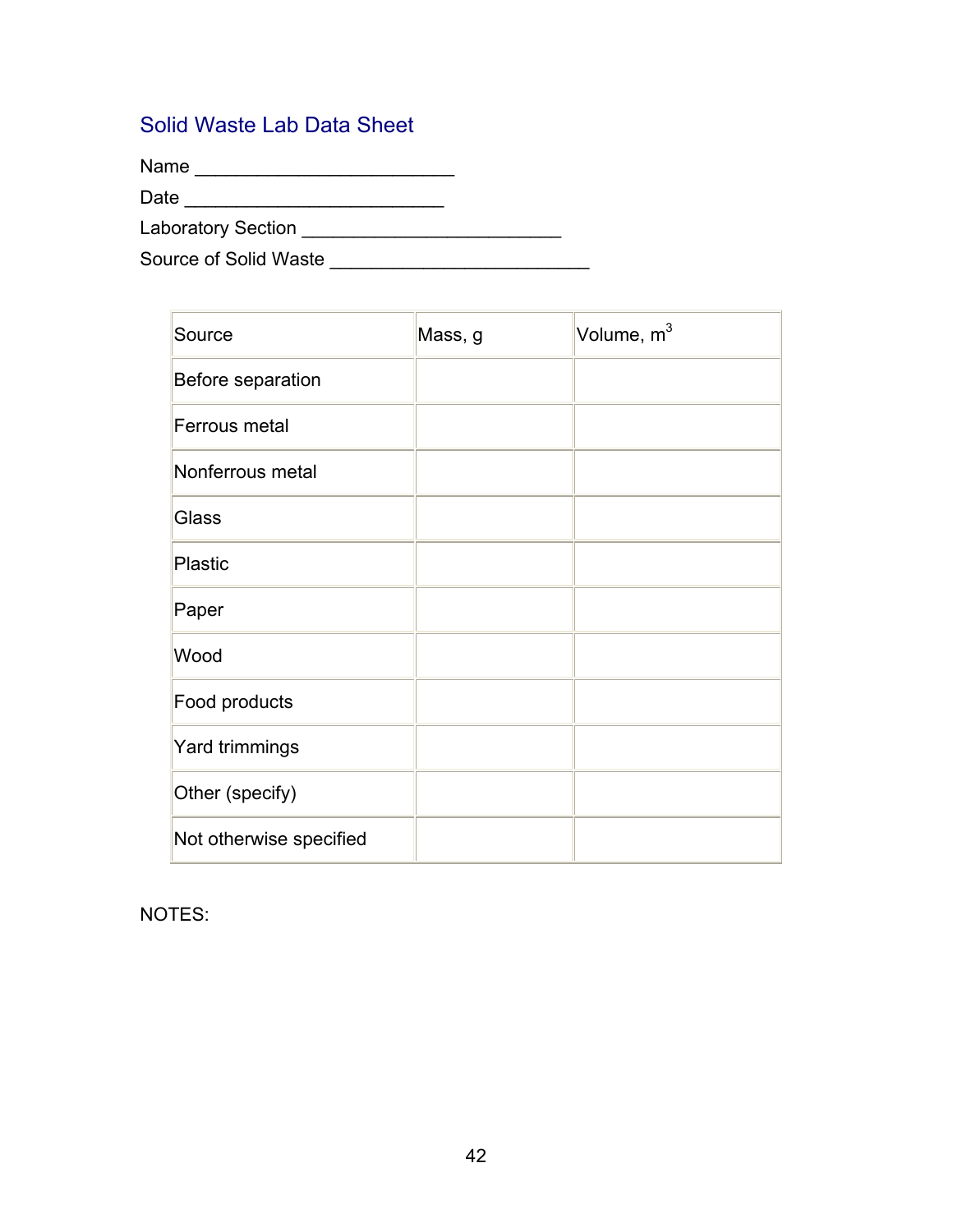

# **SOLIDS**

### **Introduction**

As with the BOD, the solids content of water and wastewater is a significant parameter in characterization as well as treatment processes. In fact, the EPA considers both  $BOD<sub>5</sub>$  and the total suspended solids (TSS) a conventional pollutant. The term "solids" refers to matter suspended or dissolved in water. Water high in dissolved solids generally taste bad, requiring water treatment facilities to reduce the dissolved solids concentration below 500 mg/L. Water high in suspended solids may be deemed unsuitable for bathing or cooking. High mineral content, whether suspended or dissolved, may make water unsuitable for industrial processes. As with  $BOD<sub>5</sub>$ , the concentration of solids in wastewater effluent may be used to determine compliance with wastewater discharge permits and to monitor treatment plant performance.

The total solids, TS, is the residual remaining after evaporating a representative sample of water/wastewater. Evaporation is usually conducted in an oven set at 103°C, which is slightly above the boiling point of water. In drinking water or river water samples, it is common to further subdivide the TS into the suspended and dissolved fractions (TSS and TDS). Filtering through a 1.2 mm pore size glass fiber filter does this. Because the colloidal fraction of the TS will also pass through this filter, it is commonly included with the dissolved fraction. However, it is important to note that colloidal particles are largely from clay, ranging in size from  $10^{-3}$  to 1 mm. They remain suspended due to their electrical charge and subsequent slow settling velocity (< 0.1 mm/s). In wastewater treatment, particularly processes involving sludge treatment, the TS, TSS, and TDS are further divided into either organic or inorganic. The organic fraction is referred to as the volatile fraction, whereas the inorganic fraction is considered the fixed fraction. To determine the fraction of each, samples remaining from the measurement of the TS and TSS are placed in an oven at 550°C. The remaining residual is assumed to be the inorganic fraction. However, some inorganic material, such as mineral salts, may burn at this high temperature.

Figure 1 graphically shows the particle size classification of solids in water and wastewater. It also introduces a further classification of settable and non-settable fractions, with the size of settable particles being greater than  $10^{-2}$  mm.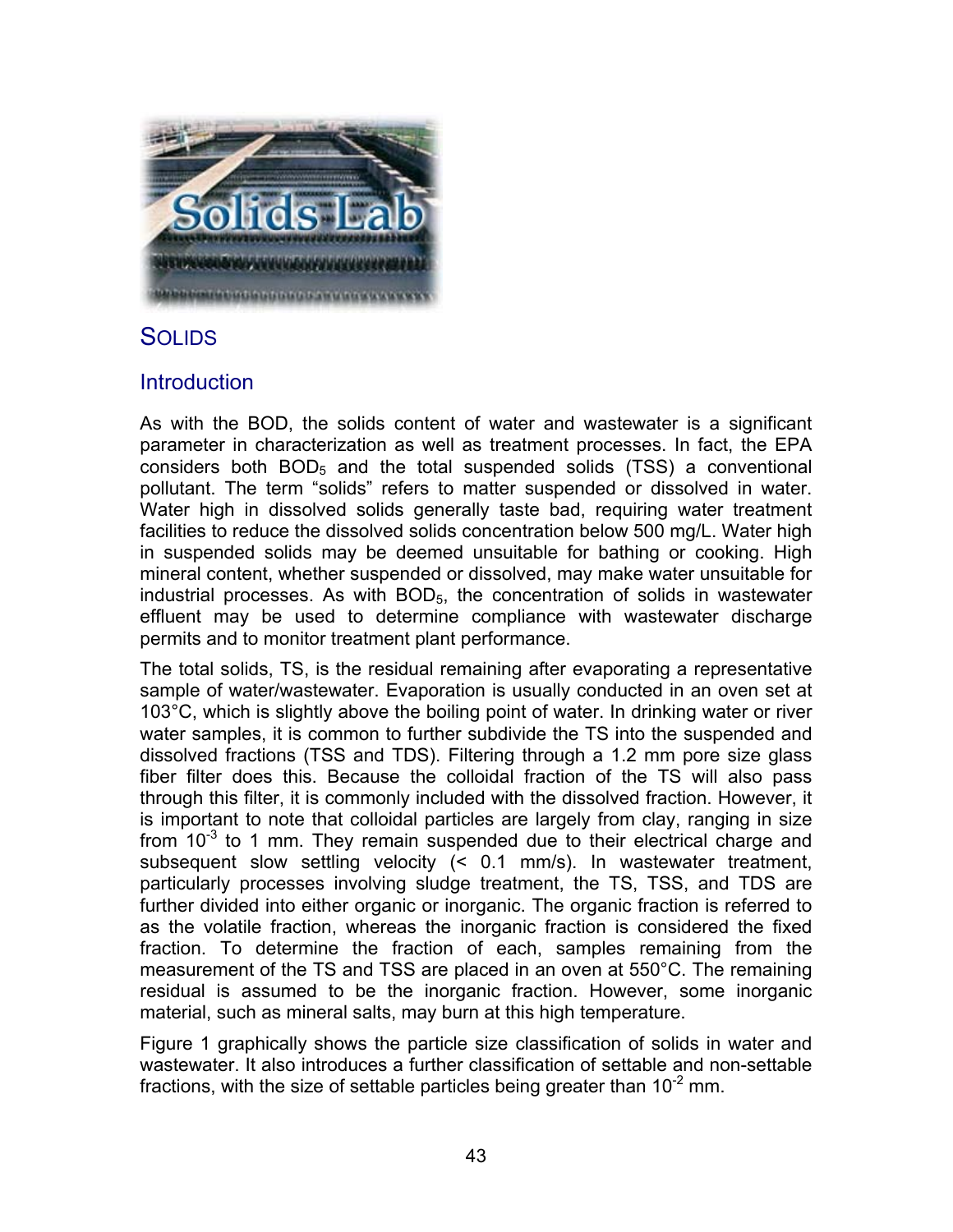Table 1 shows examples of industrial wastewater concentrations for  $BOD<sub>5</sub>$  and SS. BOD<sub>5</sub> ranges from a low of 50 mg/L at an ammunition production facility to as high as 7000 mg/L at a tannery. A similar trend is shown in the concentration of SS. In the unit processes used for industrial wastewater treatment, as well as municipal wastewater treatment, tanks are designed specifically to reduce the SS concentration, and hence the BOD. The typical concentrations in untreated domestic wastewater are shown in Table 2. Here, the SS range from 100-300 mg/L. The total dissolved solids concentrations are higher than the SS in domestic wastewater, ranging between 200-1000 mg/L.

Supplemental data is included with this laboratory. The samples were obtained from the Carbondale Wastewater Treatment Facility.



**Figure 1:** Particle size classification (adapted from Kiely 1997)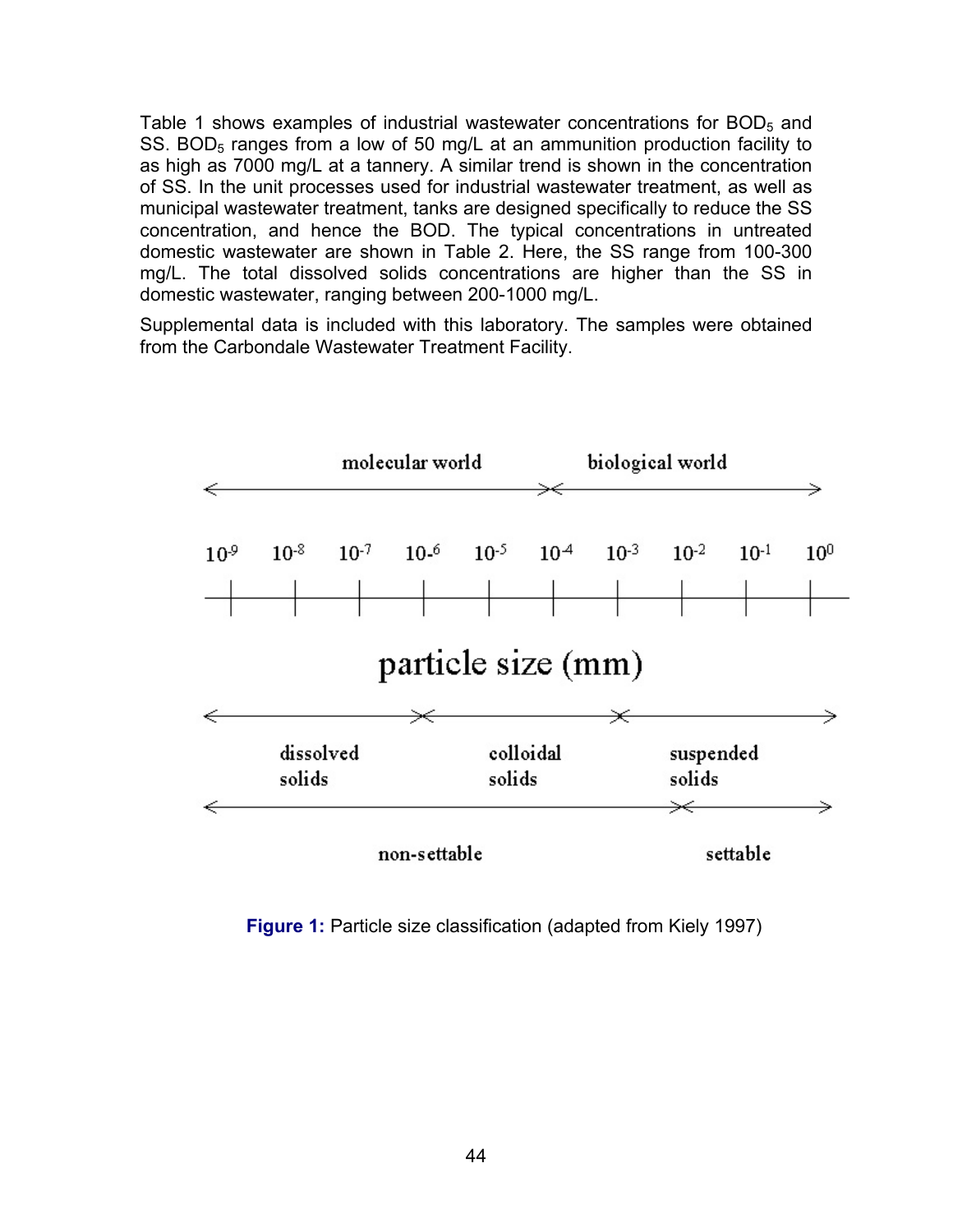| Industry                   | $BOD5$ (mg/L) | SS (mg/L)    |
|----------------------------|---------------|--------------|
| Ammunition                 | 50-300        | 70-1,700     |
| Fermentation               | 4.500         | 10,000       |
| Slaughterhouse<br>(cattle) | 400-2,500     | 400-1,000    |
| Pulp and paper<br>(kraft)  | 100-350       | 75-300       |
| Tannery                    | 700-7,000     | 4,000-20,000 |

**Table 1:** Examples of industrial wastewater concentrations for BOD and SS (Davis and Cornwell 1998).

**Table 2:** Typical composition of untreated domestic wastewater (Davis and Cornwell 1998).

| Constituent         | Weak | Medium<br>(mg/L) | Strong |
|---------------------|------|------------------|--------|
| $BOD_5$ (as $O_2$ ) | 100  | 200              | 300    |
| $COD$ (as $O2$ )    | 250  | 500              | 1000   |
| SS                  | 100  | 200              | 350    |
| <b>TDS</b>          | 200  | 500              | 1000   |
| TOC (as C)          | 75   | 150              | 300    |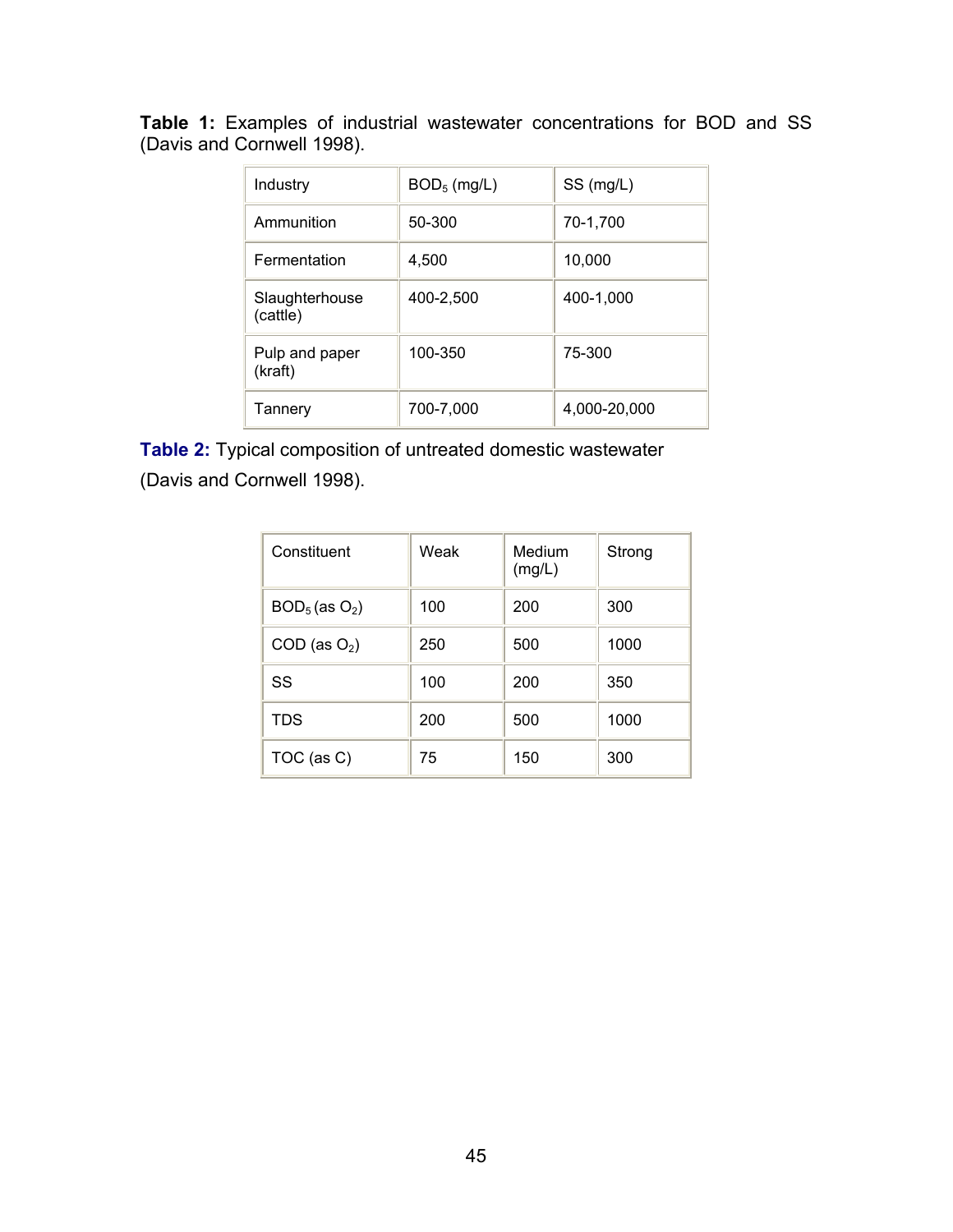### Materials and Equipment

- Vacuum system
- Filtration apparatus
- Drying oven (set at 103°C)
- Muffle furnace (set at 550°C)
- Insulated gloves
- Tongs
- Desiccators (provided with a desiccant containing a color indicator of moisture concentration)
- Analytical balance capable of weighing to 0.1 mg
- Glass fiber filters, Whatman 934AH or equivalent
- Wide bore pipet (large hole)
- Graduated cylinder
- Crucibles, prefired at 550° C and cooled in a desiccator
- Influent and effluent sample of wastewater from a local municipal wastewater treatment facility. Refrigerate samples at 4° C until the time of analysis. It is preferable not to hold samples more than 24 hours. In no case hold samples more than 7 days.

Alternative: Sample from a water treatment facility prior to primary sedimentation.

#### **Procedure**

All data should be run in triplicate.

#### **Total Solids**

Weigh a crucible that has been previously fired at 550°C for one hour and cooled in a desiccator. This firing process removes any traces or organic matter that might add to your results. Record the mass on the sample data sheet ( $m_{ci}$ ). Using a pipet, transfer a well-mixed raw sample into the crucible. Record this volume on your data sheet (*V*). For the influent wastewater, transfer 15 mL. For the effluent sample, increase this to 20 mL. The volume chosen may need to vary in order to achieve a final residual between 2.5 and 200 mg. This upper range is critical since excessive residue in the dish may form a water-trapping crust. In some cases, it may be necessary to dispense successive sample portions to the dish following evaporation to ensure a final residual within the necessary range.

Place the crucible with the liquid sample in an oven set to about 98°C (to prevent boiling) until the sample is near dryness. Then increase the temperature to 103°C and dry to a constant weight, cooling the sample in a desiccator prior to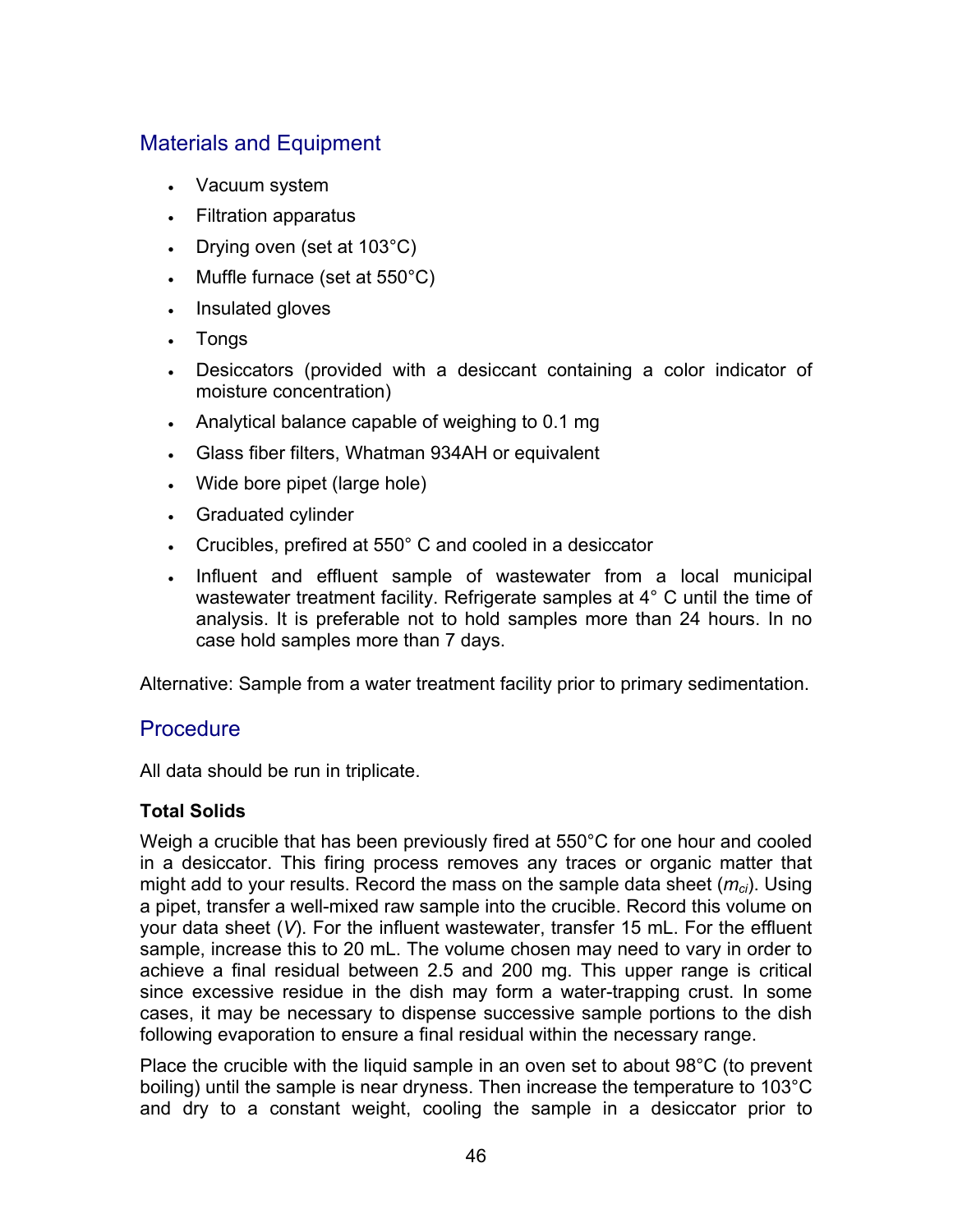weighing. The heating-desiccator cooling-weighing step may need to be performed several times in order to achieve a constant mass. A constant mass is achieved when the mass loss is either 1) less than 4% of the previous mass or 2) less than 0.5 mg. The minimum drying time is 1 hour.

Once the sample reaches a constant mass, record the mass on your data sheet (*m<sub>cf</sub>*). This data will be used to determine the total solid concentration.

Place the crucible in a muffle furnace at 550°C for 20 minutes. Place the crucible in a desiccator and cool to a constant mass. Weigh the crucible and record the mass (*mcx*). This data will be used to determine the total volatile and fixed solids concentration.





#### **Suspended solids**

Prior to use, the glass filter(s) must be prepared. Insert the glass fiber filter, wrinkled side up in the filtration apparatus. Apply a vacuum and wash the filter with three 20 mL volumes of distilled water. Place the filter in a crucible. Place the crucible and filter in the muffle furnace for 20 minutes, then cool in a desiccator. As with the total solids, repeat this procedure to obtain a constant mass of the crucible and filter. Record the mass of the filter and crucible combination on your data sheet (*mif*).

Place the filter back into the filter apparatus and restart the vacuum. Wet the filter with a small volume of distilled water to seat it. Filter through enough sample volume to yield between 2.5 and 200 mg of dried residue. After the sample is filtered through, wash the filter with three successive 10 mL volume of distilled water, allowing complete drainage between washings, and continue the suction for about three minutes after the filtration of the distilled water is complete.

For the influent wastewater, you will probably need to filter a 10 mL of sample. For the effluent, increase this to 40 mL. Record this volume as *Vf*. If the suspended material clogs the filter and prolongs filtration, it may be necessary to increase the diameter of the filter or decrease the sample volume.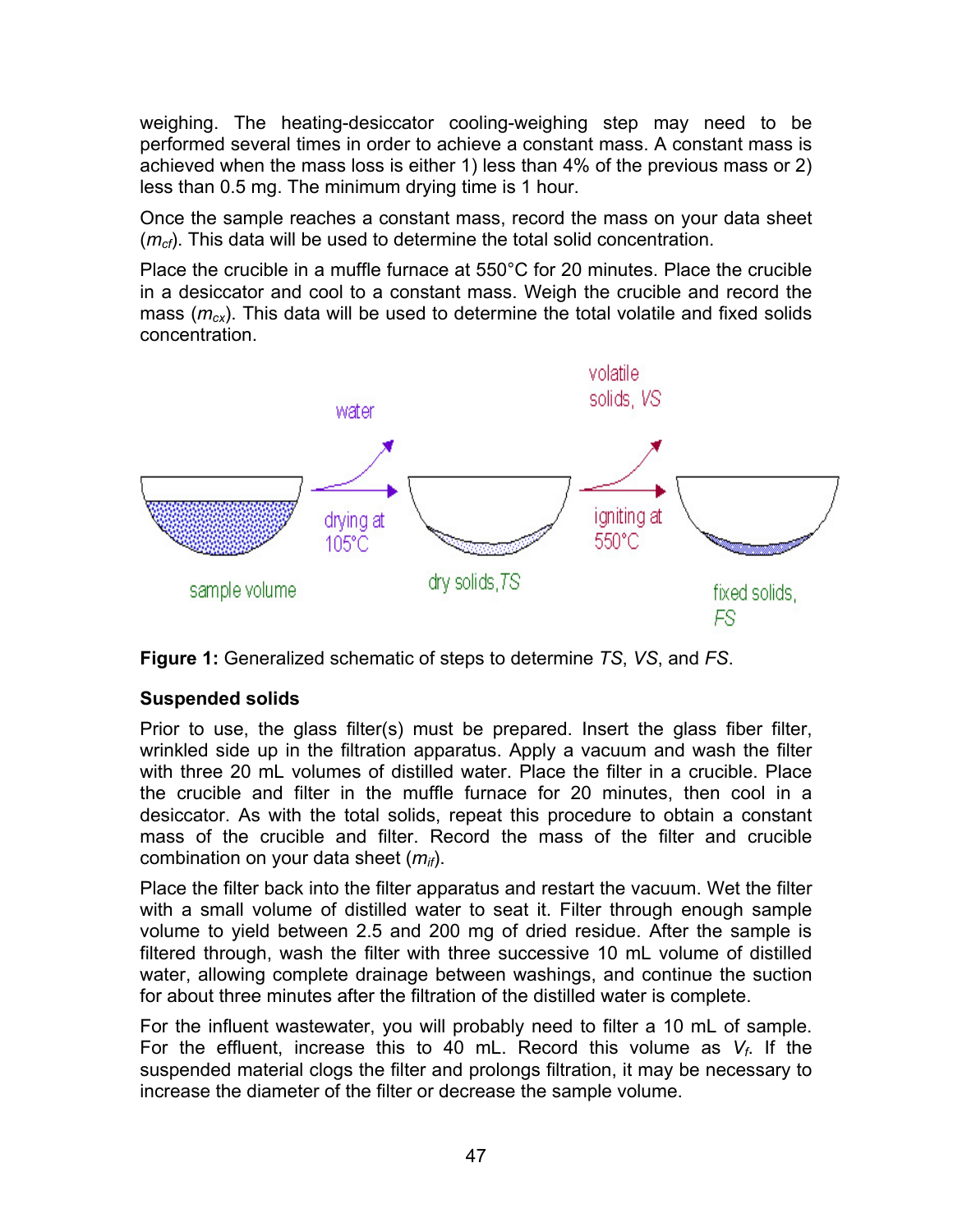Once the filtering is complete, remove the filter from the filtration apparatus, place it in its crucible, and dry to a constant mass at 103°C. Remove the filter and crucible from the oven, and cool it in a desiccator. After cooling, weigh the filter and crucible. As with previous steps, check that you have a constant mass by returning the filter and crucible to the dessicator, and weighing it again after 10 minutes. Repeat this step as needed. Record the mass on the data sheet ( $m<sub>f</sub>$ ). This will be used to determine the total suspended solids concentration.

Place the crucible and filter combination in the muffle furnace at 550°C for 20 minutes. Remove the filter and crucible from the muffle furnace and cool in a desiccator to a constant mass. Record the mass on the data sheet  $(m<sub>fx</sub>)$ . This data will be used to determine the volatile suspended solids concentration.

Of note, the total dissolved solids *(TDS)*, volatile dissolved solids *(VDS)* and fixed dissolved solids *(FDS)* concentrations can be determined once the total solids *(TS),* total suspended solids *(TSS),* volatile suspended solids *(VSS)* and fixed suspended solids *(FSS)* concentrations are calculated from the experimental data.





### Analysis

#### **Total Solids**

Initially, the water from a well-mixed sample was evaporated in an oven set at approximately 103° C. From this data, the total solids concentration can be calculated as: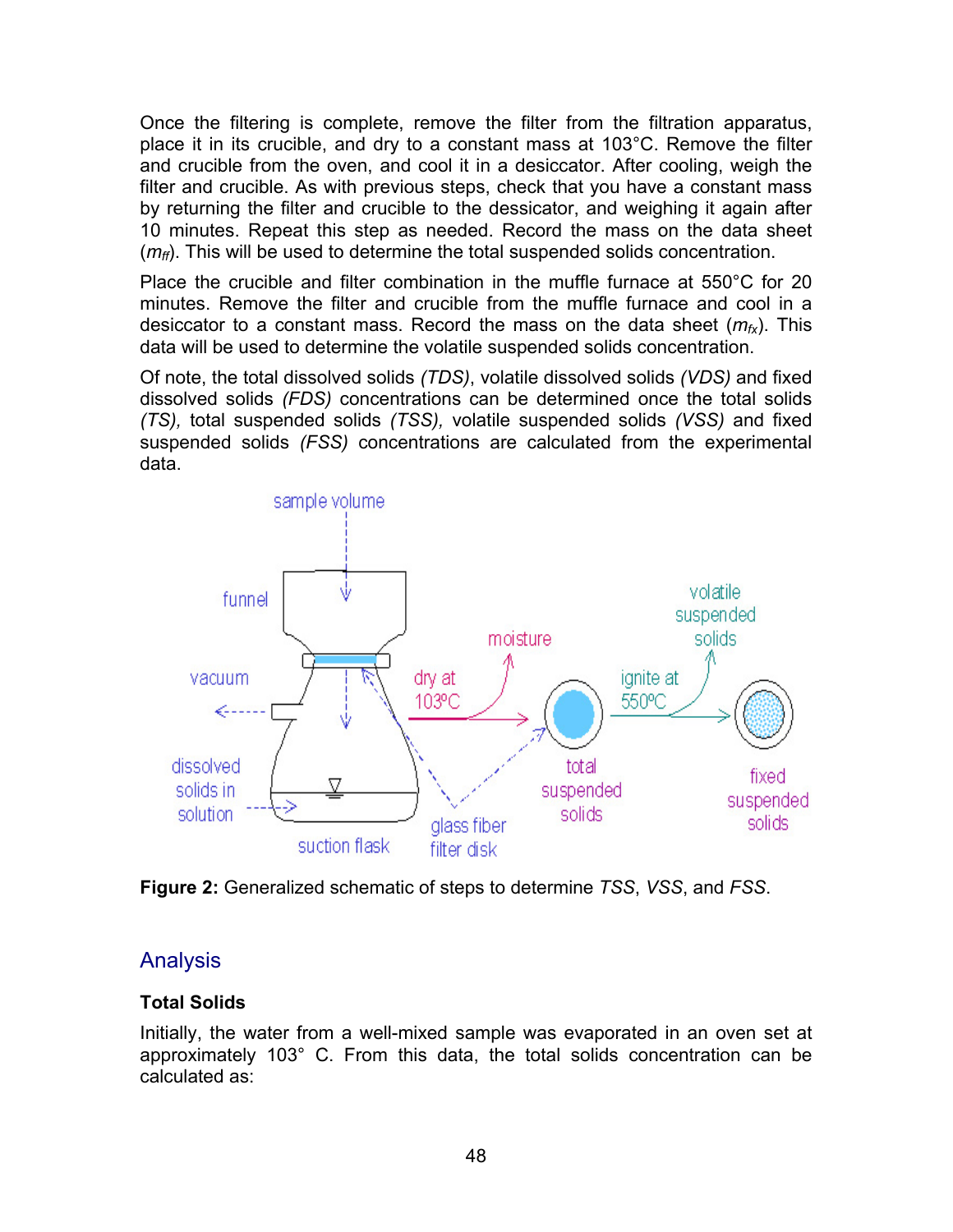$$
T\mathbf{S} = \frac{m_d - m_d}{V}
$$

where:

*TS* = total solids (mg/L)

 $m_{ci}$  = initial crucible mass (mg)

 $m_{cf}$  = crucible mass after drying (mg)

*V* = sample volume (L)

Afterwards, the sample was placed in a muffle furnace. From this data determine the volatile fraction from:

$$
V S = \frac{m_d - m_\alpha}{V}
$$

where:

*VS* = volatile solids (mg/L)

 $m_{cx}$  = crucible mass after ignition (mg)

The fixed fraction can then be determined from the difference between the two calculated fractions

 $FS = TS - VS$ 

#### **Suspended Solids**

The data from the filtered samples are now needed to calculate the fraction of suspended solids.

$$
TSS = \frac{m_{\tilde{\pi}} - m_{\tilde{\pi}}}{V_f}
$$

where:

*TSS* = total suspended solids (mg/L)

 $V_f$  = the volume of sample filtered (L)

 $m<sub>f</sub>$  = initial filter mass (mg)

 $m_f$  = filter mass after drying (mg)

The sample was then placed in a muffle furnace to burn of the organic fraction. The remaining sample can be used to determine the volatile suspended fraction:

$$
VSS = \frac{m_{\tilde{g}} - m_{\tilde{g}}}{V_f}
$$

where:

 $m<sub>fx</sub>$  = final filter mass (including crucible)(mg)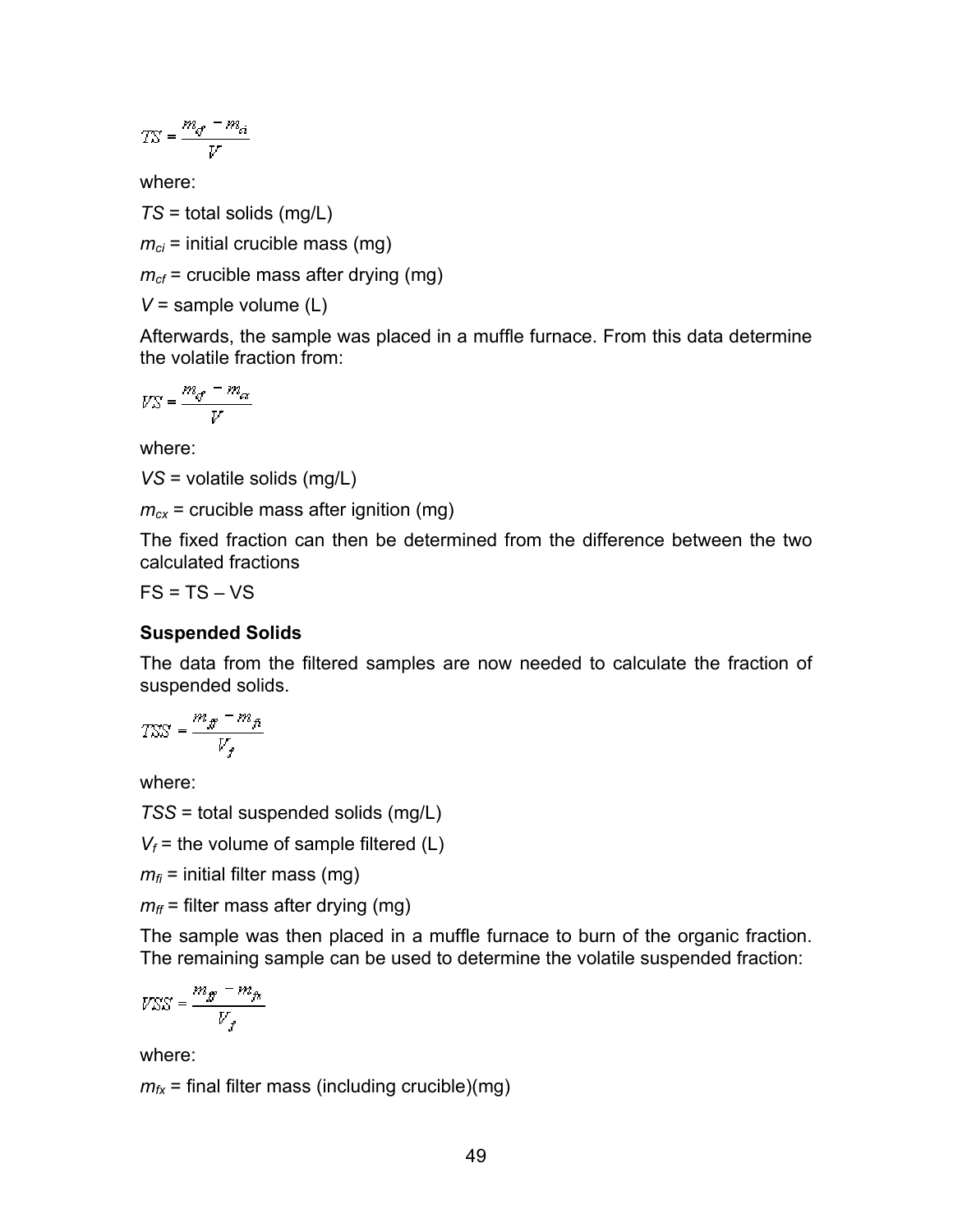The FSS can be calculated as the difference between the TSS and the VSS

FSS = TSS - VSS

From this data, the remaining fractions can be determined:

 $DS = TS - SS$  $VDS = VS - VSS$  $FDS = FS - FSS$ 

### Elements of Report

Within your report, you should include the following items specific to your experiment

- Name and general description of wastewater facility, including typical flow rates and a generalized schematic of the unit operations within the plant. If the plant treats industrial waste, what industry? If the plant only treats municipal waste, what is the population?
- Specific model of equipment used and accuracy.
- Prepare flow charts similar to the ones shown in the example.
- If a groundwater very low in total solids infiltrated into the sewer system, how would your results be affected (i.e., how would the measured values for TS, TSS, VSS, etc. change)?
- If a brackish water high in TDS, but low in TSS, infiltrated into the sewer system, how would your results change?

#### References

Standard Methods for the Examination of Water and Wastewater,  $20<sup>th</sup>$  Ed. Published jointly by APHA, AWWA and WPCF, 1998.

Laboratory Manual for CE 310: Introduction to Environmental Engineering, Spring 2000, Bill T. Ray, Southern Illinois University Carbondale.

Introduction to Environmental Engineering, 3rd Edition, M.L. Davis, D.A. Cornwell, WCB McGraw-Hill, 1998.

Environmental Engineering, G. Keily, McGraw Hill, London, 1997.

Environmental Engineering and Science: An Introduction, R.S. Gupta,Government Institutes, 1997.